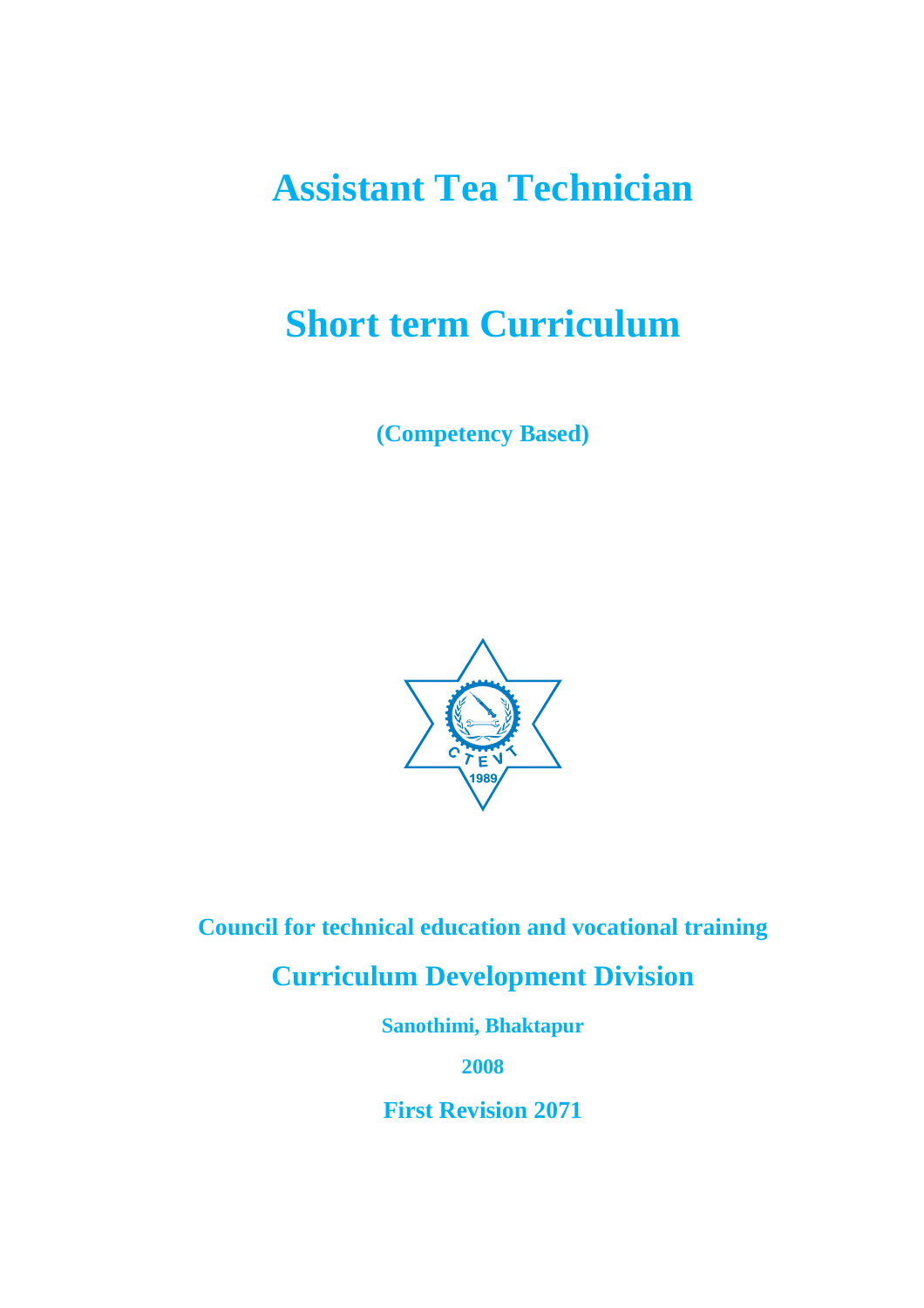## **Financial Support for Revision**

**by** 

## **Enhance Vocational Education and Training Project**

**Subidhanagar, Kathmandu**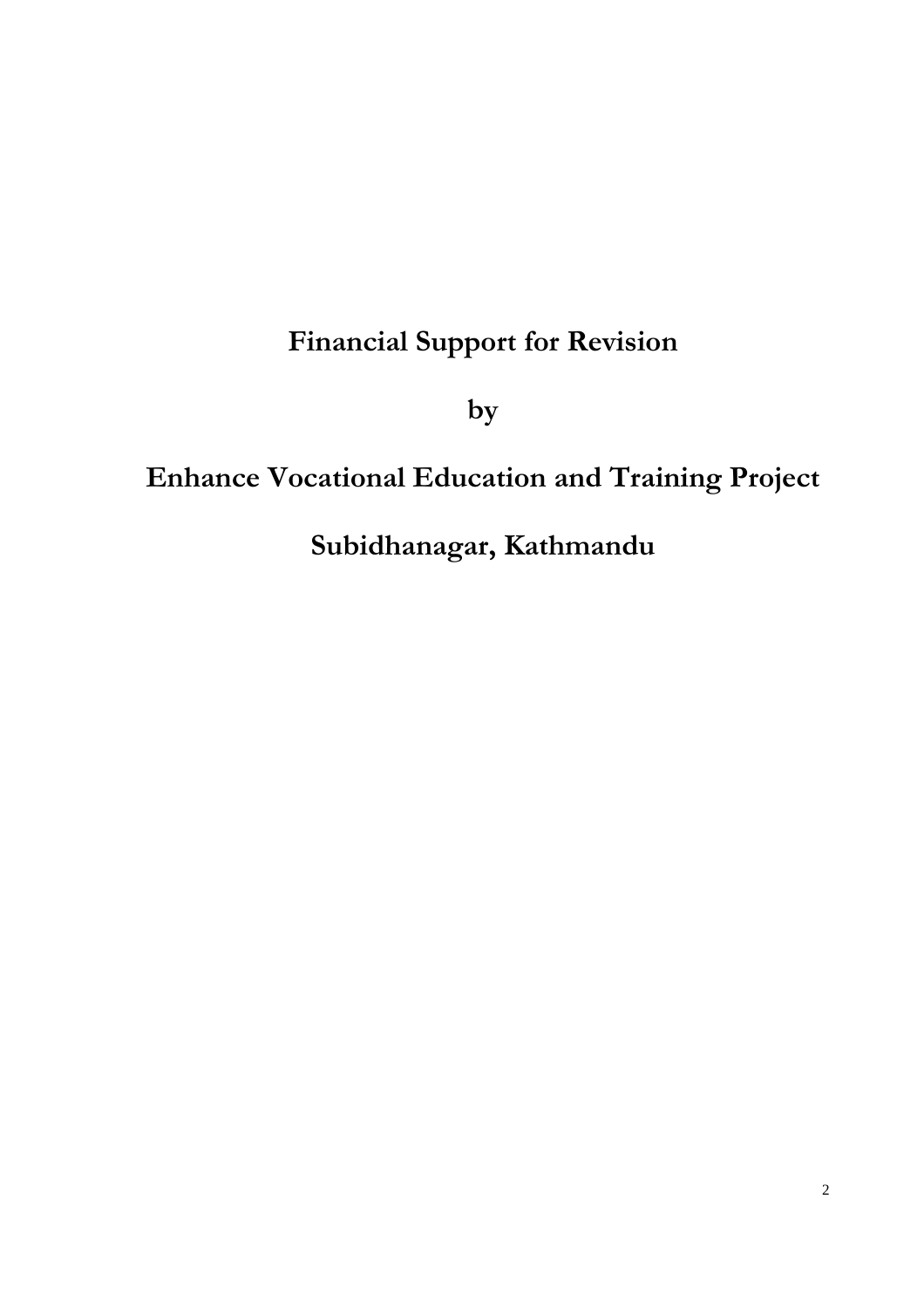## Table of contents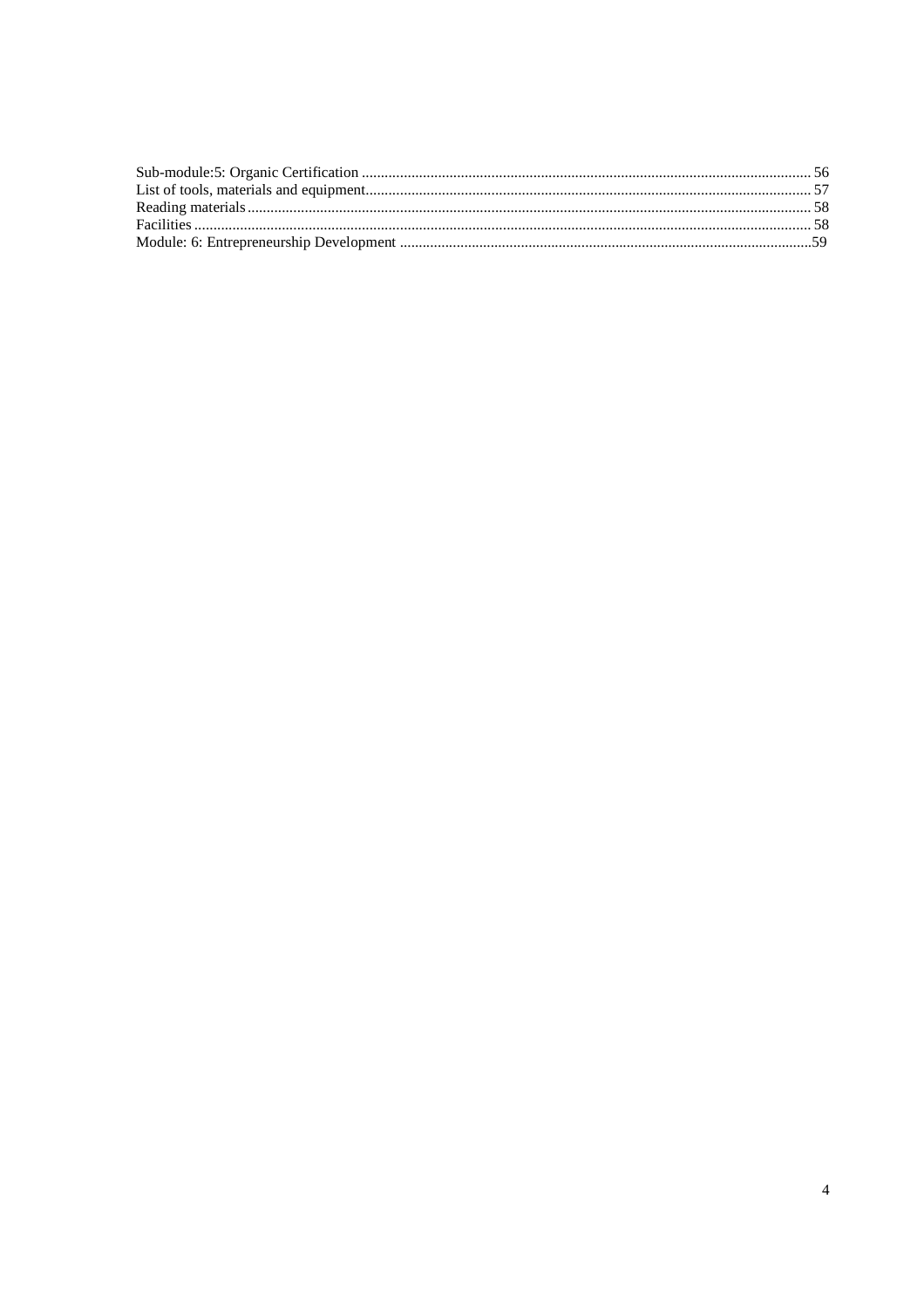#### **Introduction**

This curriculum for Assistant Tea Technician is designed to produce lower level technical workforce equipped with knowledge and skills related to tea cultivation/plantation. It makes the trainees able to get opportunities for wage and self-employment in the related occupational field.

#### **Aim**

To produce lower level tea technicians able to provide tea cultivation/plantation services in the community being an entrepreneur/employee/self employed.

#### **Objectives**

After the completion of this training program, the trainees will be able:

- To be familiar with the botany of tea
- To identify soil fertility status
- To manage soil for tea plantation
- To conserve water
- To take climatic data
- To identify planting materials
- To select planting materials
- To use planting materials
- To establish tea nursery
- To manage tea nursery
- To maintain tea nursery
- To list tea plantation activities
- To carry out tea plantation activities
- To list land extension activities
- To carryout land extension activities
- To identify young tea
- To list bring up activities
- To bring up young tea
- To identify mature tea
- To list field operations for mature tea
- To carry out field operations for mature tea
- To list needs for shading
- To provide shade for tea
- To identify fertiliser for tea
- To manage fertiliser for tea
- To apply fertiliser for tea
- To identify weeds of tea
- To control weeds of mature tea area
- To identify pests of tea
- To enlist needs for drains
- To design drains
- To construct drains
- To list disease management practices control pests of tea
- To carry out disease management practices in tea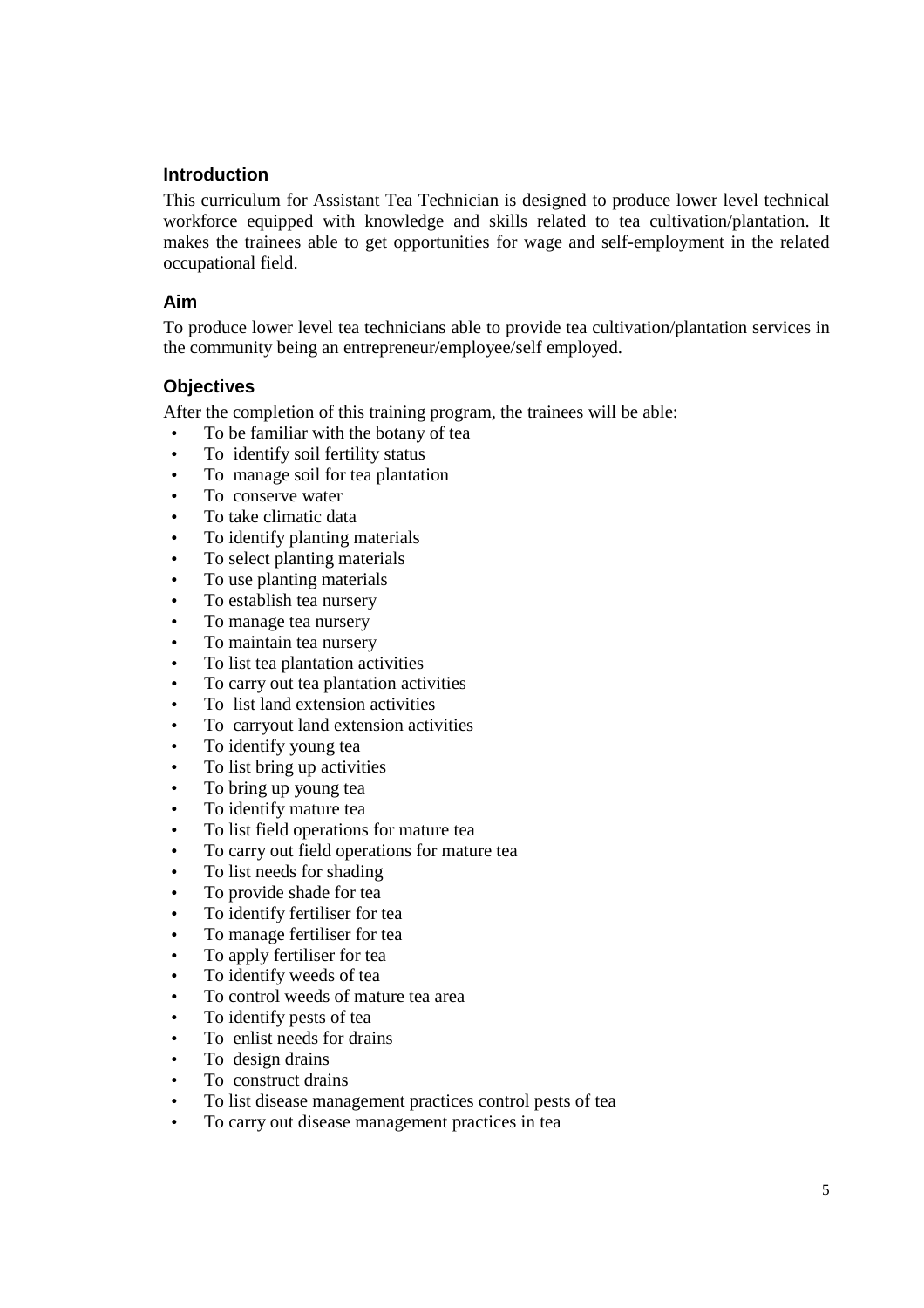- To identify spraying equipment
- To handle spraying equipment
- To maintain spraying equipment
- To be familiar with tea processing
- To be familiar with tea marketing
- To be familiar with organic practices
- To be started their own business

#### **Course description**

This curriculum provides skills & knowledge necessary for tea technicians. There will be both demonstration by instructors/trainers and opportunity by trainees to perform skills/tasks specified in this curriculum. Trainees will practice & learn skills using typical tools, materials, equipment & machines necessary for the program.

After successful completion of this program the trainees will be equipped with the knowledge and skills related to botany of tea; soil, water and climate; tea nursery; growing, processing and marketing of tea; and organic practices.

#### **Duration**

The total duration of the course will be of **430 hours** (three months) **starting from Bhadra only.** 

#### **Target group**

All interested individuals in the field of agriculture with educational prerequisite of class eight pass.

#### **Group size**

Maximum of thirty

#### **Medium of instruction**

Nepali or English or both

#### **Pattern of attendance**

- 80% attendance in theory
- 90% in practical/ performance

#### **Focus of curriculum**

This curriculum emphasizes on competency /performance. 80% time is allocated for performance and only 20% for related technical knowledge. So the focus will be on performance of the specified competencies in the curriculum

#### **Entry criteria**

- Minimum of eight class pass or equivalent
- Minimum of 14 years of age
- Should pass entrance examination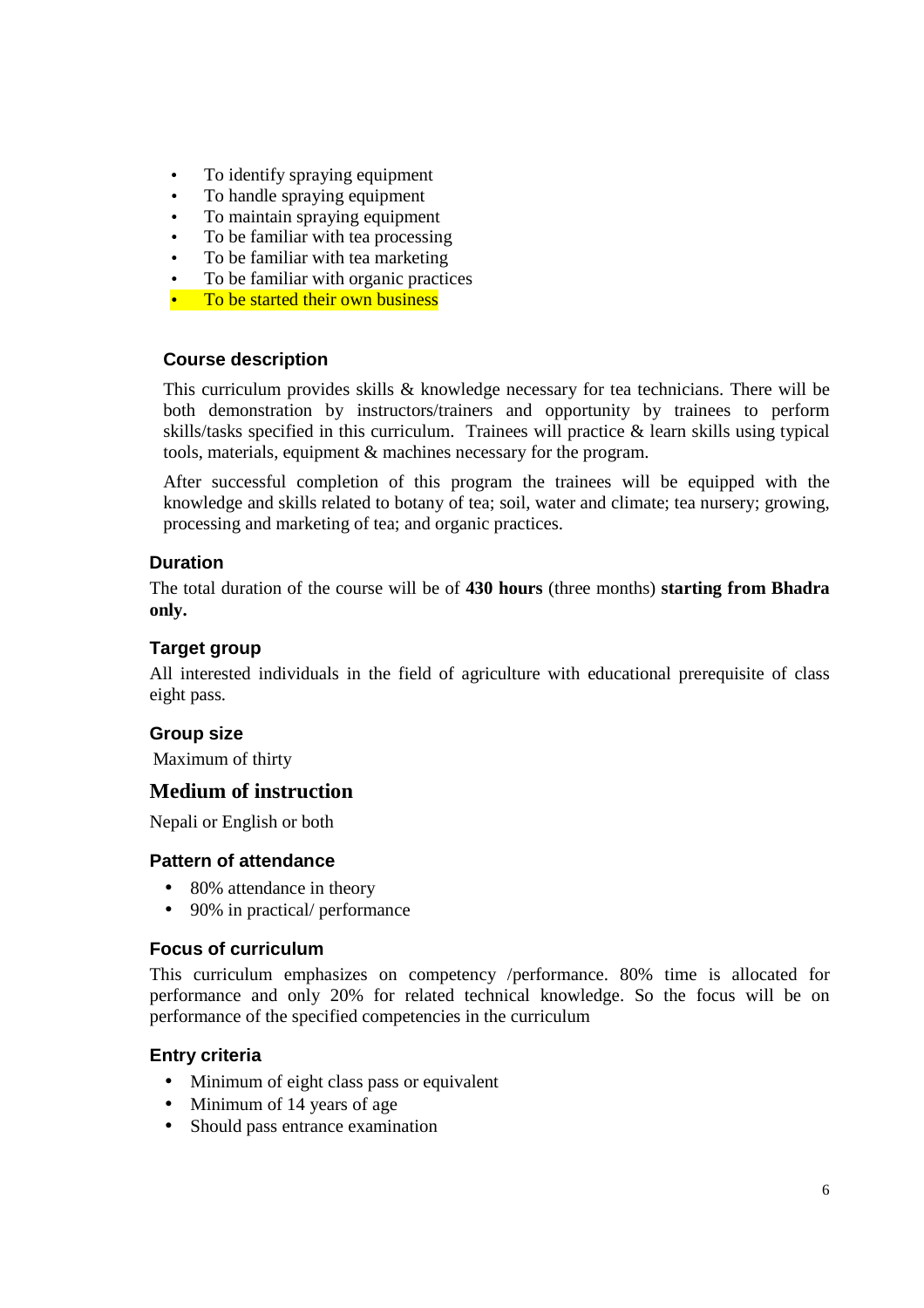#### **Follow up suggestions**

In order to assess the success of this program and collect feedbacks/ inputs for the revision of the curriculum a schedule of follow up is suggested as follows:

- First follow up: Six months after the completion of the program
- Second follow up: Six months after the completion of the first follow up
- Follow up cycle: In a cycle of one year after the completion of the second follow up for five years

#### **Certificate**

The related training institute will provide the certificate of "Assistant Tea Technician". Again, individuals who complete module (s) of the curriculum will receive a certificate of completion of the particular module(s).

#### **Grading**

- Distinction: passed with 80% or above
- First division: passed with 75% or above
- Second division: passed with 65% or above
- Third division: passed with 60% or above

#### **Students evaluation**

- Continuous evaluation of the trainees' performance is to be done by the related instructor/ trainer to ensure the proficiency over each competency under each of the sub-module.
- Related technical knowledge learnt by trainees will be evaluated through written or oral tests.
- Trainees must secure minimum marks of 60% in an average of both theory and practical evaluations.
- There will be three internal evaluations and one final evaluation in each module.
- The entrance test will be conducted by the concerned training institute

#### **Trainers qualification**

- I. Sc. Ag or equivalent in related field
- Good communicative and instructional skills
- Experience in related field

#### **Trainer-trainees ratio**

- 1:10 for practical classes
- For theory, as per the class room situation

#### **Suggestions for instruction**

- **1. Select objectives** 
	- Write objectives of cognitive domain
	- Write objectives of psychomotor domain
	- Write objectives of affective domain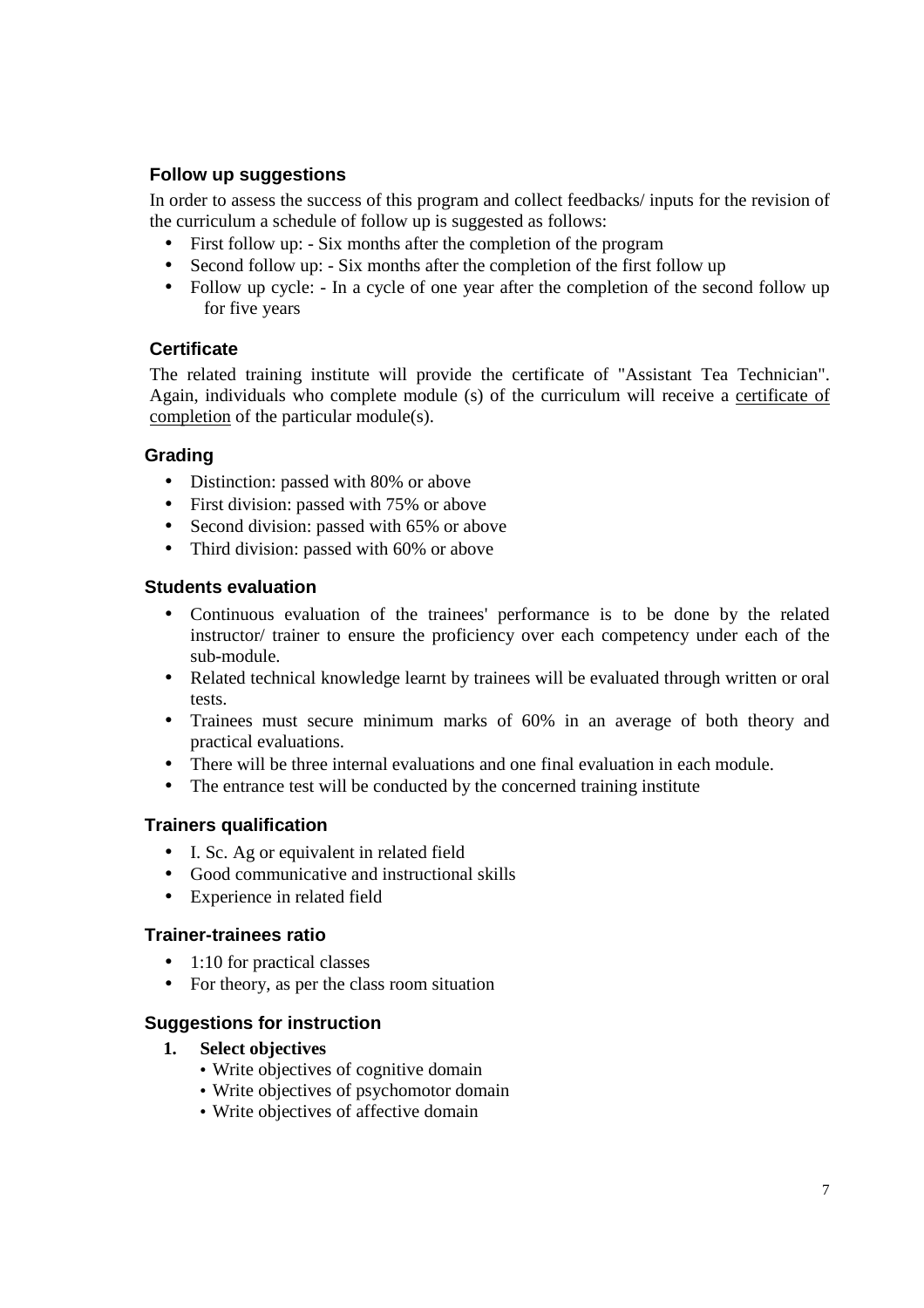#### **2. Select subject matter**

- Study subject matter in detail
- Select content related to cognitive domain
- Select content related to psychomotor domain
- Select content related to affective domain

#### **3. Select instructional methods**

- Teacher centered methods: like lecture, demonstration, questions answer inquiry, induction and deduction methods.
- Student initiated methods like experimental, field trip/excursion, discovery, exploration, problem solving, and survey methods.
- Interaction methods like discussion, group/team teaching, microteaching and exhibition.
- Dramatic methods like role play and dramatization
- 4. Select Instructional method (s) on the basis of objectives of lesson plans and KAS domains
- 5. Select appropriate educational materials and apply at right Time and place.
- 6. Evaluate the trainees applying various tools to correspond the KAS domains
- 7. Make plans for classroom / field work / workshop organization and management.
- 8. Coordinate among objectives, subject matter and instructional methods.
- 9. Prepare lesson plan for Theory and Practical classes.
- 10. Deliver /conduct instruction / program
- 11. Evaluate instruction/ program

#### **Suggestion for the performance evaluation of the trainees**

- 1. Perform task analysis
- 2. Develop a detail task performance checklist
- 3. Perform continuous evaluation of the trainees by applying the performance checklist.

#### **Suggestion for skill training**

Demonstrate performance

- 1. Demonstrate task performance in normal speed
- 2. Demonstrate slowly with verbal description of each and every step in the sequence of activity of the task performance using question and answer techniques.
- 3. Repeat 2 for the clarification on trainees demand if necessary
- 4. Perform fast demonstration of the task.

#### Provide trainees the opportunities to practice the task performance demonstration

- 1. Provide trainees to have guided practice
- 2. Create environment for practicing the demonstrated task performance
- 3. Guide the trainees in each and every step of task performance
- 4. Provide trainees to repeat and repeat as per the need to be proficient on the given task performance
- 5. Switch to another task demonstration if and only trainees developed proficiency in the task performance.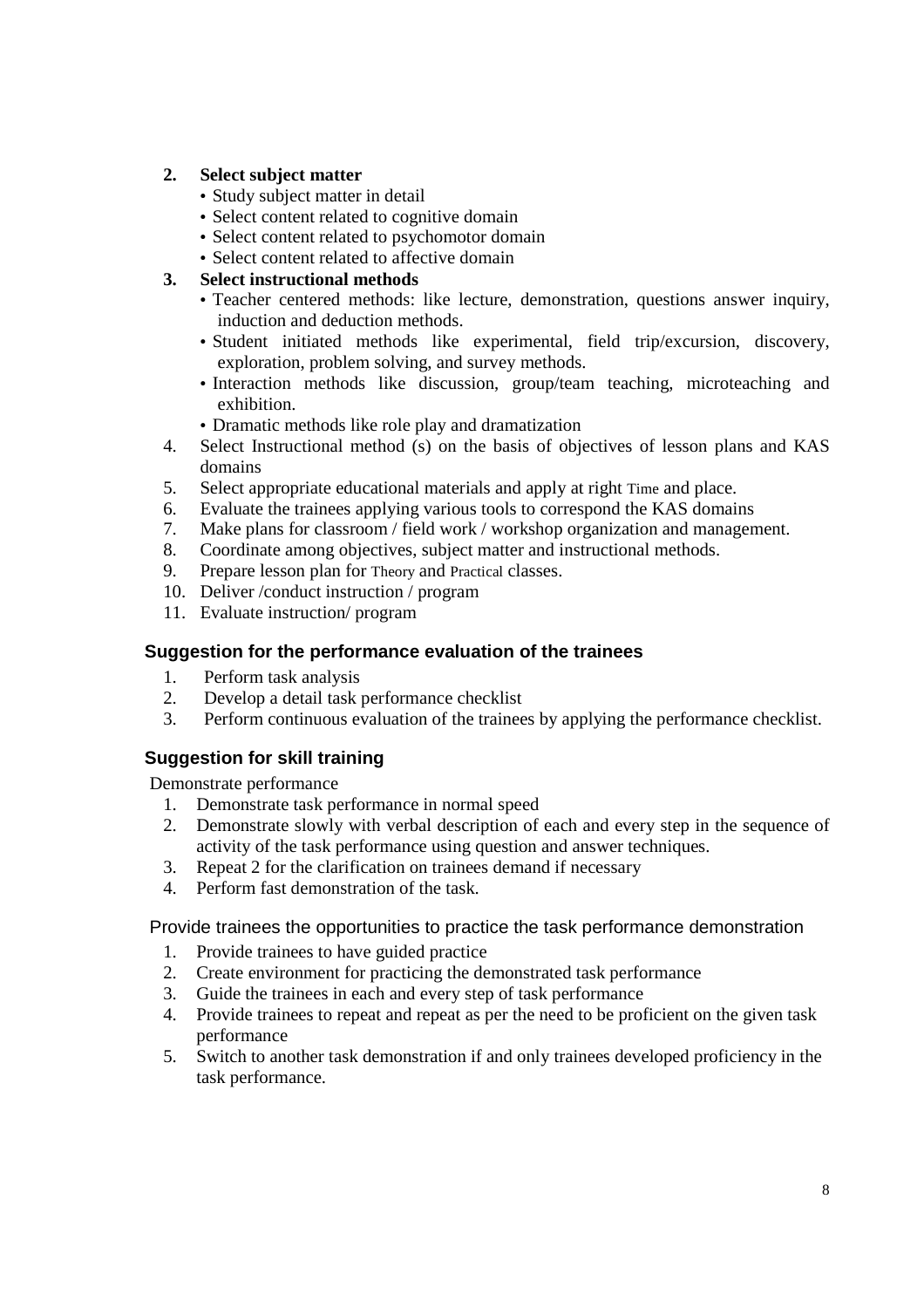#### **Other suggestions**

- 1. Apply principles of skill training
- 2. Allocate 20% Time for Theory classes and 80% Time for task performance while delivering instructions
- 3. Apply principles of adult learning
- 4. Apply principles of intrinsic motivation
- 5. Facilitate maximum trainees involvement in learning and task performance activities
- 6. Instruct the trainees on the basis of their existing level of knowledge, skills and attitude.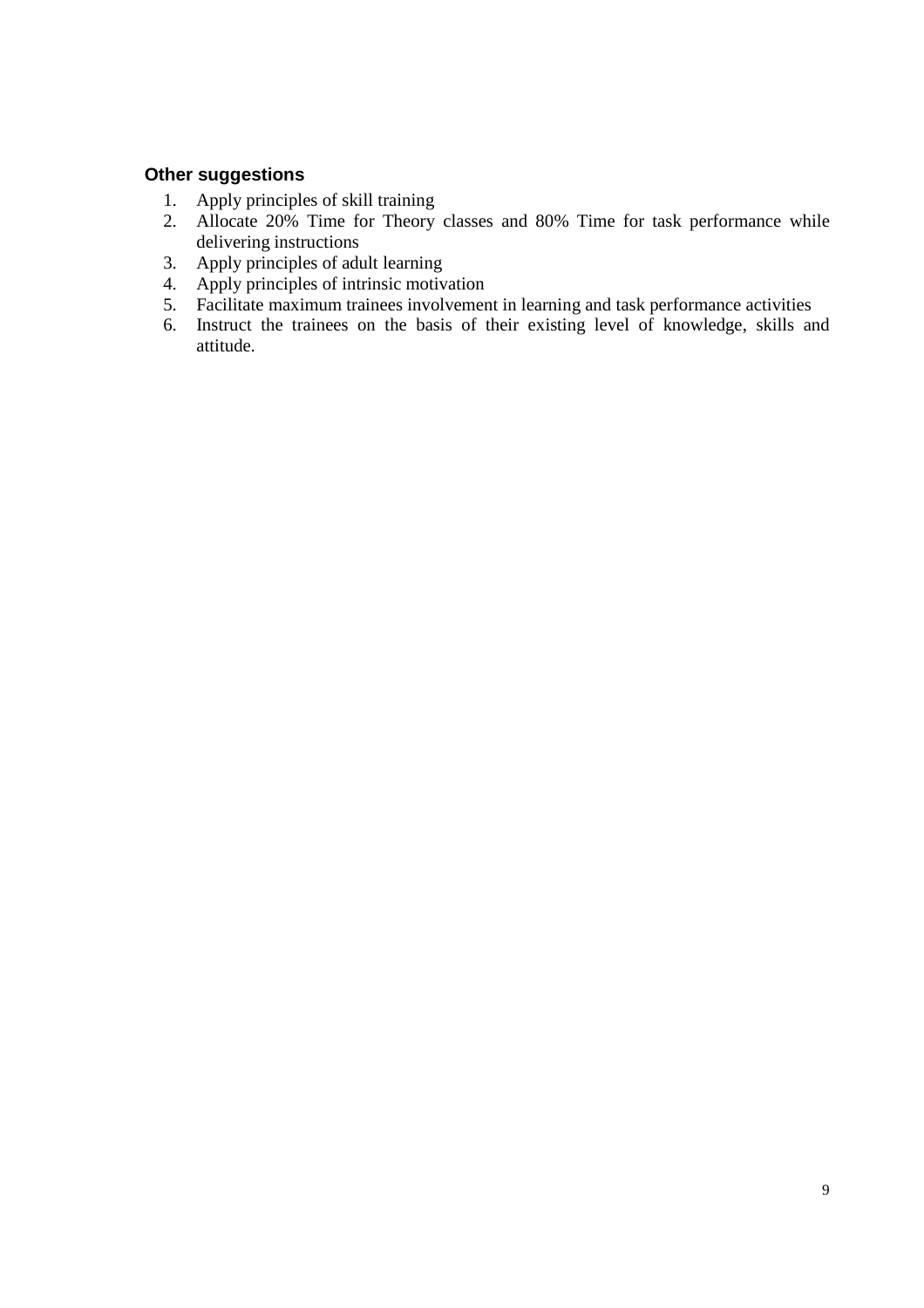|                               |                                        | <b>Tea plantation worker</b> |                    |                 |                 |          |            |
|-------------------------------|----------------------------------------|------------------------------|--------------------|-----------------|-----------------|----------|------------|
|                               |                                        |                              | <b>Total hours</b> |                 |                 |          |            |
|                               | <b>Modules/Sub modules</b>             | <b>Nature</b>                | Th                 | Pr              | <b>Tot</b>      |          |            |
| 1. Introduction               |                                        | T/P                          | 11                 | 4               | 15              |          |            |
| 1. Origin and history         |                                        |                              | 1                  | 0.5             | 1.5             |          |            |
| 2. Classification and         |                                        |                              | 5                  | $\overline{2}$  | $\overline{7}$  |          |            |
| morphology                    |                                        |                              |                    |                 |                 |          |            |
|                               | 3. Physiology of tea bush              |                              | 5                  | 1.5             | 6.5             |          |            |
| Soil, water and climate<br>2. |                                        | T/P                          | 7                  | 13              | 20              |          |            |
| 1. Soil                       |                                        |                              | 4                  | 10              | 14              |          |            |
| 2. Water and climate          |                                        |                              | 3                  | 3               | 6               |          |            |
| 3.<br>Tea nursery             |                                        | T/P                          | 25                 | 50              | 75              |          |            |
| 1.                            | Planting materials                     |                              | 10                 | 20              | 30              |          |            |
| 2.<br>Tea nursery             |                                        |                              | 15                 | 30              | 45              |          |            |
| 4.                            | Growing, processing and                | T/P                          | 51                 | 199             | 250             | 38 152   | <b>190</b> |
| marketing tea                 |                                        |                              |                    |                 |                 |          |            |
| 1. Planting out               |                                        |                              | $\overline{4}$     | 16              | 20              |          |            |
|                               | 2. Management of young tea             |                              | 5                  | 20              | 25              |          |            |
|                               | 3. Pruning and plucking of             |                              | 10                 | 65              | $\overline{75}$ |          |            |
| mature tea                    |                                        |                              |                    |                 |                 |          |            |
|                               | 4. Management of shade trees           |                              | $\overline{2}$     | 8               | 10              |          |            |
|                               | 5. Nutrient management                 |                              | $\overline{5}$     | 15              | 20              |          |            |
| 6. Weed control               |                                        |                              | 1                  | $\overline{4}$  | 5               |          |            |
|                               | 7. Irrigation and Drainage             |                              | 3                  | 10              | $\overline{13}$ |          |            |
| 8. Pests                      |                                        |                              | 8                  | 22              | 30              |          |            |
| Disease<br>9.                 |                                        |                              | 8                  | 22              | 30              |          |            |
|                               | 10. Spraying equipment                 |                              | $\overline{2}$     | 8               | 10              |          |            |
| 11. Tea processing            |                                        |                              | $\overline{2}$     | 8               | 10              |          |            |
| 12. Tea marketing             |                                        |                              | $\mathbf{1}$       | $\mathbf{1}$    | $\overline{2}$  |          |            |
| 5. Organic practices          |                                        | T/P                          | 9                  | 21              | 30              |          |            |
|                               | 1. Introduction to organic             |                              | $\overline{2}$     | 1               | 3               |          |            |
| practices                     |                                        |                              |                    |                 |                 |          |            |
| 2.<br>Organic manure          |                                        |                              | $\overline{2}$     | 7               | 9               |          |            |
| 3.                            | Organic methods of pest                |                              | $\overline{2}$     | 6               | 8               |          |            |
| control                       |                                        |                              |                    |                 |                 |          |            |
| 4.                            | Organic methods of disease             |                              | 2                  | 6               | 8               |          |            |
| control                       |                                        |                              |                    |                 |                 |          |            |
|                               | 5. Organic certification               |                              | 1                  | $\mathbf{1}$    | $\overline{2}$  |          |            |
|                               | <b>6. Entrepreneurship Development</b> | T/P                          | <b>18</b>          | $\overline{22}$ | 40              | $\bf{8}$ | 10         |
|                               | <b>Total:</b>                          |                              | 121                | 309             | 430             |          |            |
|                               |                                        |                              |                    |                 |                 |          |            |

## **Course structure**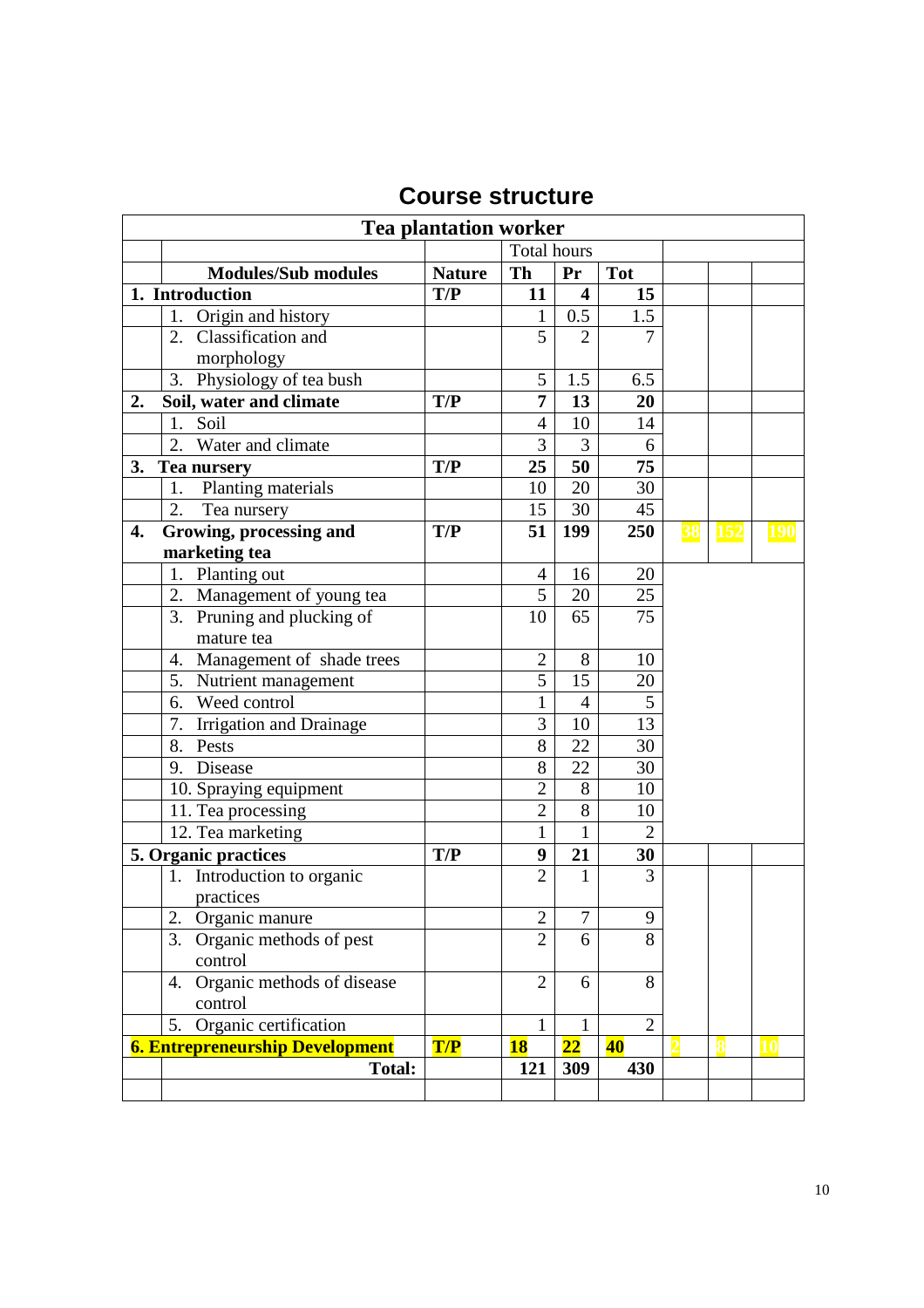## **Modules and sub modules**

|    | <b>Module:1: Introduction</b>                                                                                                                                                                                                                                                                                                                                                                                                                                                                                                                                                                                                                   |                                                                                               |     |           |              |  |  |
|----|-------------------------------------------------------------------------------------------------------------------------------------------------------------------------------------------------------------------------------------------------------------------------------------------------------------------------------------------------------------------------------------------------------------------------------------------------------------------------------------------------------------------------------------------------------------------------------------------------------------------------------------------------|-----------------------------------------------------------------------------------------------|-----|-----------|--------------|--|--|
|    |                                                                                                                                                                                                                                                                                                                                                                                                                                                                                                                                                                                                                                                 | <b>Description:</b> It deals with the knowledge and skills related to origin, classification, |     |           |              |  |  |
|    | morphology and physiology of tea.                                                                                                                                                                                                                                                                                                                                                                                                                                                                                                                                                                                                               |                                                                                               |     | Time(hrs) |              |  |  |
|    | Objectives: After its completion the trainees will be able:<br>Th<br>11                                                                                                                                                                                                                                                                                                                                                                                                                                                                                                                                                                         |                                                                                               |     |           |              |  |  |
|    | To identify the origin and history of tea<br>$\overline{4}$<br>Pr                                                                                                                                                                                                                                                                                                                                                                                                                                                                                                                                                                               |                                                                                               |     |           |              |  |  |
|    | To classify tea<br>$\bullet$                                                                                                                                                                                                                                                                                                                                                                                                                                                                                                                                                                                                                    |                                                                                               |     | Tot       | 15           |  |  |
|    | To identify morphological parts of tea<br>$\bullet$                                                                                                                                                                                                                                                                                                                                                                                                                                                                                                                                                                                             |                                                                                               |     |           |              |  |  |
|    | $\bullet$                                                                                                                                                                                                                                                                                                                                                                                                                                                                                                                                                                                                                                       | To understand the periodicity of root growth and dormancy in tea                              |     |           |              |  |  |
|    | To understand about the physiology of tea bush                                                                                                                                                                                                                                                                                                                                                                                                                                                                                                                                                                                                  |                                                                                               |     |           |              |  |  |
|    | <b>Sub-modules:</b>                                                                                                                                                                                                                                                                                                                                                                                                                                                                                                                                                                                                                             |                                                                                               |     |           |              |  |  |
|    | Origin and history<br>1.                                                                                                                                                                                                                                                                                                                                                                                                                                                                                                                                                                                                                        |                                                                                               |     |           |              |  |  |
|    | 2. Classification and Morphology                                                                                                                                                                                                                                                                                                                                                                                                                                                                                                                                                                                                                |                                                                                               |     |           |              |  |  |
|    | 3. Physiology of tea bush                                                                                                                                                                                                                                                                                                                                                                                                                                                                                                                                                                                                                       |                                                                                               |     |           |              |  |  |
|    |                                                                                                                                                                                                                                                                                                                                                                                                                                                                                                                                                                                                                                                 | Sub-module:1: Origin and history                                                              |     |           |              |  |  |
|    | <b>Description:</b> It deals with the knowledge related to Origin and history. Each task consists<br>minimum related technical knowledge necessary to carry out that very task in a<br>of<br>competent/professional manner, and time allocation for the task and its related knowledge.<br>Objective: After its completion the trainees will be able:<br>To identify the origin of tea<br>To identify the history of tea in the world<br>To identify the history of tea in the Nepal<br>Tasks: To fulfill the objective the trainees are expected to get proficiency on the following<br>tasks together with their related technical knowledge: |                                                                                               |     |           |              |  |  |
|    |                                                                                                                                                                                                                                                                                                                                                                                                                                                                                                                                                                                                                                                 |                                                                                               |     |           |              |  |  |
|    |                                                                                                                                                                                                                                                                                                                                                                                                                                                                                                                                                                                                                                                 | Th.( 1 hrs) + Pr.( $0.5$ hrs) = Tot.( 1.5 hrs)                                                |     | Time(hrs) |              |  |  |
| SN | Tasks or skills/ steps                                                                                                                                                                                                                                                                                                                                                                                                                                                                                                                                                                                                                          | Related technical knowledge                                                                   | Th. | Pr.       | Tot.         |  |  |
| 1. | Identify the origin of tea                                                                                                                                                                                                                                                                                                                                                                                                                                                                                                                                                                                                                      | Concept of origin of tea:                                                                     | 0.5 | 0.5       | $\mathbf{1}$ |  |  |
|    | Receive instruction<br>$\bullet$                                                                                                                                                                                                                                                                                                                                                                                                                                                                                                                                                                                                                | ❖ Reading materials related to                                                                |     |           |              |  |  |
|    | Obtain reading materials<br>$\bullet$                                                                                                                                                                                                                                                                                                                                                                                                                                                                                                                                                                                                           | origin of tea                                                                                 |     |           |              |  |  |
|    | related to origin of tea                                                                                                                                                                                                                                                                                                                                                                                                                                                                                                                                                                                                                        | Studying the reading materials<br>❖                                                           |     |           |              |  |  |
|    | Study the reading                                                                                                                                                                                                                                                                                                                                                                                                                                                                                                                                                                                                                               | related to origin of tea                                                                      |     |           |              |  |  |
|    | materials related to                                                                                                                                                                                                                                                                                                                                                                                                                                                                                                                                                                                                                            | Analyzing the reading<br>❖<br>materials related to origin of                                  |     |           |              |  |  |
|    | origin of tea                                                                                                                                                                                                                                                                                                                                                                                                                                                                                                                                                                                                                                   | tea                                                                                           |     |           |              |  |  |
|    | Analyze the reading                                                                                                                                                                                                                                                                                                                                                                                                                                                                                                                                                                                                                             | Writing the concept of origin<br>❖                                                            |     |           |              |  |  |
|    | materials related to                                                                                                                                                                                                                                                                                                                                                                                                                                                                                                                                                                                                                            | of tea                                                                                        |     |           |              |  |  |
|    | origin of tea                                                                                                                                                                                                                                                                                                                                                                                                                                                                                                                                                                                                                                   | Following precautions<br>❖                                                                    |     |           |              |  |  |
|    | Write the concept of                                                                                                                                                                                                                                                                                                                                                                                                                                                                                                                                                                                                                            | Keeping records<br>❖                                                                          |     |           |              |  |  |
|    | origin of tea                                                                                                                                                                                                                                                                                                                                                                                                                                                                                                                                                                                                                                   |                                                                                               |     |           |              |  |  |
|    | Follow precautions                                                                                                                                                                                                                                                                                                                                                                                                                                                                                                                                                                                                                              |                                                                                               |     |           |              |  |  |
|    | Keep records                                                                                                                                                                                                                                                                                                                                                                                                                                                                                                                                                                                                                                    |                                                                                               |     |           |              |  |  |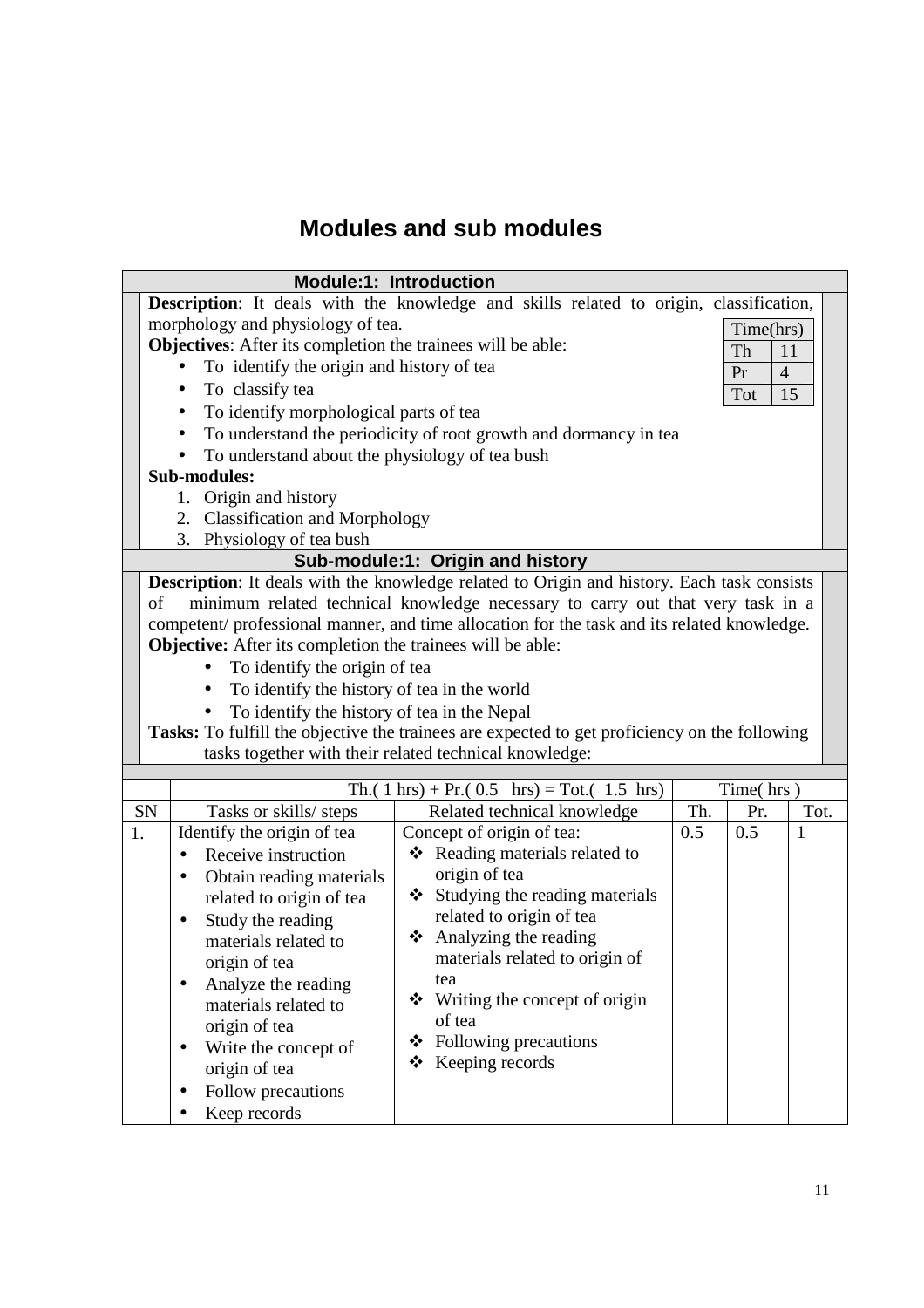| $\overline{2}$ . | Identify history of tea in the<br>world<br>Receive instruction<br>$\bullet$<br>Obtain reading materials<br>$\bullet$<br>related to history of tea<br>in the world<br>Study the reading<br>materials related history<br>of tea in the world<br>Analyze the reading<br>٠<br>materials related to<br>history of tea in the<br>world<br>Write the concept of<br>history of tea in the<br>world<br>Follow precautions<br>$\bullet$<br>Keep records<br>$\bullet$ | Concept of history of tea in the<br>World:<br>❖ Reading materials related to<br>history of tea in the world<br>Studying the reading materials<br>❖<br>related to history of tea in the<br>world<br>$\triangleleft$ Analyzing the reading<br>materials related to history of<br>tea in the world<br>$\div$ Writing the concept of history<br>of tea in the world<br>❖ Following precautions<br>$\div$ Keeping records  | 0.25      |                                 | 0.25        |
|------------------|------------------------------------------------------------------------------------------------------------------------------------------------------------------------------------------------------------------------------------------------------------------------------------------------------------------------------------------------------------------------------------------------------------------------------------------------------------|-----------------------------------------------------------------------------------------------------------------------------------------------------------------------------------------------------------------------------------------------------------------------------------------------------------------------------------------------------------------------------------------------------------------------|-----------|---------------------------------|-------------|
| 3.               | Identify history of tea in<br>Nepal<br>Receive instruction<br>$\bullet$<br>Obtain reading materials<br>$\bullet$<br>related to history of tea<br>in Nepal<br>Study the reading<br>materials related history<br>of tea in Nepal<br>Analyze the reading<br>$\bullet$<br>materials related to<br>history of tea in Nepal<br>Write the concept of<br>$\bullet$<br>history of tea in Nepal<br>Follow precautions<br>$\bullet$<br>Keep records<br>$\bullet$      | Concept of history of tea in Nepal:<br>❖ Reading materials related to<br>history of tea in Nepal<br>Studying the reading materials<br>related to history of tea in<br>Nepal<br>❖ Analyzing the reading<br>materials related to history of<br>tea in Nepal<br>$\div$ Writing the concept of history<br>of tea in Nepal<br>$\div$ Tea Policy - 2057<br>$\div$ Following precautions<br>$\div$ Keeping records<br>Total: | 0.25<br>1 | $\overline{\phantom{a}}$<br>0.5 | 0.25<br>1.5 |
|                  |                                                                                                                                                                                                                                                                                                                                                                                                                                                            | Sub-module:2: Classification and Morphology                                                                                                                                                                                                                                                                                                                                                                           |           |                                 |             |

**Description**: It deals with the knowledge and skills/tasks related to classification and morphology of tea. Each task consists of minimum related technical knowledge necessary to carry out that very task in a competent/ professional manner, and time allocation for the task and its related knowledge.

**Objective:** After its completion the trainees will be able:

- To classify tea
- To identify the morphological parts of tea bush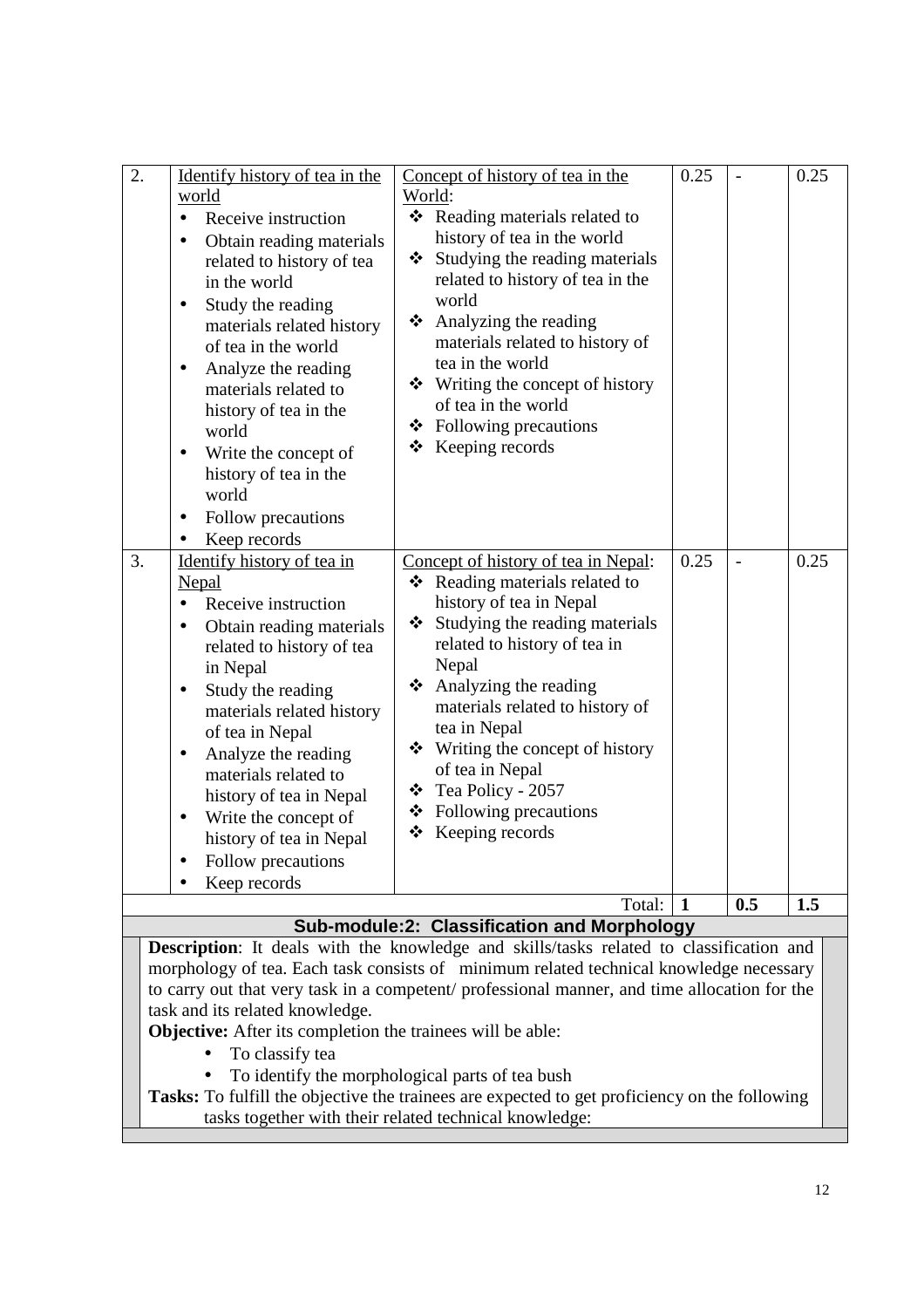|                                                                                                                                                                                                                                                                                                                                                                                                                                                                                                                                                                                                                                                                                                                                                                     |                                                                                                                                                                                                                                                                                                                                                                                          | Th.( $5 \text{ hrs}$ ) + Pr.( $2 \text{ hrs}$ ) = Tot.( $7 \text{ hrs}$ )                                                                                                                                                                                                                                                                                                                              |                | Time(hrs)      |                |  |
|---------------------------------------------------------------------------------------------------------------------------------------------------------------------------------------------------------------------------------------------------------------------------------------------------------------------------------------------------------------------------------------------------------------------------------------------------------------------------------------------------------------------------------------------------------------------------------------------------------------------------------------------------------------------------------------------------------------------------------------------------------------------|------------------------------------------------------------------------------------------------------------------------------------------------------------------------------------------------------------------------------------------------------------------------------------------------------------------------------------------------------------------------------------------|--------------------------------------------------------------------------------------------------------------------------------------------------------------------------------------------------------------------------------------------------------------------------------------------------------------------------------------------------------------------------------------------------------|----------------|----------------|----------------|--|
| SN                                                                                                                                                                                                                                                                                                                                                                                                                                                                                                                                                                                                                                                                                                                                                                  | Tasks or skills/steps                                                                                                                                                                                                                                                                                                                                                                    | Related technical knowledge                                                                                                                                                                                                                                                                                                                                                                            | Th.            | Pr.            | Tot.           |  |
| 1.                                                                                                                                                                                                                                                                                                                                                                                                                                                                                                                                                                                                                                                                                                                                                                  | Classify tea bushes based on<br>origin:<br>Receive instruction<br>Obtain related reading<br>٠<br>materials<br>List different types of<br>$\bullet$<br>tea plant<br>Study each types of tea<br>$\bullet$<br>Analyze the importance<br>$\bullet$<br>of each type<br>Follow precautions<br>$\bullet$<br>Keep record                                                                         | Classification of tea:<br>Listing different types of tea<br>❖<br>Studying each types<br>❖<br>Analysing the importance of<br>❖<br>each type<br>Precautions to be followed<br>❖<br>Keeping record<br>❖                                                                                                                                                                                                   | $\overline{2}$ | 1              | 3              |  |
| 2.                                                                                                                                                                                                                                                                                                                                                                                                                                                                                                                                                                                                                                                                                                                                                                  | Study the morphology of<br>tea.<br>Receive instruction<br>Obtain related reading<br>$\bullet$<br>materials<br>Study the reading<br>$\bullet$<br>materials<br>Enlist the morphological<br>$\bullet$<br>parts of tea bush.<br>Analyze the significance<br>$\bullet$<br>of each parts: Vegetative<br>bud, shoot, leaf, flowers,<br>fruit and roots<br>Take precautions<br>٠<br>Keep records | Morphology of tea:<br>❖ Related reading materials<br>Studying the reading materials<br>❖<br>Enlisting the morphological<br>❖<br>parts of tea bush.<br>Analyzing significance of<br>❖<br>Vegetative Bud<br>Analyzing significance of<br>❖<br>shoots and leaf<br>Analyzing significance of<br>❖<br>flower and fruits<br>Analyzing significance of roots<br>❖<br>Precautions<br>❖<br>Keeping records<br>❖ | 3              | 1              | $\overline{4}$ |  |
|                                                                                                                                                                                                                                                                                                                                                                                                                                                                                                                                                                                                                                                                                                                                                                     |                                                                                                                                                                                                                                                                                                                                                                                          | Total:                                                                                                                                                                                                                                                                                                                                                                                                 | 5              | $\overline{2}$ | $\overline{7}$ |  |
|                                                                                                                                                                                                                                                                                                                                                                                                                                                                                                                                                                                                                                                                                                                                                                     |                                                                                                                                                                                                                                                                                                                                                                                          |                                                                                                                                                                                                                                                                                                                                                                                                        |                |                |                |  |
| Sub-module:3: Physiology of tea bush<br><b>Description:</b> It deals with the knowledge and skills/tasks related to physiology of tea bush.<br>Each task consists of minimum related technical knowledge necessary to carry out that<br>very task in a competent/ professional manner, and time allocation for the task and its<br>related knowledge.<br><b>Objective:</b> After its completion the trainees will be able:<br>To be familiar with different physiological process of tea<br>To relate the physiology with cultivation practises<br>To reduce the effects of environmental factors on tea<br>Tasks: To fulfill the objective the trainees are expected to get proficiency on the following<br>tasks together with their related technical knowledge: |                                                                                                                                                                                                                                                                                                                                                                                          |                                                                                                                                                                                                                                                                                                                                                                                                        |                |                |                |  |
|                                                                                                                                                                                                                                                                                                                                                                                                                                                                                                                                                                                                                                                                                                                                                                     |                                                                                                                                                                                                                                                                                                                                                                                          | Th. $(5 \text{ hrs}) + Pr. (1.5 \text{ hrs}) = Tot. (6.5 \text{ hrs})$                                                                                                                                                                                                                                                                                                                                 |                | Time(hrs)      |                |  |
| SN                                                                                                                                                                                                                                                                                                                                                                                                                                                                                                                                                                                                                                                                                                                                                                  | Tasks or skills/steps                                                                                                                                                                                                                                                                                                                                                                    | Related technical knowledge                                                                                                                                                                                                                                                                                                                                                                            | Th.            | Pr.            | Tot.           |  |
| 1.                                                                                                                                                                                                                                                                                                                                                                                                                                                                                                                                                                                                                                                                                                                                                                  | Define physiology.                                                                                                                                                                                                                                                                                                                                                                       | Physiology of tea:                                                                                                                                                                                                                                                                                                                                                                                     | $\mathbf{2}$   | 0.5            | 2.5            |  |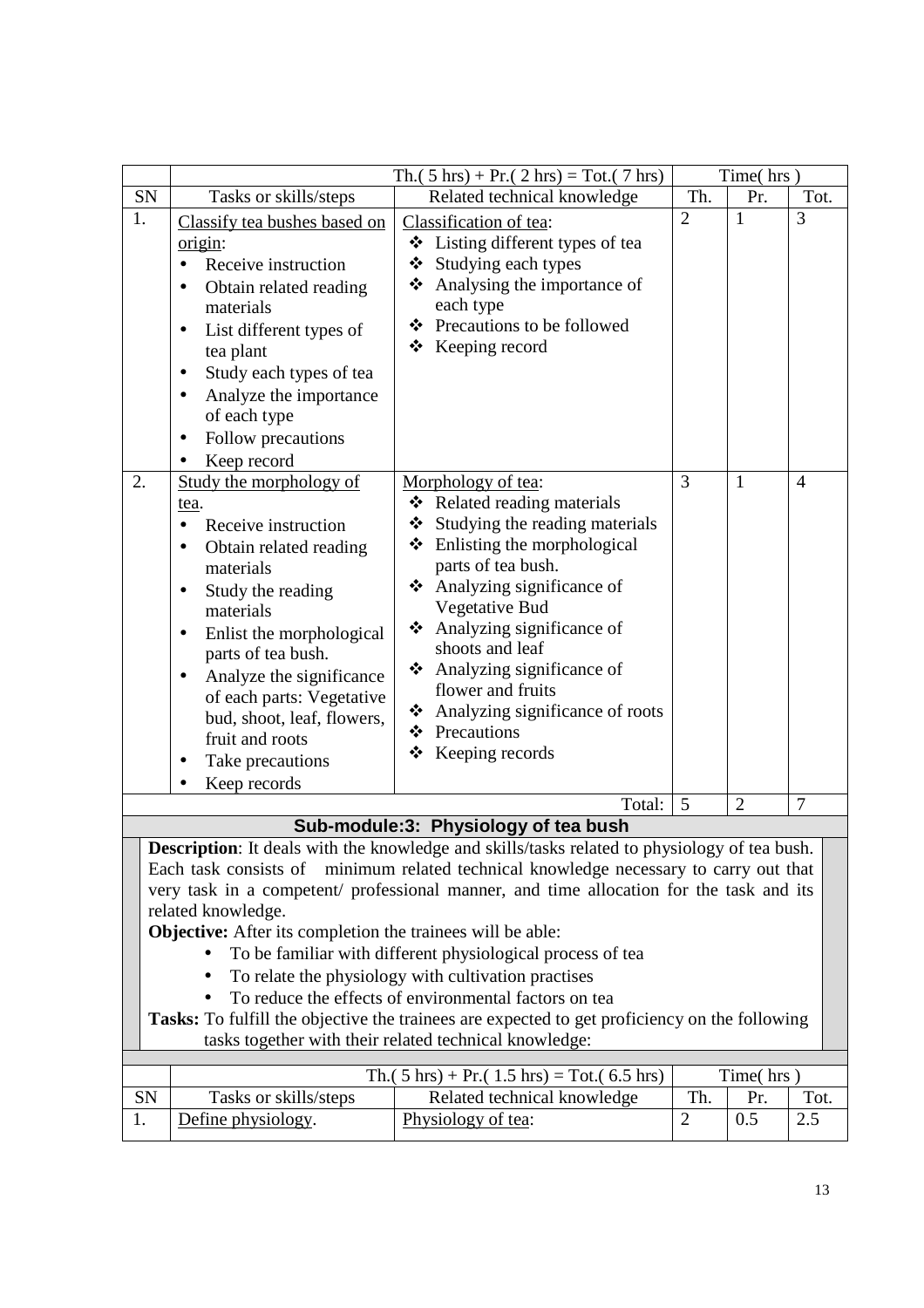|    | Receive instruction<br>$\bullet$<br>Obtain reading materials<br>related to the physiology<br>of tea<br>Study reading materials<br>٠<br>related to the physiology<br>of tea<br>Define physiology with<br>respect to tea bush<br>Enlist different types of<br>$\bullet$<br>physiology relevant to<br>tea plant<br>Analyze the significance<br>$\bullet$<br>of physiology in<br>cultivation practices<br>Follow precautions<br>٠<br>Keep records<br>$\bullet$ | $\div$ Obtaining reading materials<br>related to the physiology of tea<br>❖ Studying reading materials<br>related to the physiology of tea<br>❖ Defining physiology with<br>respect to tea bush<br>Enlisting different types of<br>❖<br>physiology relevant to tea plant<br>Analyzing the significance of<br>❖<br>physiology in cultivation<br>practices<br>$\div$ Following precautions<br>$\triangleleft$ Keeping records |                |     |     |
|----|------------------------------------------------------------------------------------------------------------------------------------------------------------------------------------------------------------------------------------------------------------------------------------------------------------------------------------------------------------------------------------------------------------------------------------------------------------|-----------------------------------------------------------------------------------------------------------------------------------------------------------------------------------------------------------------------------------------------------------------------------------------------------------------------------------------------------------------------------------------------------------------------------|----------------|-----|-----|
| 2. | Study periodicity of root<br>growth and dormancy in tea<br>Define periodicity<br>$\bullet$<br>Define dormancy<br>$\bullet$<br>Define periodicity of<br>٠<br>root growth<br>Study physiology of<br>periodicity of root<br>growth<br>Study the dormancy<br>$\bullet$<br>physiology of tea<br>Analyze the significance<br>٠<br>of periodicity of root<br>growth and dormancy in<br>tea<br>Take precautions<br>Keep records                                    | Periodicity of root and dormancy in<br>tea:<br>❖<br>Defining periodicity and<br>dormancy<br>❖ Studying physiology of<br>periodicity of root growth<br>Analyzing the significance of<br>❖<br>periodicity of root growth and<br>dormancy in tea<br>❖ Precautions<br>Keeping records<br>❖                                                                                                                                      | $\overline{2}$ | 0.5 | 3   |
| 3. | <b>Study photosynthesis</b><br>process of tea and<br>environmental factors<br>affecting it.<br>Receive instruction<br>Be familiar with<br>photosynthesis<br>Study the physiology of<br>$\bullet$<br>photosynthesis in tea<br>State concept of<br>environmental factors                                                                                                                                                                                     | Photosynthesis and environmental<br>factors affecting it:<br>$\triangleleft$ Defining photosynthesis<br>❖<br>Studying the photosynthetic<br>process in tea<br>Listing environmental factors<br>❖<br>Studying the effects of each<br>factors on photosynthesis<br>Identifying methods to reduce<br>❖<br>the effects<br>Following precautions<br>❖                                                                            | $\mathbf{1}$   | 0.5 | 1.5 |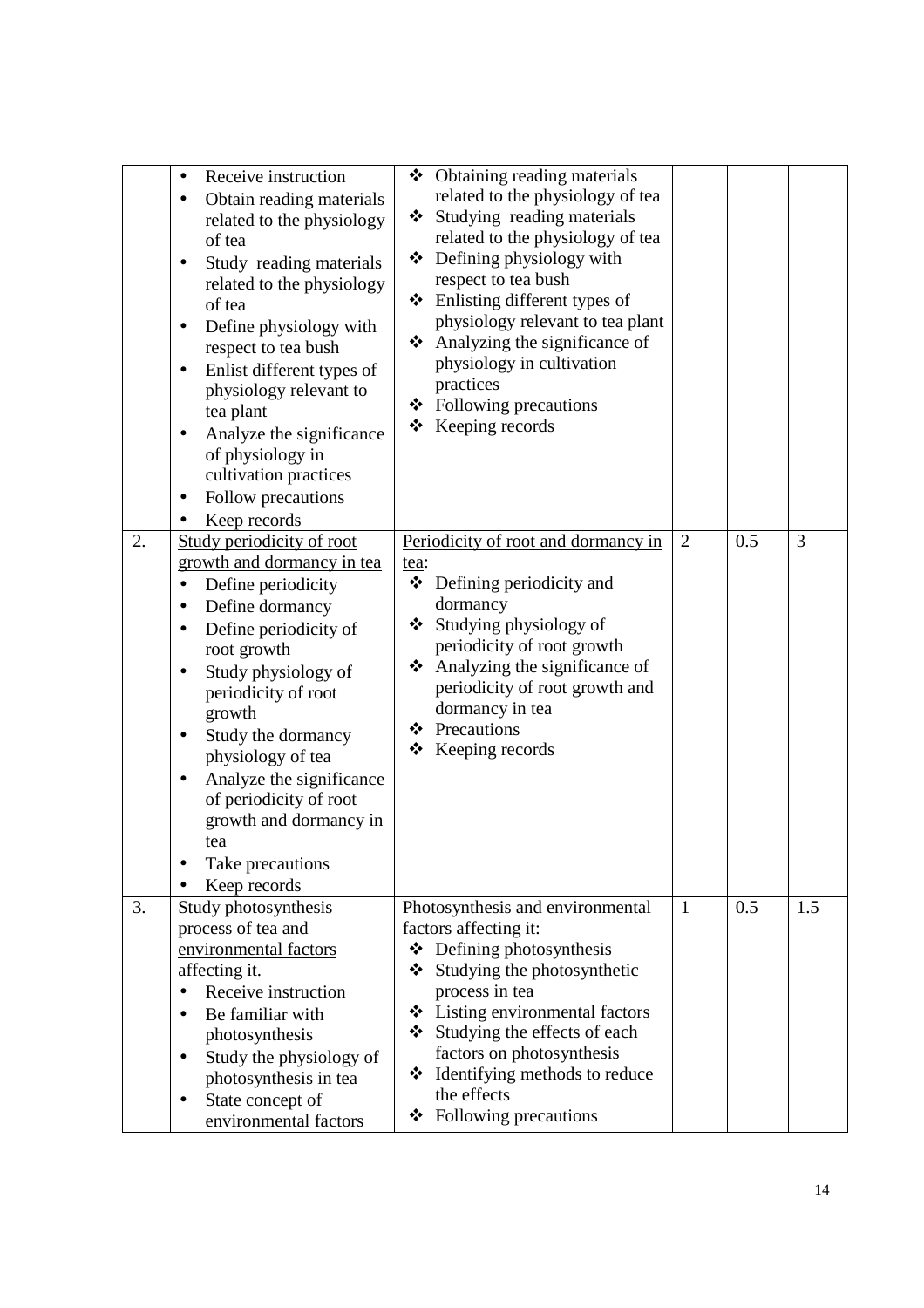|           | List the environmental                    | $\triangleleft$ Keeping records |     |     |  |
|-----------|-------------------------------------------|---------------------------------|-----|-----|--|
|           | factors                                   |                                 |     |     |  |
| $\bullet$ | Study the effects of each                 |                                 |     |     |  |
|           | factors on                                |                                 |     |     |  |
|           | photosynthesis                            |                                 |     |     |  |
| $\bullet$ | Identify methods to<br>reduce the effects |                                 |     |     |  |
|           | Follow precautions                        |                                 |     |     |  |
|           | Keep records                              |                                 |     |     |  |
|           |                                           | Total:                          | 1.5 | 6.5 |  |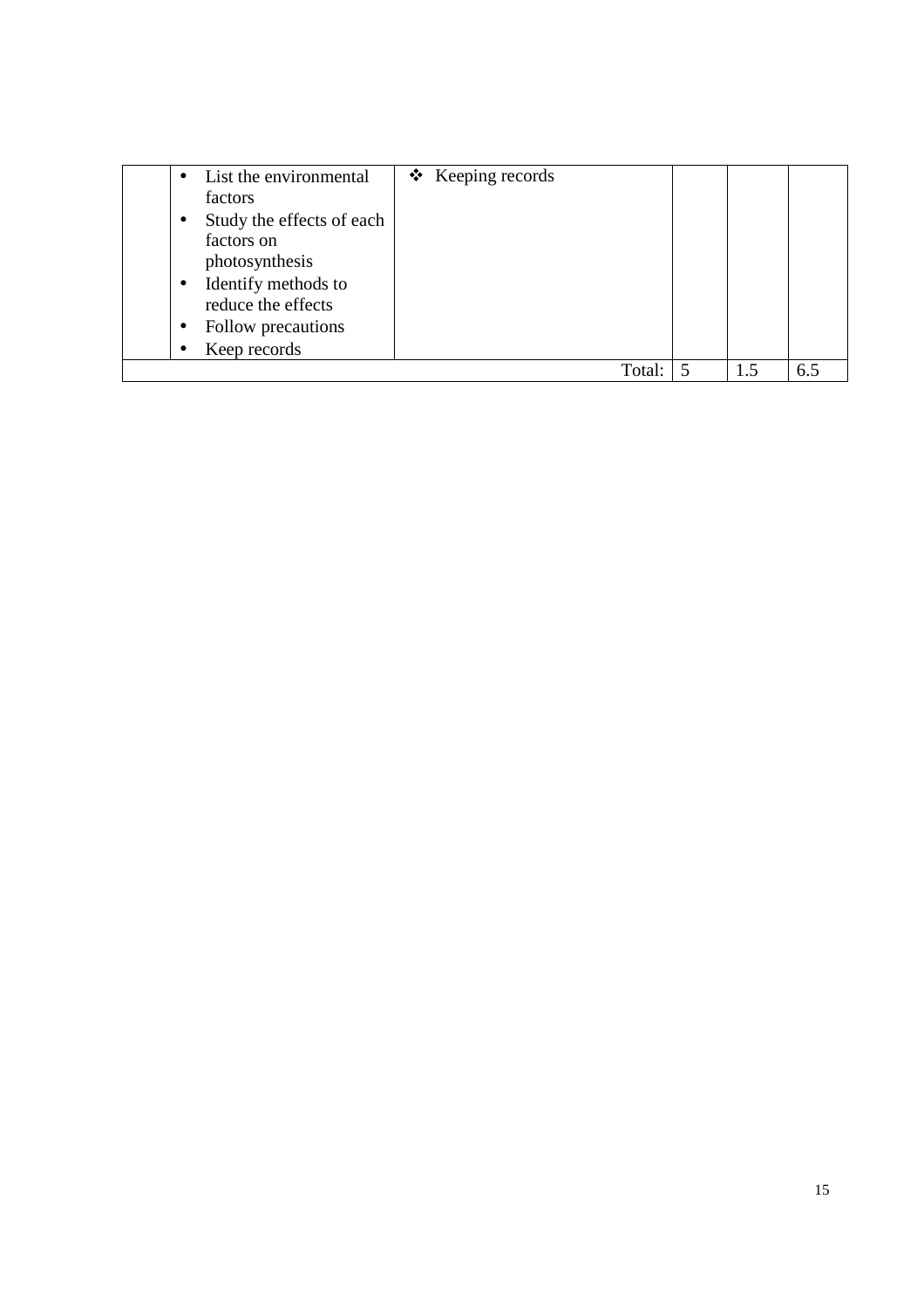| <b>Module:2: Soil, water and climate</b> |                                                                                         |                                                                                                   |              |              |                |  |  |  |
|------------------------------------------|-----------------------------------------------------------------------------------------|---------------------------------------------------------------------------------------------------|--------------|--------------|----------------|--|--|--|
|                                          | Description: It deals with the knowledge and skills related to soil, water and climate. |                                                                                                   |              |              |                |  |  |  |
|                                          | Objectives: After its completion the trainees will be able:<br>Time(hrs)                |                                                                                                   |              |              |                |  |  |  |
|                                          | To manage soil for tea plantation<br>Th<br>$\overline{7}$                               |                                                                                                   |              |              |                |  |  |  |
|                                          | To take climatic data<br>Pr                                                             |                                                                                                   |              |              |                |  |  |  |
|                                          | To conserve water                                                                       |                                                                                                   |              | Tot          | 13<br>20       |  |  |  |
|                                          | <b>Sub-modules:</b>                                                                     |                                                                                                   |              |              |                |  |  |  |
|                                          | 1. Soil                                                                                 |                                                                                                   |              |              |                |  |  |  |
|                                          | 2.<br>Water and climate                                                                 |                                                                                                   |              |              |                |  |  |  |
|                                          | Sub-module:1: Soil                                                                      |                                                                                                   |              |              |                |  |  |  |
|                                          |                                                                                         | <b>Description:</b> It deals with the knowledge and skills/tasks related to soil management. Each |              |              |                |  |  |  |
|                                          | task consists of                                                                        | minimum related technical knowledge necessary to carry out that very                              |              |              |                |  |  |  |
|                                          |                                                                                         | task in a competent/ professional manner, and time allocation for the task and its related        |              |              |                |  |  |  |
|                                          | knowledge.                                                                              |                                                                                                   |              |              |                |  |  |  |
|                                          | <b>Objective:</b> After its completion the trainees will be able:                       |                                                                                                   |              |              |                |  |  |  |
|                                          | To identify fertility status of soil                                                    |                                                                                                   |              |              |                |  |  |  |
|                                          | To manage soil for tea plantation                                                       |                                                                                                   |              |              |                |  |  |  |
|                                          |                                                                                         | Tasks: To fulfill the objective the trainees are expected to get proficiency on the following     |              |              |                |  |  |  |
|                                          |                                                                                         | tasks together with their related technical knowledge:                                            |              |              |                |  |  |  |
|                                          |                                                                                         |                                                                                                   |              |              |                |  |  |  |
|                                          |                                                                                         | $\text{Th.}(4 \text{ hrs}) + \text{Pr.}(10 \text{ hrs}) = \text{Tot.}(14 \text{ hrs})$            |              | Time(hrs)    |                |  |  |  |
| SN                                       | Tasks/skills                                                                            | Related technical knowledge                                                                       | Th.          | Pr.          | Tot.           |  |  |  |
| 1.                                       | Introduce concepts of Soil                                                              | Concepts of Soil                                                                                  | 0.5          | $\mathbf{1}$ | 1.5            |  |  |  |
|                                          | with reference of tea                                                                   | Concept<br>❖                                                                                      |              |              |                |  |  |  |
|                                          | Receive instruction<br>$\bullet$                                                        | Specific soil needs for tea<br>❖                                                                  |              |              |                |  |  |  |
|                                          | State the concept of soil<br>٠                                                          | plantation                                                                                        |              |              |                |  |  |  |
|                                          | Identify specific soil<br>٠                                                             | How to meet the specific soil                                                                     |              |              |                |  |  |  |
|                                          | needs for tea plantation                                                                | needs for tea plantation                                                                          |              |              |                |  |  |  |
|                                          | Measure soil moisture<br>$\bullet$                                                      | ❖ Carrying out soil moisture<br>measurement                                                       |              |              |                |  |  |  |
|                                          | Take precautions<br>٠                                                                   |                                                                                                   |              |              |                |  |  |  |
|                                          | Keep records<br>٠                                                                       | Taking precautions<br>❖<br>Keeping records<br>❖                                                   |              |              |                |  |  |  |
| $\overline{2}$                           |                                                                                         |                                                                                                   | $\mathbf{1}$ | 3            | $\overline{4}$ |  |  |  |
|                                          | Take soil sample.<br>Receive instruction                                                | Taking soil sample:<br>❖ Concept, importance, and                                                 |              |              |                |  |  |  |
|                                          |                                                                                         | objectives of soil sampling                                                                       |              |              |                |  |  |  |
|                                          | Go to the field of which                                                                | ❖ Principles, procedures, and                                                                     |              |              |                |  |  |  |
|                                          | soil to be sampled                                                                      | applications of soil sampling                                                                     |              |              |                |  |  |  |
|                                          | select spots                                                                            | $\div$ Soil sampling techniques for                                                               |              |              |                |  |  |  |
|                                          | Prepare for take soil<br>$\bullet$                                                      | tea plantation                                                                                    |              |              |                |  |  |  |
|                                          | sample                                                                                  | Packing and labeling the soil<br>❖                                                                |              |              |                |  |  |  |
|                                          | Take soil auger<br>٠                                                                    | sample                                                                                            |              |              |                |  |  |  |
|                                          | Take soil sample with                                                                   | Send the soil to soil lab<br>❖                                                                    |              |              |                |  |  |  |
|                                          | the help of the soil auger                                                              | Testing soil for fertilizer<br>❖                                                                  |              |              |                |  |  |  |
|                                          | Prepare soil sample                                                                     | application                                                                                       |              |              |                |  |  |  |
|                                          | Pack the soil sample                                                                    |                                                                                                   |              |              |                |  |  |  |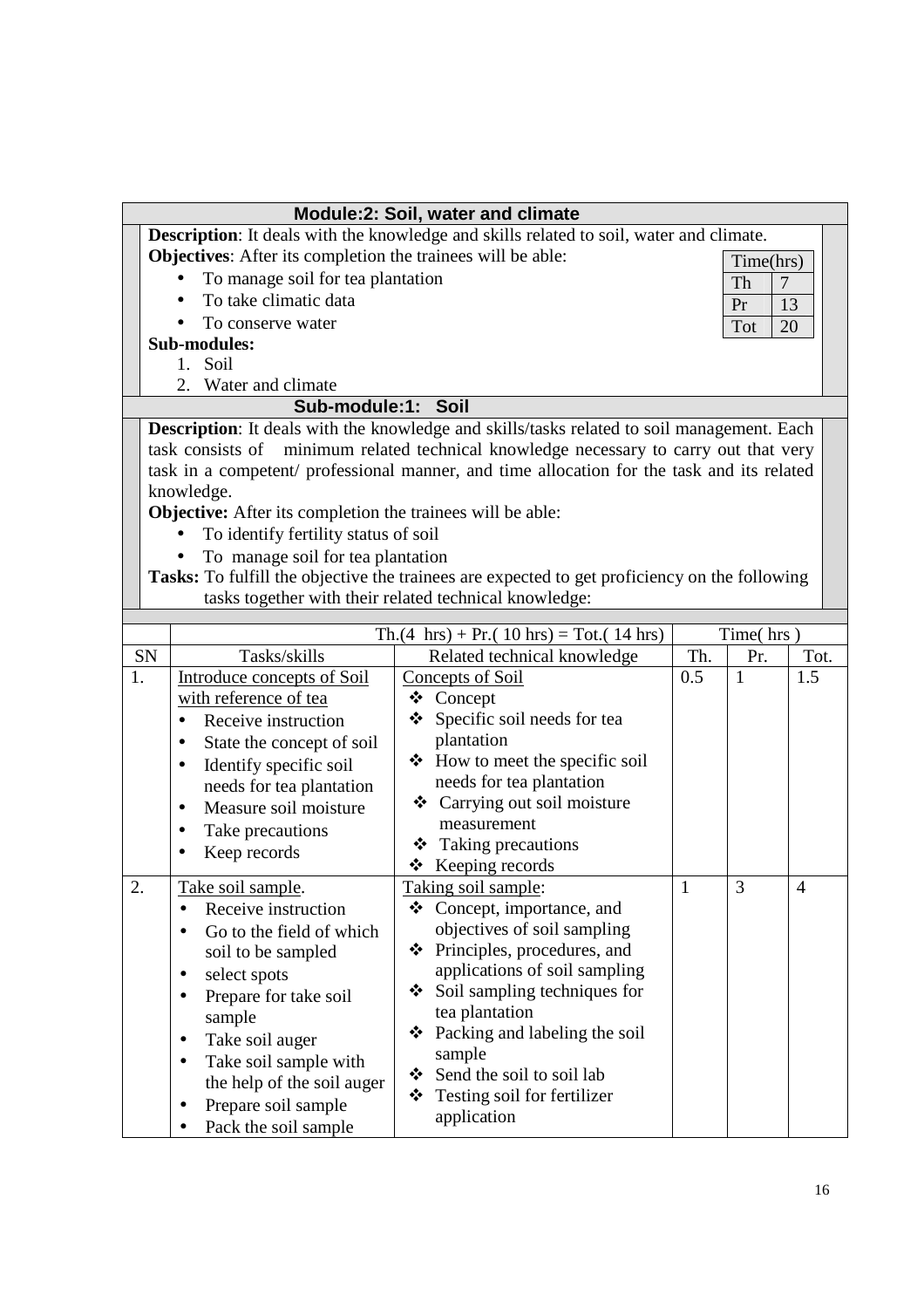|                  | Label the soil sample<br>$\bullet$          | ❖ Precautions to be taken                                           |              |                |                |
|------------------|---------------------------------------------|---------------------------------------------------------------------|--------------|----------------|----------------|
|                  | Send the sample to soil                     | Keeping activity records<br>❖                                       |              |                |                |
|                  | lab                                         |                                                                     |              |                |                |
|                  | Test soil for fertilizer<br>٠               |                                                                     |              |                |                |
|                  | application                                 |                                                                     |              |                |                |
|                  | Take precautions                            |                                                                     |              |                |                |
|                  | Keep records                                |                                                                     |              |                |                |
| 3.               | Carry out pH test                           | Carrying out pH test:                                               | $\mathbf{1}$ | 3              | $\overline{4}$ |
|                  | Receive instruction                         | Concept, importance, and<br>❖                                       |              |                |                |
|                  | $\bullet$                                   |                                                                     |              |                |                |
|                  | Obtain soil to be tested                    | objectives                                                          |              |                |                |
|                  | for pH                                      | ❖ Principles, procedures, and                                       |              |                |                |
|                  | Obtain soil testing kit<br>$\bullet$        | applications of pH test of soil                                     |              |                |                |
|                  | box                                         | Obtaining soil to be tested for<br>❖                                |              |                |                |
|                  | Handle the soil testing<br>٠                | pH                                                                  |              |                |                |
|                  | kit box                                     | Soil testing kit box and its                                        |              |                |                |
|                  | Prepare for pH testing<br>$\bullet$         | handling                                                            |              |                |                |
|                  | Test pH of the soil<br>٠                    | $\div$ Preparing for pH testing                                     |              |                |                |
|                  | Write/note pH test result<br>$\bullet$      | $\div$ Testing pH of the soil                                       |              |                |                |
|                  |                                             | ❖ Writing/noting pH test result                                     |              |                |                |
|                  | Interpret pH test result<br>٠               | ❖<br>Interpretation of the pH test                                  |              |                |                |
|                  | Follow precautions<br>$\bullet$             | result                                                              |              |                |                |
|                  | Keep records                                | Precautions to be taken<br>❖                                        |              |                |                |
|                  |                                             |                                                                     |              |                |                |
|                  |                                             | ❖                                                                   |              |                |                |
| $\overline{4}$ . |                                             | Keeping activity records                                            | $\mathbf{1}$ | $\overline{2}$ | 3              |
|                  | Amend soil                                  | Amending soil:                                                      |              |                |                |
|                  | Receive instruction                         | Concept, need, and importance<br>❖                                  |              |                |                |
|                  | Obtain soil test report<br>$\bullet$        | Soil test report<br>❖                                               |              |                |                |
|                  | Interpret soil test report<br>٠             | Principals, procedures/<br>❖                                        |              |                |                |
|                  | Enlist methods for soil<br>٠                | methods, and application                                            |              |                |                |
|                  | amendment                                   | ❖ of soil amendment                                                 |              |                |                |
|                  | Recommend method $(s)$<br>٠                 | ❖ Precautions to be taken                                           |              |                |                |
|                  | for soil amendment                          | Keeping activity records<br>❖                                       |              |                |                |
|                  | based on the soil test                      |                                                                     |              |                |                |
|                  | report                                      |                                                                     |              |                |                |
|                  | Apply the soil                              |                                                                     |              |                |                |
|                  | amendment procedures                        |                                                                     |              |                |                |
|                  | to modify tea soil                          |                                                                     |              |                |                |
|                  | parameters                                  |                                                                     |              |                |                |
|                  |                                             |                                                                     |              |                |                |
|                  | Follow precautions                          |                                                                     |              |                |                |
|                  | Keep records                                |                                                                     |              |                |                |
| 5.               | Carry out basic soil                        | Carry out basic soil conservation                                   | 0.5          | $\mathbf{1}$   | 1.5            |
|                  | conservation practices                      | practices:                                                          |              |                |                |
|                  | Receive instruction<br>$\bullet$            |                                                                     |              |                |                |
|                  | Identify basic soil<br>$\bullet$            | Concept, need and importance<br>❖                                   |              |                |                |
|                  | conservation practices<br>Enlist basic soil | Basis of soil conservation<br>❖<br>❖<br>Principals, procedures, and |              |                |                |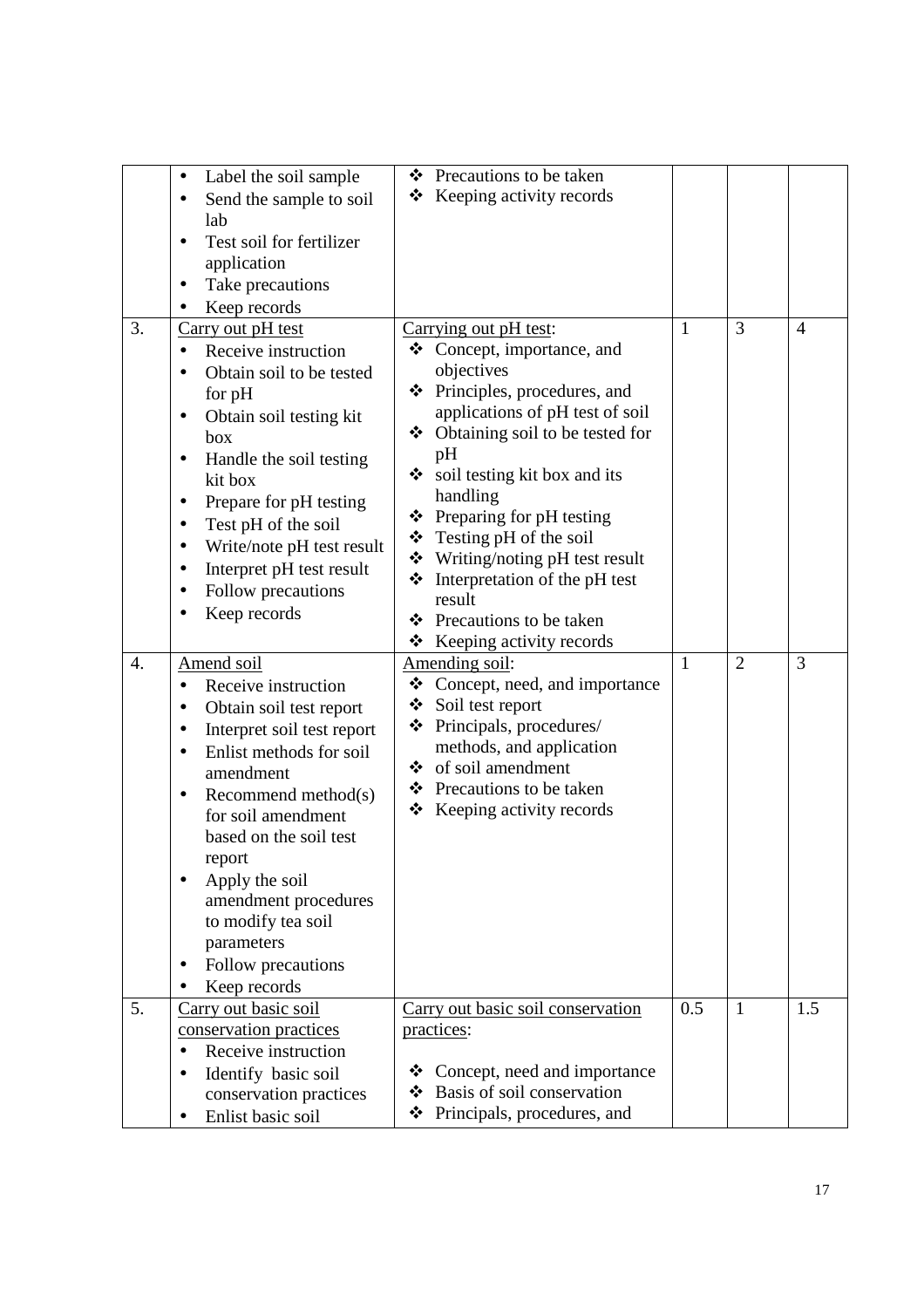|                                                                                                                                                                                                                                                                                                                                                                                                                                                                                                                                                                          | conservation practices<br>Recommend soil<br>$\bullet$<br>conservation practices<br>Make plan to carry out<br>$\bullet$<br>soil conservation<br>practices<br>Apply soil conservation<br>$\bullet$<br>practices<br>Follow precautions<br>$\bullet$<br>Keep records                                                                                                                                               | application<br>Soil conservation practices<br>❖<br>Planning to carry out soil<br>❖<br>conservation practices<br>❖ Precautions to be taken<br>$\triangle$ Keeping activity records<br>Total:   | $\overline{4}$ | 10           | 14   |  |  |  |
|--------------------------------------------------------------------------------------------------------------------------------------------------------------------------------------------------------------------------------------------------------------------------------------------------------------------------------------------------------------------------------------------------------------------------------------------------------------------------------------------------------------------------------------------------------------------------|----------------------------------------------------------------------------------------------------------------------------------------------------------------------------------------------------------------------------------------------------------------------------------------------------------------------------------------------------------------------------------------------------------------|-----------------------------------------------------------------------------------------------------------------------------------------------------------------------------------------------|----------------|--------------|------|--|--|--|
|                                                                                                                                                                                                                                                                                                                                                                                                                                                                                                                                                                          |                                                                                                                                                                                                                                                                                                                                                                                                                | Sub-module:2: Water and climate                                                                                                                                                               |                |              |      |  |  |  |
| Description: It deals with the knowledge and skills/tasks related to water and climate.<br>Each task consists of minimum related technical knowledge necessary to carry out that<br>very task in a competent/ professional manner, and time allocation for the task and its<br>related knowledge.<br>Objective: After its completion the trainees will be able:<br>To conserve water<br>To take climatic data<br>Tasks: To fulfill the objective the trainees are expected to get proficiency on the following<br>tasks together with their related technical knowledge: |                                                                                                                                                                                                                                                                                                                                                                                                                |                                                                                                                                                                                               |                |              |      |  |  |  |
|                                                                                                                                                                                                                                                                                                                                                                                                                                                                                                                                                                          |                                                                                                                                                                                                                                                                                                                                                                                                                | $Th. (3 hrs) + Pr. (3 hrs) = Tot. (6 hrs)$                                                                                                                                                    |                | Time(hrs)    |      |  |  |  |
| SN                                                                                                                                                                                                                                                                                                                                                                                                                                                                                                                                                                       | Tasks/skills                                                                                                                                                                                                                                                                                                                                                                                                   | Related technical knowledge                                                                                                                                                                   | Th.            | Pr.          | Tot. |  |  |  |
| 1.                                                                                                                                                                                                                                                                                                                                                                                                                                                                                                                                                                       | Introduce concepts of<br>climatic factors<br>Receive instruction<br>$\bullet$<br>Make list of climatic<br>factors that influence tea<br>production<br>Analyse the role of<br>rainfall<br>Analyse the role of<br>temperature<br>Analyse the role of wind<br>Analyse the role of day<br>٠<br>length<br>Analyse the effect of<br>climate on soil<br>properties<br>Follow precautions<br>$\bullet$<br>Keep records | Concepts of climatic factors<br>❖ Rainfall<br>Temperature<br>❖<br>❖ Wind<br>❖ Day length<br>Effect of these factors in tea<br>❖<br>production<br>Effect of climate on soil<br>❖<br>properties | 0.5            | 0.25         | 0.75 |  |  |  |
| 2.                                                                                                                                                                                                                                                                                                                                                                                                                                                                                                                                                                       | Identify instrument to set up<br>a simple observatory<br>Receive instruction                                                                                                                                                                                                                                                                                                                                   | Instrument to set up a simple<br>observatory:<br>❖ Instrument for ssetting up a                                                                                                               | 0.5            | $\mathbf{1}$ | 1.5  |  |  |  |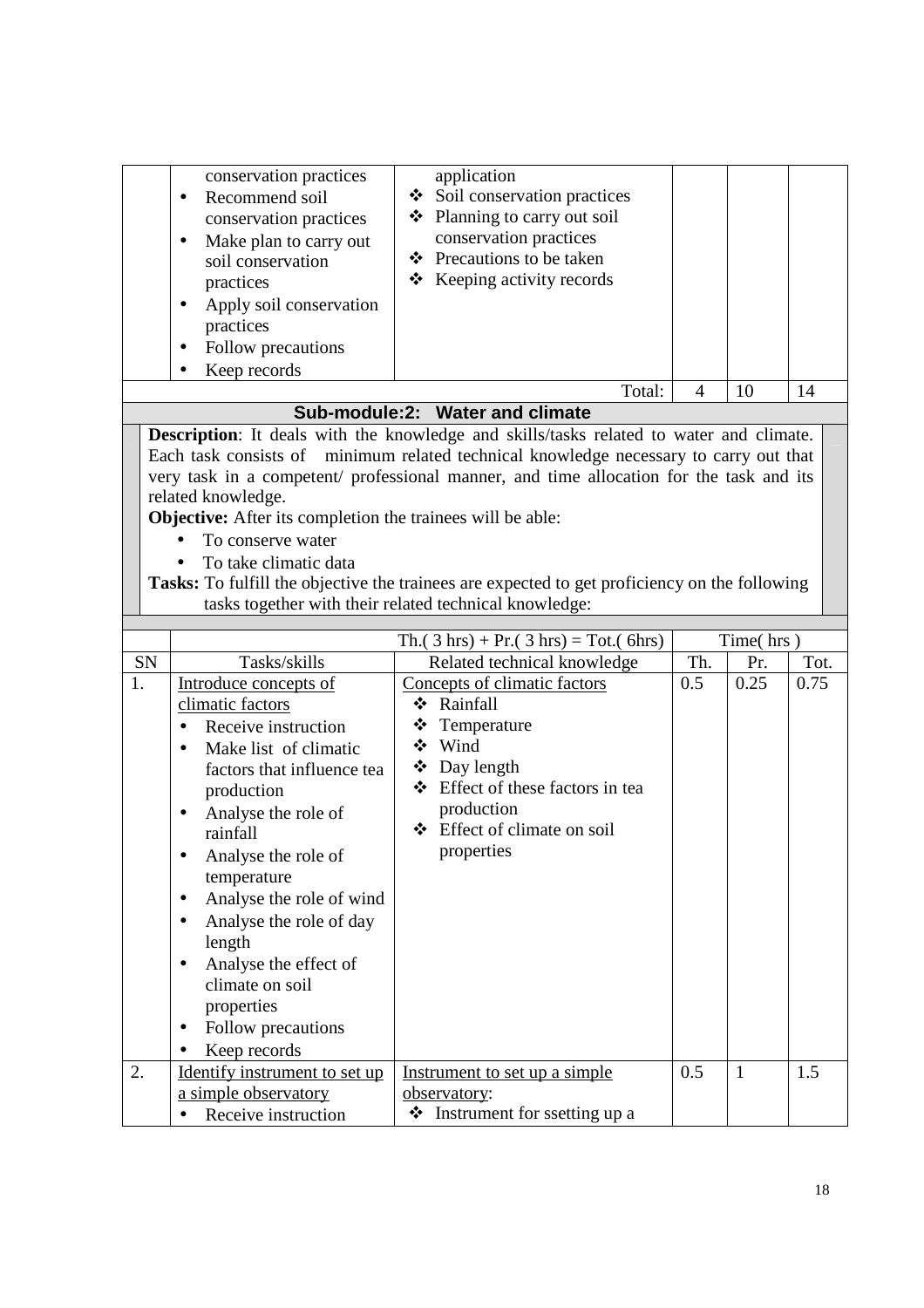|                  | Make list of instrument<br>to set up a simple<br>observatory<br>Identify the instrument<br>٠<br>to set up a simple<br>observatory<br>Handle the instrument to<br>$\bullet$<br>set up a simple<br>observatory<br>Care/maintain the<br>٠<br>instrument to set up a<br>simple observatory<br>Follow precautions<br>٠<br>Keep records                      | simple observatory<br>Handling the instrument of the<br>❖<br>observatory<br>$\div$ Caring and maintaining the<br>instrument of the observatory<br>❖ Precautions to be taken<br>Keeping activity records<br>❖                                                                   |     |              |      |
|------------------|--------------------------------------------------------------------------------------------------------------------------------------------------------------------------------------------------------------------------------------------------------------------------------------------------------------------------------------------------------|--------------------------------------------------------------------------------------------------------------------------------------------------------------------------------------------------------------------------------------------------------------------------------|-----|--------------|------|
| 3.               | Collect / keep climatic data.<br>Receive instruction<br>$\bullet$<br>Be familiar with climate<br>$\bullet$<br>/ weather<br>List climatic data to be<br>$\bullet$<br>collected<br>Identify climatic data to<br>$\bullet$<br>be collected<br>Collect climatic data<br>$\bullet$<br>Note climatic data<br>$\bullet$<br>Follow precautions<br>Keep records | Climatic data:<br>Climate and weather-concept,<br>❖<br>need, importance and<br>application<br>❖ Climatic data to be collected<br>❖ Collection of climatic data<br>Presenting the collected<br>❖<br>climatic data<br>❖ Precautions to be taken<br>Keeping activity records<br>❖ | 0.5 | $\mathbf{1}$ | 1.5  |
| $\overline{4}$ . | <b>Identify climatic parameters</b><br><u>for growing tea.</u><br>Receive instruction<br>$\bullet$<br>List climatic parameters<br>for growing tea<br>Identify climatic<br>parameters for growing<br>tea<br>Follow precautions<br>Keep records                                                                                                          | Climatic parameters for growing<br>tea:<br>Concept, need/importance and<br>❖<br>application<br>❖ Identification of climatic<br>parameters for growing tea.<br>Precautions to be taken<br>❖<br>Keeping activity records<br>❖                                                    | 0.5 | 0.25         | 0.75 |
| 5.               | Identify effect of rain /<br>drought / frost on tea.<br>Receive instruction<br>$\bullet$<br>List effect of rain /<br>drought / frost on tea<br>Identify effect of rain /<br>$\bullet$<br>drought / frost on tea<br>Follow precautions<br>$\bullet$<br>Keep records                                                                                     | Effect of rain / drought / frost on<br>tea:<br>❖<br>Concept, need/importance and<br>application<br>effects of rain / drought / frost<br>❖<br>on tea<br>Identification of the effects of<br>❖<br>rain / drought / frost on tea<br>Precautions to be taken<br>❖                  | 0.5 | 0.25         | 0.75 |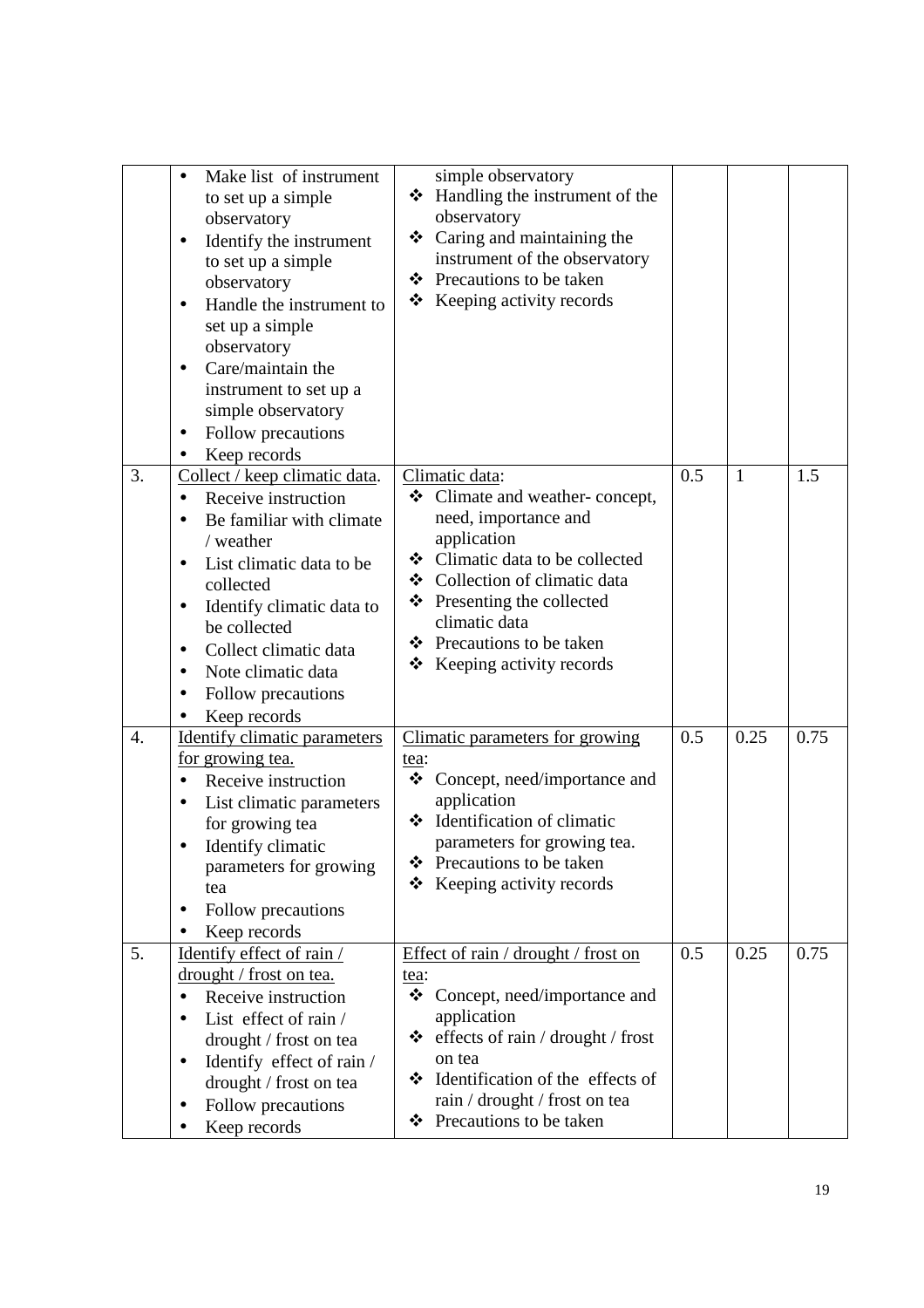|    |                                                                                                                                                                                                                                                                                                                                                | $\triangle$ Keeping activity records                                                                                                                                                                                                                                                                                              |               |      |      |
|----|------------------------------------------------------------------------------------------------------------------------------------------------------------------------------------------------------------------------------------------------------------------------------------------------------------------------------------------------|-----------------------------------------------------------------------------------------------------------------------------------------------------------------------------------------------------------------------------------------------------------------------------------------------------------------------------------|---------------|------|------|
| 6. | Apply various water<br>conservation techniques<br>Receive instruction<br>List various water<br>conservation techniques<br>Identify various water<br>٠<br>conservation techniques<br>Apply various water<br>conservation techniques<br>Recommend various<br>$\bullet$<br>water conservation<br>techniques<br>Follow precautions<br>Keep records | Water conservation technique:<br>$\triangleleft$ Concept, need/importance and<br>application<br>❖ Various water conservation<br>techniques<br>❖ Applying various water<br>conservation techniques<br>❖ Recommending various water<br>conservation techniques<br>❖ Precautions to be taken<br>$\triangle$ Keeping activity records | 0.5           | 0.25 | 0.75 |
|    |                                                                                                                                                                                                                                                                                                                                                | Total:                                                                                                                                                                                                                                                                                                                            | $\mathcal{R}$ | 3    | 6    |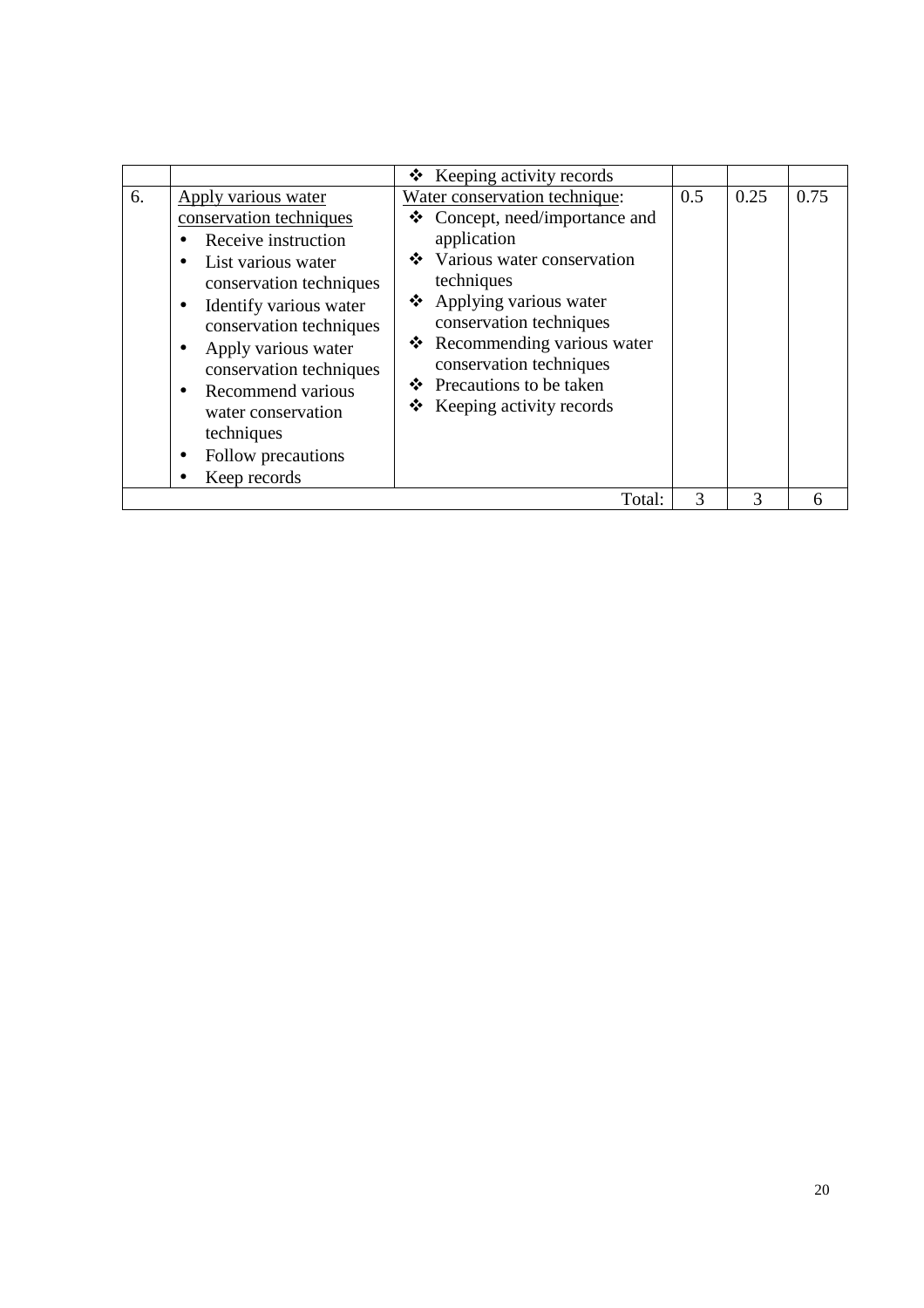|                              | Module:3: Tea nursery                                                                                                               |                                                                                               |                |           |      |  |  |  |
|------------------------------|-------------------------------------------------------------------------------------------------------------------------------------|-----------------------------------------------------------------------------------------------|----------------|-----------|------|--|--|--|
|                              |                                                                                                                                     | Description: It deals with the knowledge and skills related to planting materials and tea     |                |           |      |  |  |  |
|                              | nursery.                                                                                                                            |                                                                                               |                | Time(hrs) |      |  |  |  |
|                              | <b>Objectives:</b> After its completion the trainees will be able:                                                                  |                                                                                               |                | Th        | 25   |  |  |  |
|                              | To select planting materials                                                                                                        |                                                                                               |                | Pr        | 50   |  |  |  |
|                              | To establish tea nursery                                                                                                            |                                                                                               |                | Tot       | 75   |  |  |  |
|                              | To manage tea nursery<br>$\bullet$                                                                                                  |                                                                                               |                |           |      |  |  |  |
|                              | Sub-modules:                                                                                                                        |                                                                                               |                |           |      |  |  |  |
|                              | Planting materials<br>1.                                                                                                            |                                                                                               |                |           |      |  |  |  |
|                              | 2.<br>Tea nursery                                                                                                                   |                                                                                               |                |           |      |  |  |  |
|                              | Sub-module:1: Planting materials<br><b>Description:</b> It deals with the knowledge and skills/tasks related to planting materials. |                                                                                               |                |           |      |  |  |  |
|                              |                                                                                                                                     |                                                                                               |                |           |      |  |  |  |
|                              | Each task consists of minimum related technical knowledge necessary to carry out that                                               |                                                                                               |                |           |      |  |  |  |
|                              | very task in a competent/ professional manner, and time allocation for the task and its                                             |                                                                                               |                |           |      |  |  |  |
|                              | related knowledge.<br><b>Objective:</b> After its completion the trainees will be able:                                             |                                                                                               |                |           |      |  |  |  |
|                              | To Identify planting materials<br>$\bullet$                                                                                         |                                                                                               |                |           |      |  |  |  |
| To select planting materials |                                                                                                                                     |                                                                                               |                |           |      |  |  |  |
| To use planting materials    |                                                                                                                                     |                                                                                               |                |           |      |  |  |  |
|                              |                                                                                                                                     | Tasks: To fulfill the objective the trainees are expected to get proficiency on the following |                |           |      |  |  |  |
|                              |                                                                                                                                     | tasks together with their related technical knowledge:                                        |                |           |      |  |  |  |
|                              |                                                                                                                                     |                                                                                               |                |           |      |  |  |  |
|                              |                                                                                                                                     | Th. $(10 \text{ hrs}) + Pr. (20 \text{ hrs}) = Tot. (30 \text{ hrs})$                         |                | Time(hrs) |      |  |  |  |
| SN                           | Tasks/skills                                                                                                                        | Related technical knowledge                                                                   | Th.            | Pr.       | Tot. |  |  |  |
| 1.                           | Identify the concept of                                                                                                             | Concept of planting materials:                                                                | $\overline{2}$ | 3         | 5    |  |  |  |
|                              | planting materials.                                                                                                                 | Concept, need, and importance<br>❖                                                            |                |           |      |  |  |  |
|                              | Receive instruction<br>$\bullet$                                                                                                    | ❖<br><b>Types</b><br>Identification<br>❖                                                      |                |           |      |  |  |  |
|                              | Be familiar with the                                                                                                                | ❖ Precautions to be taken                                                                     |                |           |      |  |  |  |
|                              | concept of planting                                                                                                                 | Records keeping<br>❖                                                                          |                |           |      |  |  |  |
|                              | materials                                                                                                                           |                                                                                               |                |           |      |  |  |  |
|                              | List importance of<br>planting materials                                                                                            |                                                                                               |                |           |      |  |  |  |
|                              |                                                                                                                                     |                                                                                               |                |           |      |  |  |  |
|                              | List types of planting<br>materials                                                                                                 |                                                                                               |                |           |      |  |  |  |
|                              | Identify each type of<br>$\bullet$                                                                                                  |                                                                                               |                |           |      |  |  |  |
|                              | planting materials                                                                                                                  |                                                                                               |                |           |      |  |  |  |
|                              | Take precautions<br>$\bullet$                                                                                                       |                                                                                               |                |           |      |  |  |  |
|                              | Keep records                                                                                                                        |                                                                                               |                |           |      |  |  |  |
| 2.                           | Identify the criteria for                                                                                                           | Criteria for selecting / choosing                                                             | 2              | 3         | 5    |  |  |  |
|                              | selecting / choosing planting                                                                                                       | planting materials:                                                                           |                |           |      |  |  |  |
|                              | materials.                                                                                                                          | Criteria for choosing planting<br>❖                                                           |                |           |      |  |  |  |
|                              | Receive instruction<br>$\bullet$                                                                                                    | materials.                                                                                    |                |           |      |  |  |  |
|                              | List the criteria for<br>$\bullet$                                                                                                  | Checklist of choosing planting<br>❖                                                           |                |           |      |  |  |  |
|                              | selecting / choosing                                                                                                                | materials.                                                                                    |                |           |      |  |  |  |
|                              | planting materials.                                                                                                                 | Selection of planting materials<br>❖                                                          |                |           |      |  |  |  |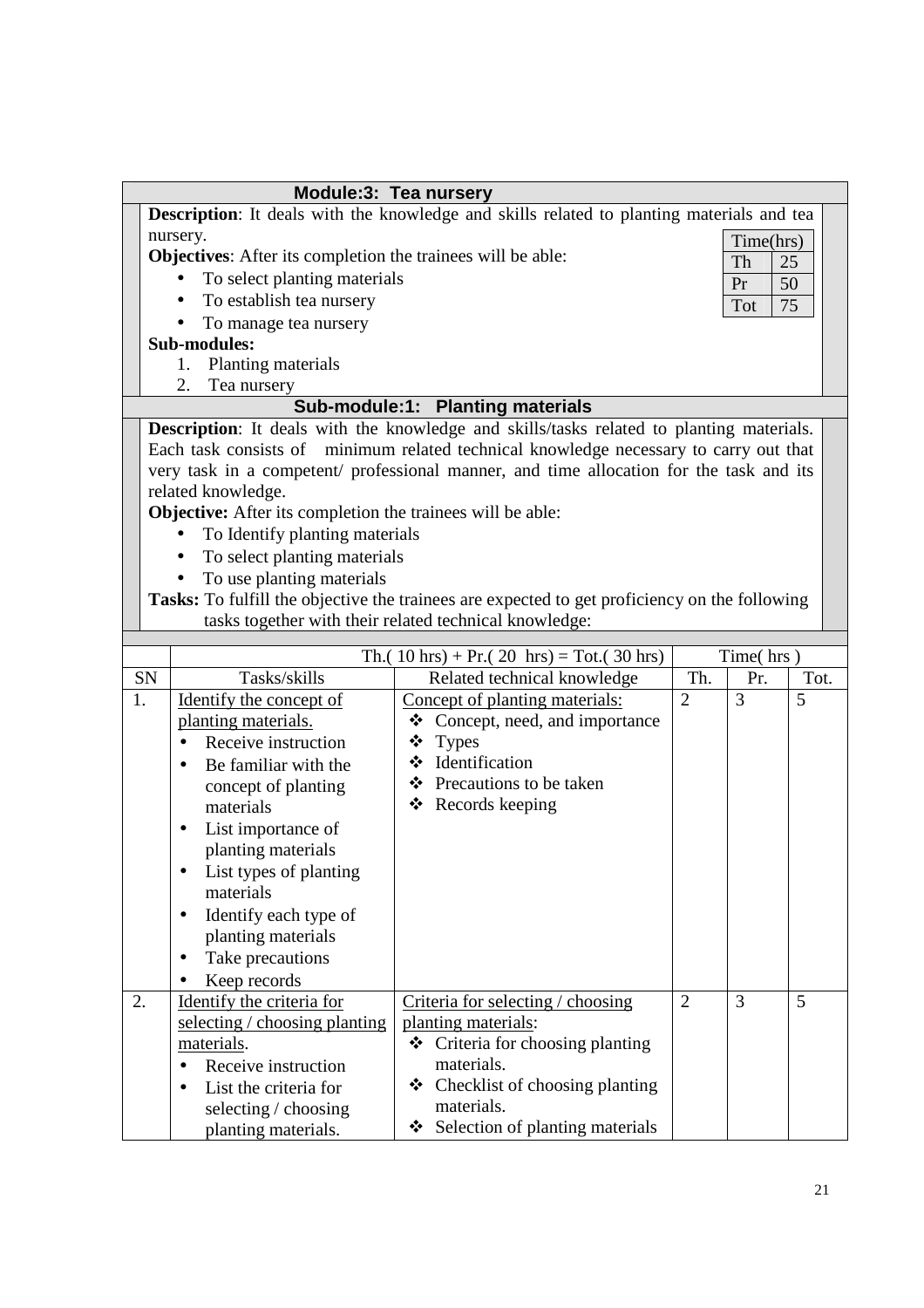|    | Identify the criteria for<br>$\bullet$<br>selecting / choosing<br>planting materials.<br>Prepare checklist for<br>selecting/choosing<br>planting materials.<br>Take precautions<br>٠<br>Keep records                                                                                                                                                               | ❖ Precautions to be taken<br>$\triangleleft$ Records keeping                                                                                                                                                                                                                                             |                |   |    |
|----|--------------------------------------------------------------------------------------------------------------------------------------------------------------------------------------------------------------------------------------------------------------------------------------------------------------------------------------------------------------------|----------------------------------------------------------------------------------------------------------------------------------------------------------------------------------------------------------------------------------------------------------------------------------------------------------|----------------|---|----|
| 3. | Choose planting materials<br>Receive instruction<br>$\bullet$<br>Take planting material<br>٠<br>selection criteria<br>Evaluate planting<br>$\bullet$<br>materials against the<br>criteria<br>Select planting materials<br>٠<br>Take precautions<br>٠<br>Keep records                                                                                               | Choosing planting materials:<br>Concept, need, and importance<br>❖<br>Evaluating planting materials<br>❖<br>against the criteria<br>$\div$ Selecting planting materials.<br>Precautions to be taken<br>❖<br>Records keeping<br>❖                                                                         | $\overline{2}$ | 3 | 5  |
| 4. | Maintain seed bari / clonal<br>mother bushes<br>Receive instruction<br>List need for seed bari /<br>$\bullet$<br>clonal mother bushes<br>Identify bari / clonal<br>$\bullet$<br>mother bushes<br>Maintain seed baris<br>$\bullet$<br>Apply cultural<br>٠<br>techniques for<br>maintaining seed baris<br>& clonal mother bushes<br>Take precautions<br>Keep records | Seed bari / clonal mother bushes:<br>$\triangleleft$ Concept, need, and importance<br>❖ Need for seed bari.<br>❖ General concept of<br>maintaining seed baris.<br>❖ Cultural techniques for<br>maintaining seed baris &<br>clonal mother bushes.<br>Precautions to be taken<br>❖<br>Records keeping<br>❖ | $\overline{2}$ | 3 | 5  |
| 5. | Propagate clonal<br>cuttings/seeds<br>Receive instruction<br>$\bullet$<br>Identify clonal<br>$\bullet$<br>cuttings/seeds<br>Enlist need and<br>$\bullet$<br>application of clonal<br>cuttings/seeds<br>Obtain clonal cuttings<br>$\bullet$<br>for ppropagation<br>Propagate clonal<br>٠<br>cuttings<br>Obtain seeds for                                            | Propagation of clonal<br>cuttings/seeds:<br>Concept, need, and importance<br>❖<br>❖<br>Propagation of clonal cuttings<br>and seed.<br>Precautions to be taken<br>❖<br>❖<br>Records keeping                                                                                                               | $\overline{2}$ | 8 | 10 |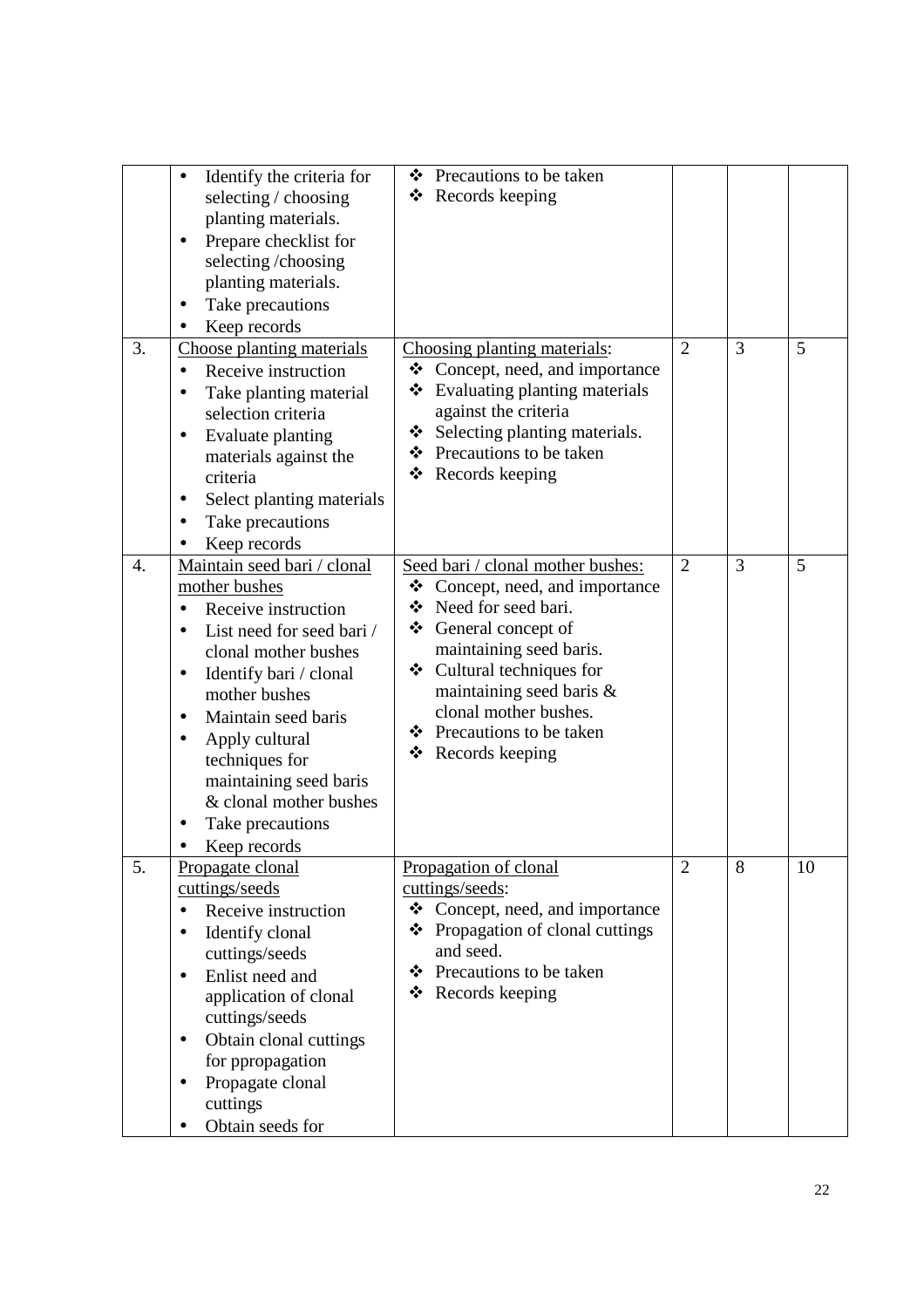|    | ppropagation                                                                       |                                                                                                    |                |            |      |  |  |  |
|----|------------------------------------------------------------------------------------|----------------------------------------------------------------------------------------------------|----------------|------------|------|--|--|--|
|    | Propagate seeds                                                                    |                                                                                                    |                |            |      |  |  |  |
|    | Take precautions                                                                   |                                                                                                    |                |            |      |  |  |  |
|    | Keep records                                                                       |                                                                                                    |                |            |      |  |  |  |
|    |                                                                                    | Total:                                                                                             | 10             | 20         | 30   |  |  |  |
|    |                                                                                    | Sub-module:2: Tea nursery                                                                          |                |            |      |  |  |  |
|    |                                                                                    | <b>Description:</b> It deals with the knowledge and skills/tasks related to tea nursery. Each task |                |            |      |  |  |  |
|    |                                                                                    | consists of minimum related technical knowledge necessary to carry out that very task in           |                |            |      |  |  |  |
|    | a competent/ professional manner, and time allocation for the task and its related |                                                                                                    |                |            |      |  |  |  |
|    | knowledge.                                                                         |                                                                                                    |                |            |      |  |  |  |
|    | <b>Objective:</b> After its completion the trainees will be able:                  |                                                                                                    |                |            |      |  |  |  |
|    | To establish tea nursery<br>$\bullet$                                              |                                                                                                    |                |            |      |  |  |  |
|    | To manage tea nursery                                                              |                                                                                                    |                |            |      |  |  |  |
|    | To maintain tea nursery                                                            |                                                                                                    |                |            |      |  |  |  |
|    |                                                                                    | Tasks: To fulfill the objective the trainees are expected to get proficiency on the following      |                |            |      |  |  |  |
|    |                                                                                    | tasks together with their related technical knowledge:                                             |                |            |      |  |  |  |
|    |                                                                                    |                                                                                                    |                |            |      |  |  |  |
|    |                                                                                    | Th. $(15 \text{ hrs}) + Pr. (30 \text{ hrs}) = Tot. (45 \text{ hrs})$                              |                | Time (hrs) |      |  |  |  |
| SN | Tasks/skills                                                                       | Related technical knowledge                                                                        | Th.            | Pr.        | Tot. |  |  |  |
| 1. | Identity a seed nursery                                                            | Seed nursery:                                                                                      | $\overline{2}$ | 5          | 7    |  |  |  |
|    | Receive instruction<br>$\bullet$                                                   | $\triangleleft$ Concept, need, and importance                                                      |                |            |      |  |  |  |
|    | Be familiar with seed                                                              | ❖ Basis of seed nursery and its                                                                    |                |            |      |  |  |  |
|    | nursery                                                                            | management<br>Precautions to be taken                                                              |                |            |      |  |  |  |
|    | Be familiar with the<br>$\bullet$                                                  | ❖                                                                                                  |                |            |      |  |  |  |
|    | basics of seed nursery                                                             | ❖ Records keeping                                                                                  |                |            |      |  |  |  |
|    | Identify seed nursery<br>$\bullet$                                                 |                                                                                                    |                |            |      |  |  |  |
|    | Take precautions<br>$\bullet$                                                      |                                                                                                    |                |            |      |  |  |  |
|    | Keep records                                                                       |                                                                                                    |                |            |      |  |  |  |
| 2. | Make a new tea nursery                                                             | Making a new tea nursery:                                                                          | 3              | 5          | 8    |  |  |  |
|    | Receive instruction<br>$\bullet$                                                   | $\div$ Tools, materials, equipment /                                                               |                |            |      |  |  |  |
|    | List/identify tools,<br>$\bullet$                                                  | input for establishing and                                                                         |                |            |      |  |  |  |
|    | materials, equipment /                                                             | managing tea nursery                                                                               |                |            |      |  |  |  |
|    | input for establishing                                                             | ❖ How to make a new tea                                                                            |                |            |      |  |  |  |
|    | and managing tea                                                                   | nursery                                                                                            |                |            |      |  |  |  |
|    | nursery                                                                            | $\div$ Materials / inputs for a new tea                                                            |                |            |      |  |  |  |
|    | List /identify materials /<br>$\bullet$                                            | nursery.                                                                                           |                |            |      |  |  |  |
|    | inputs for a new tea                                                               | ❖ Precautions to be taken                                                                          |                |            |      |  |  |  |
|    | nursery.                                                                           | ❖ Records keeping                                                                                  |                |            |      |  |  |  |
|    | Identify a new tea<br>$\bullet$                                                    |                                                                                                    |                |            |      |  |  |  |
|    | nursery site                                                                       |                                                                                                    |                |            |      |  |  |  |
|    | Plan for making a new<br>$\bullet$                                                 |                                                                                                    |                |            |      |  |  |  |
|    | tea nursery                                                                        |                                                                                                    |                |            |      |  |  |  |
|    | Make a new tea nursery<br>$\bullet$                                                |                                                                                                    |                |            |      |  |  |  |
|    | Take precautions                                                                   |                                                                                                    |                |            |      |  |  |  |
|    | Keep records                                                                       |                                                                                                    |                |            |      |  |  |  |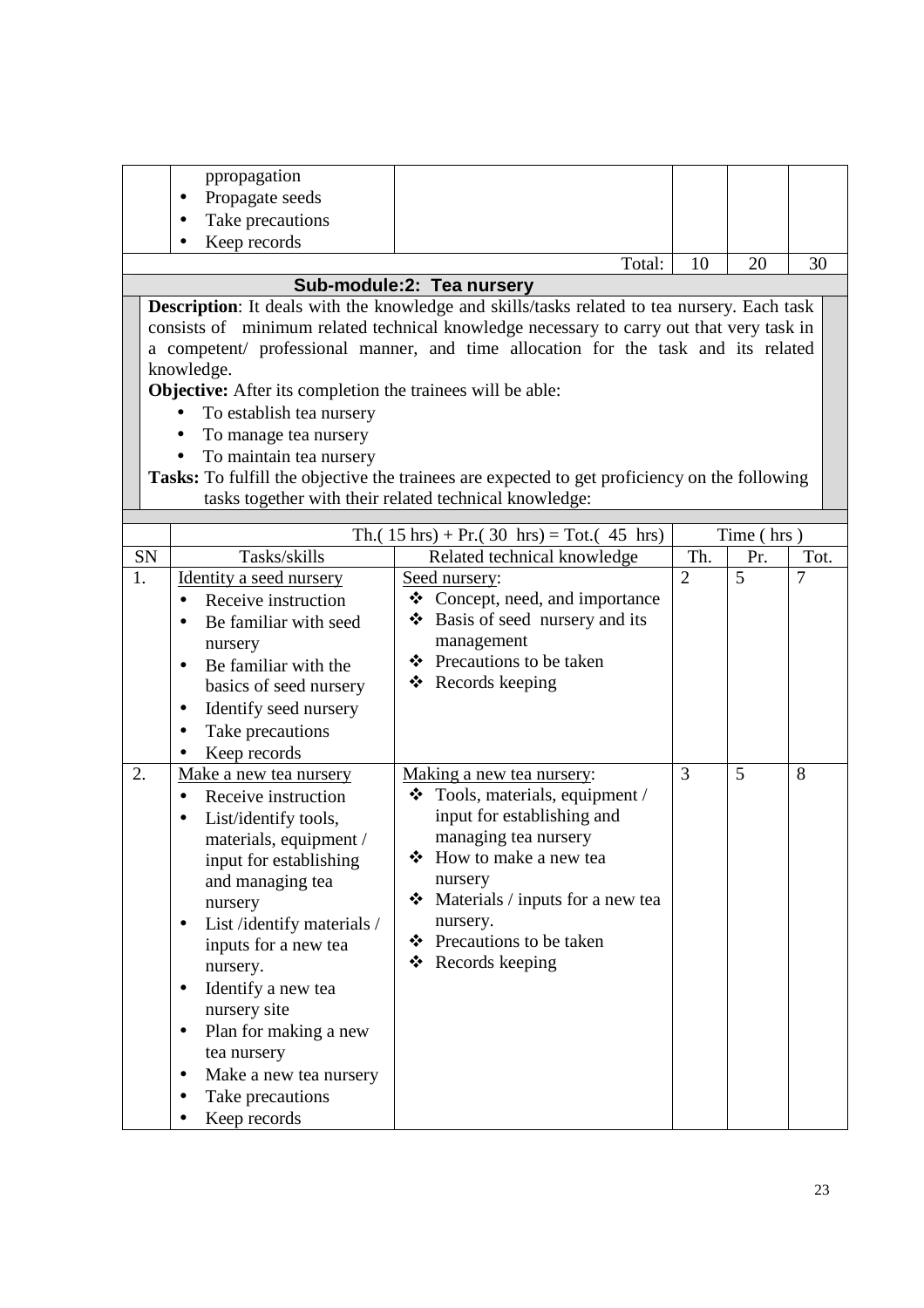| 3.               | Bring up a tea nursery<br>Receive instruction<br>List stepwise procedure<br>$\bullet$<br>to bring up a tea nursery<br>Bring up a tea nursery<br>$\bullet$<br>Take precautions<br>Keep records | Bringing up a tea nursery:<br>Step wise procedure to bring<br>❖<br>up tea nursery.<br>❖ Precautions to be taken<br>$\triangleleft$ Records keeping |        | 5  | 10 | 15 |
|------------------|-----------------------------------------------------------------------------------------------------------------------------------------------------------------------------------------------|----------------------------------------------------------------------------------------------------------------------------------------------------|--------|----|----|----|
| $\overline{4}$ . | Manage tea nursery<br>Receive instruction<br>Be familiar with the<br>basis of tea nursery<br>management<br>Manage tea nursery<br>٠<br>Take precautions<br>Keep records                        | Tea nursery management:<br>Basis of tea nursery<br>❖<br>management<br>Precautions to be taken<br>❖<br>Records keeping<br>❖                         |        | 5  | 10 | 15 |
|                  |                                                                                                                                                                                               |                                                                                                                                                    | Total: | 15 | 30 | 45 |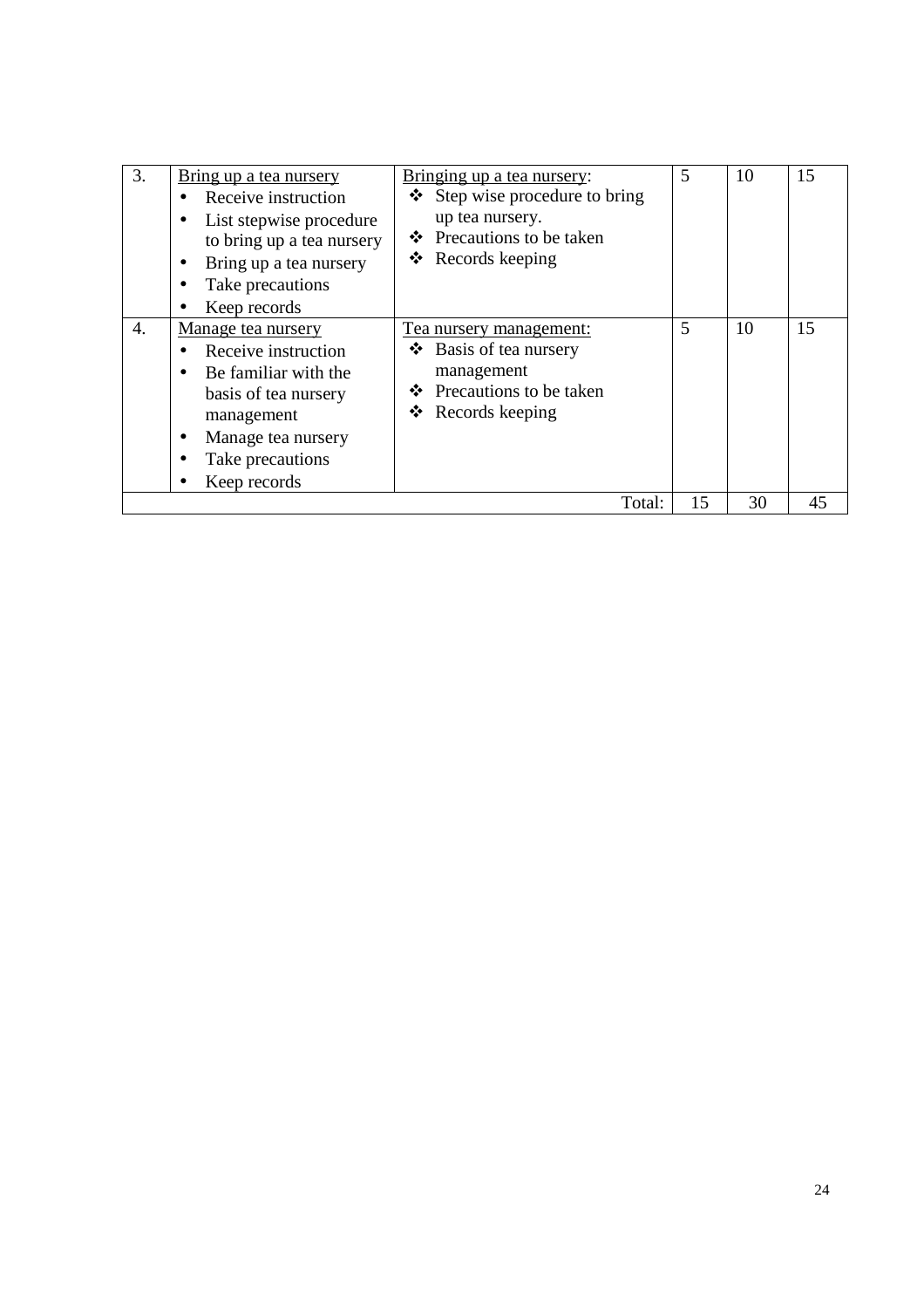|    | <b>Module:4: Growing tea</b>                                      |                                                                                               |              |                   |                |  |
|----|-------------------------------------------------------------------|-----------------------------------------------------------------------------------------------|--------------|-------------------|----------------|--|
|    |                                                                   | <b>Description:</b> It deals with the knowledge and skills related to tea growing activities. |              |                   |                |  |
|    | Objectives: After its completion the trainees will be able:       |                                                                                               |              | Time(hrs)         |                |  |
|    | To carryout tea plantation                                        |                                                                                               | Th           | 51                |                |  |
|    | To bring up young tea                                             |                                                                                               | Pr           | 199               |                |  |
|    | To carry out field operations for old tea<br>$\bullet$            |                                                                                               |              | <b>Tot</b><br>250 |                |  |
|    | To provide shade in tea<br>$\bullet$                              |                                                                                               |              |                   |                |  |
|    | To manage fertiliser for tea<br>$\bullet$                         |                                                                                               |              |                   |                |  |
|    | To perform weed control in old tea area<br>$\bullet$              |                                                                                               |              |                   |                |  |
|    | To control pests of tea<br>$\bullet$                              |                                                                                               |              |                   |                |  |
|    | To carry out disease management practices in tea<br>$\bullet$     |                                                                                               |              |                   |                |  |
|    | To handle / Maintain spraying equipment                           |                                                                                               |              |                   |                |  |
|    | <b>Sub-modules:</b>                                               |                                                                                               |              |                   |                |  |
|    | Planting out<br>1.                                                |                                                                                               |              |                   |                |  |
|    | Management of young tea<br>2.                                     |                                                                                               |              |                   |                |  |
|    | 3. Pruning and plucking of mature tea                             |                                                                                               |              |                   |                |  |
|    | Management of shade trees<br>4.                                   |                                                                                               |              |                   |                |  |
|    | Nutrient management<br>5.                                         |                                                                                               |              |                   |                |  |
|    | 6. Weed control                                                   |                                                                                               |              |                   |                |  |
|    | 7. Irrigation and drainage                                        |                                                                                               |              |                   |                |  |
|    | 8. Pests                                                          |                                                                                               |              |                   |                |  |
|    | 9. Disease                                                        |                                                                                               |              |                   |                |  |
|    | 10. Spraying equipment                                            |                                                                                               |              |                   |                |  |
|    | 11. Tea Processing                                                |                                                                                               |              |                   |                |  |
|    | 12. Tea Marketing                                                 |                                                                                               |              |                   |                |  |
|    |                                                                   | Sub-module:1: Planting out                                                                    |              |                   |                |  |
|    |                                                                   | Description: It deals with the knowledge and skills/tasks related to tea plantation. Each     |              |                   |                |  |
|    | task consists of                                                  | minimum related technical knowledge necessary to carry out that very                          |              |                   |                |  |
|    |                                                                   | task in a competent/ professional manner, and time allocation for the task and its related    |              |                   |                |  |
|    | knowledge.                                                        |                                                                                               |              |                   |                |  |
|    | <b>Objective:</b> After its completion the trainees will be able: |                                                                                               |              |                   |                |  |
|    | To list tea plantation activities                                 |                                                                                               |              |                   |                |  |
|    | To carryout tea plantation                                        |                                                                                               |              |                   |                |  |
|    |                                                                   | Tasks: To fulfill the objective the trainees are expected to get proficiency on the following |              |                   |                |  |
|    |                                                                   | tasks together with their related technical knowledge:                                        |              |                   |                |  |
|    |                                                                   | $\text{Th.}(4 \text{ hrs}) + \text{Pr.}(16 \text{ hrs}) = \text{Tot.}(20 \text{ hrs})$        |              | Time(hrs)         |                |  |
| SN | Tasks/skills                                                      | Related technical knowledge                                                                   | Th.          | Pr.               | Tot.           |  |
| 1. | <b>State Methods of planting</b>                                  | Concepts of planting methods                                                                  | $\mathbf{1}$ | 3                 | $\overline{4}$ |  |
|    | Receive instruction                                               | Square planting<br>❖                                                                          |              |                   |                |  |
|    | Enlist the methods of                                             | Rectangular planting<br>❖                                                                     |              |                   |                |  |
|    | planting                                                          | Triangular planting<br>❖                                                                      |              |                   |                |  |
|    | Be familiar with all the                                          | Contour planting<br>❖                                                                         |              |                   |                |  |
|    | methods of planting.                                              |                                                                                               |              |                   |                |  |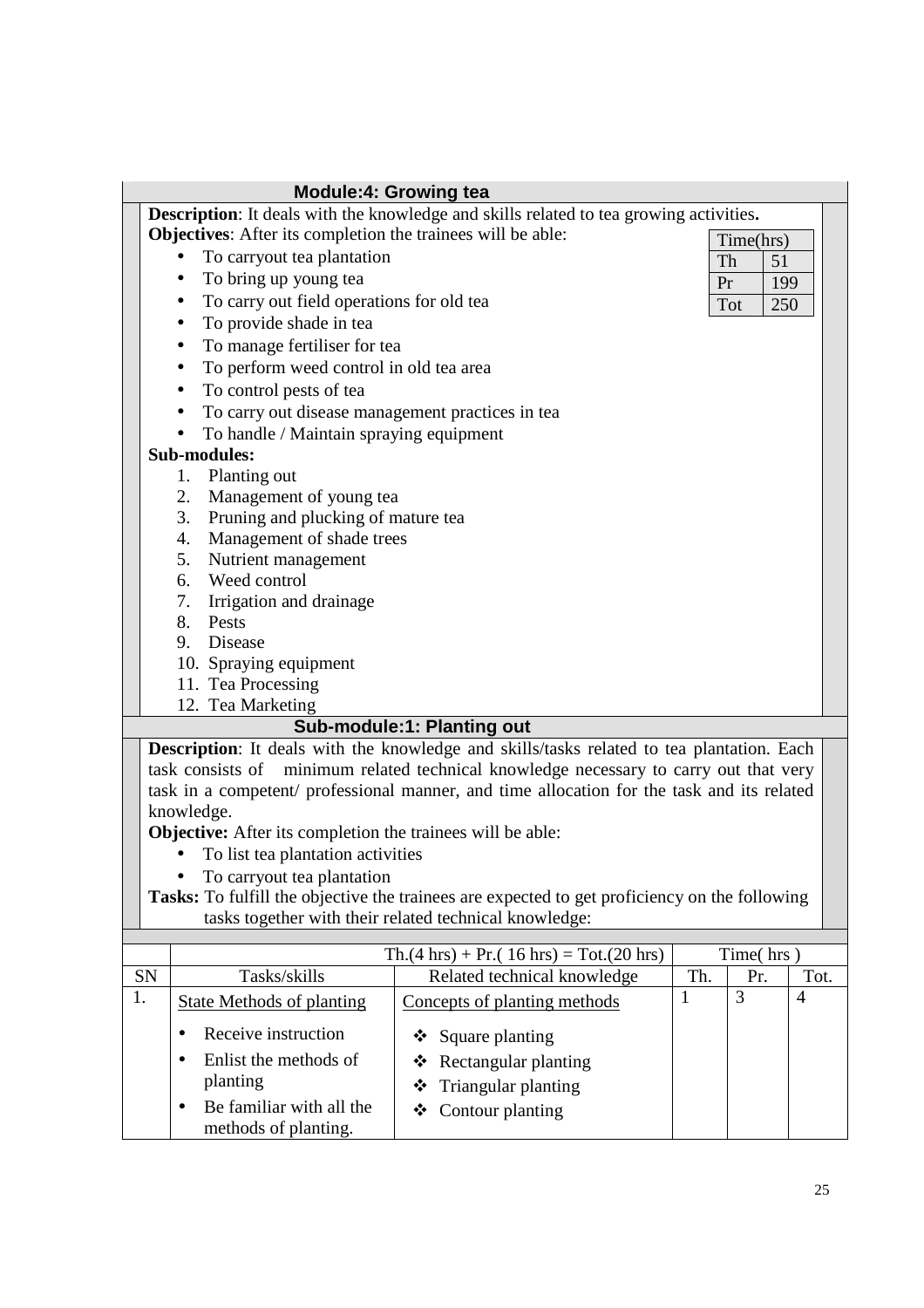|    | Be familiar with layout<br>and spacing                                                                                                                                                                                                                                                                                                                                                                                                                                                                                              | ❖ Concepts of double and single<br>hedge<br>Concepts of spacing<br>❖                                                                                                                                                                                                                                                                                                       |              |                |                |
|----|-------------------------------------------------------------------------------------------------------------------------------------------------------------------------------------------------------------------------------------------------------------------------------------------------------------------------------------------------------------------------------------------------------------------------------------------------------------------------------------------------------------------------------------|----------------------------------------------------------------------------------------------------------------------------------------------------------------------------------------------------------------------------------------------------------------------------------------------------------------------------------------------------------------------------|--------------|----------------|----------------|
| 2. | Prepare land.<br>Receive instruction<br>Be familiar with the<br>techniques of land<br>preparation for tea<br>plantation<br>Prepare land for tea<br>plantation<br>Take precautions<br>Keep records                                                                                                                                                                                                                                                                                                                                   | Preparing land:<br>$\triangleleft$ Concept, need, and importance<br>Principles and procedures for<br>❖<br>preparing land for tea<br>plantation<br>❖ Precautions to be taken<br>Records keeping<br>❖                                                                                                                                                                        | $\mathbf{1}$ | $\overline{3}$ | $\overline{4}$ |
| 3. | Carry out plantation of tea<br>maintaining standard<br>spacing.<br>Receive instruction<br>$\bullet$<br>Identify preconditions<br>for carrying out<br>plantation of tea<br>Carry out layout for tea<br>$\bullet$<br>plantation<br>Carry out layout for<br>$\bullet$<br>plucking path and road<br>Be familiar with<br>$\bullet$<br>planting time<br>Prepare operational<br>sequence<br>Calculate plant<br>$\bullet$<br>population<br>Plant tea maintaining<br>standard spacing<br>Stake the plant<br>Take precautions<br>Keep records | Carrying out plantation of tea<br>maintaining standard spacing:<br>❖<br>Concept, need, and importance<br>❖ Precondition.<br>❖ Layout<br>❖ Planting time.<br>❖ Operational sequence.<br>❖ Formula to calculate plant<br>population<br>❖ Spacing technique and<br>standard spacing<br>❖ Plantation of tea.<br>❖ Staking<br>❖ Precautions to be taken<br>❖<br>Records keeping | $\mathbf{1}$ | $\overline{4}$ | 5              |
| 4. | Carry out post planting<br>routine techniques.<br>Receive instruction<br>$\bullet$<br>Enlist post planting<br>$\bullet$<br>routine techniques<br>Identify post planting<br>$\bullet$<br>routine techniques<br>Make schedules for post<br>$\bullet$<br>planting routine                                                                                                                                                                                                                                                              | Carrying out post planting routine<br>techniques:<br>❖<br>Concept, need, and importance<br>❖<br>Enlisting post planting routine<br>techniques<br>Identifying post planting<br>❖<br>routine techniques<br>Making schedules for post<br>❖<br>planting routine activities/                                                                                                    | 0.5          | $\overline{3}$ | 3.5            |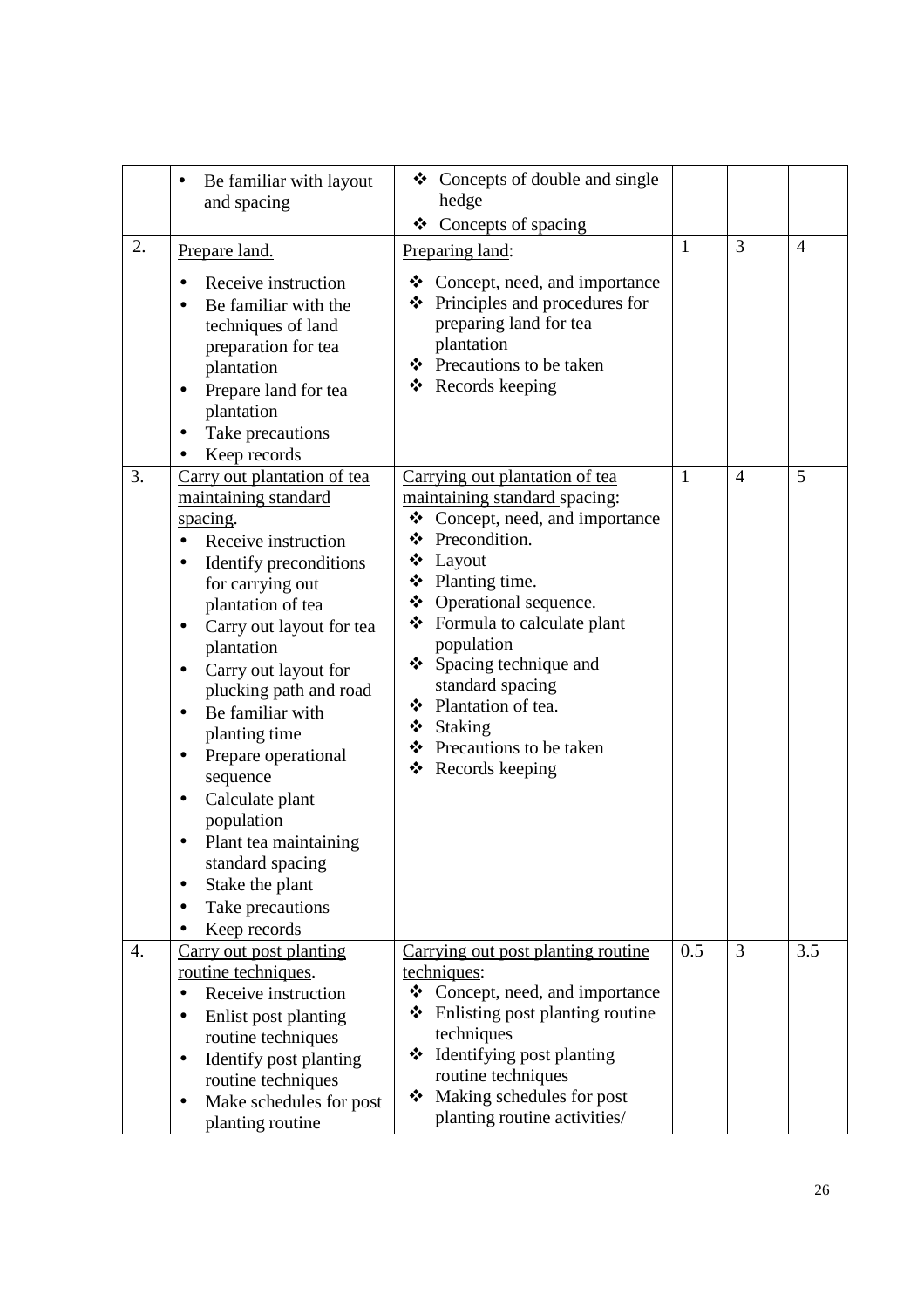|           | activities/techniques                                             | techniques                                                                                    |                |                |      |
|-----------|-------------------------------------------------------------------|-----------------------------------------------------------------------------------------------|----------------|----------------|------|
|           | Carry out the post                                                | ❖ Carrying out the post planting                                                              |                |                |      |
|           | planting routine                                                  | routine techniques<br>Precautions to be taken<br>❖                                            |                |                |      |
|           | techniques                                                        | $\triangleleft$ Records keeping                                                               |                |                |      |
|           | Take precautions<br>٠                                             |                                                                                               |                |                |      |
|           | Keep records                                                      |                                                                                               |                |                |      |
| 5.        | Perform replacing                                                 | Replacing techniques in old tea                                                               | 0.5            | $\overline{3}$ | 3.5  |
|           | techniques in old tea area                                        | area:                                                                                         |                |                |      |
|           | and facilitate rejuvenation.                                      | ❖ Old tea area.                                                                               |                |                |      |
|           | Receive instruction<br>$\bullet$                                  | ❖ Need for replacement in old                                                                 |                |                |      |
|           | Identify old tea area.<br>٠                                       | tea area                                                                                      |                |                |      |
|           | Identify need for                                                 | $\triangleleft$ Replacing techniques in old tea                                               |                |                |      |
|           | replacement in old tea                                            | area                                                                                          |                |                |      |
|           | area                                                              | Application replacing<br>❖                                                                    |                |                |      |
|           | Be familiar with                                                  | techniques in old tea area<br>Concept of rejuvenation of tea<br>❖                             |                |                |      |
|           | replacing techniques in                                           |                                                                                               |                |                |      |
|           | old tea area.                                                     | ❖ How to rejuvenate tea<br>How to facilitate rejuvenation<br>❖                                |                |                |      |
|           | Apply replacing                                                   | of tea                                                                                        |                |                |      |
|           | techniques in old tea                                             | Following precautions<br>❖                                                                    |                |                |      |
|           | area.                                                             | $\triangleleft$ Keeping records                                                               |                |                |      |
|           | Be familiar with the<br>$\bullet$                                 |                                                                                               |                |                |      |
|           | concept of rejuvenation                                           |                                                                                               |                |                |      |
|           | of tea                                                            |                                                                                               |                |                |      |
|           | Facilitate rejuvenation<br>٠                                      |                                                                                               |                |                |      |
|           | of tea                                                            |                                                                                               |                |                |      |
|           | Follow precautions                                                |                                                                                               |                |                |      |
|           | Keep records                                                      |                                                                                               |                |                |      |
|           |                                                                   | Total:                                                                                        | $\overline{4}$ | 16             | 20   |
|           |                                                                   | Sub-module:2: Management of young tea                                                         |                |                |      |
|           |                                                                   | Description: It deals with the knowledge and skills/tasks related to bringing up young tea.   |                |                |      |
|           |                                                                   | Each task consists of minimum related technical knowledge necessary to carry out that         |                |                |      |
|           |                                                                   | very task in a competent/ professional manner, and time allocation for the task and its       |                |                |      |
|           | related knowledge.                                                |                                                                                               |                |                |      |
|           | <b>Objective:</b> After its completion the trainees will be able: |                                                                                               |                |                |      |
|           | To identify young tea                                             |                                                                                               |                |                |      |
|           | To list bring up activities                                       |                                                                                               |                |                |      |
|           | To bring up young tea                                             |                                                                                               |                |                |      |
|           |                                                                   | Tasks: To fulfill the objective the trainees are expected to get proficiency on the following |                |                |      |
|           |                                                                   | tasks together with their related technical knowledge:                                        |                |                |      |
|           |                                                                   | $\text{Th.}(5 \text{ hrs}) + \text{Pr.}(20 \text{ hrs}) = \text{Tot.}(25 \text{ hrs})$        |                | Time(hrs)      |      |
| <b>SN</b> | Tasks/skills                                                      | Related technical knowledge                                                                   | Th.            | Pr.            | Tot. |
| 1.        | Identify / control weeds of                                       | Identifying / controlling weeds of                                                            | $\mathbf{1}$   | $\overline{4}$ | 5    |
|           |                                                                   | young tea:                                                                                    |                |                |      |
|           | young tea.<br>Receive instruction                                 | Concept, need, and importance<br>❖                                                            |                |                |      |
|           |                                                                   |                                                                                               |                |                |      |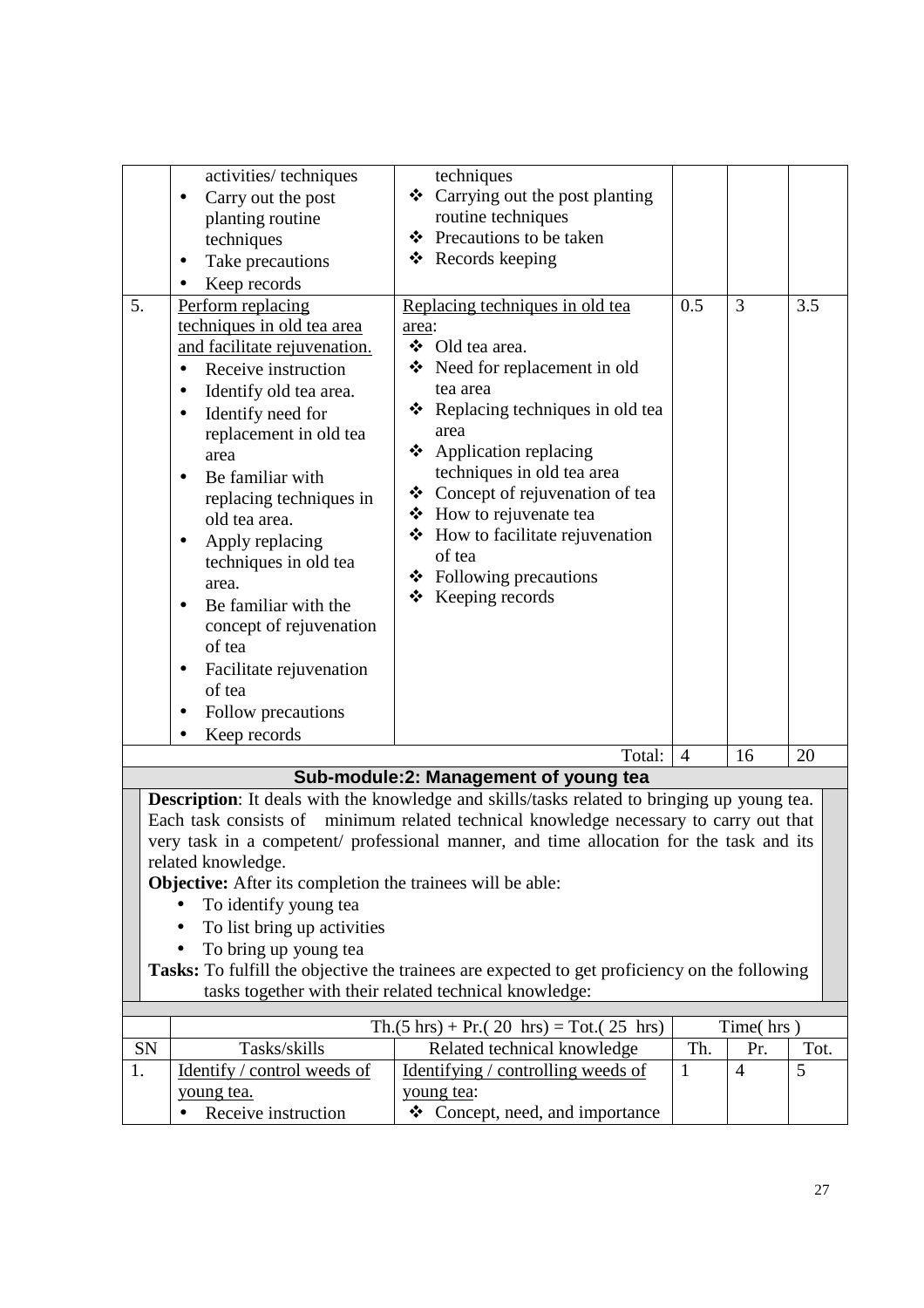|    | Enlist need/importance<br>$\bullet$<br>of controlling weeds of<br>young tea.<br>Enlist weeds of young<br>tea<br>Identify common weeds<br>٠<br>of young tea<br>Prevent/control/manage<br>weeds of young tea<br>Take precautions<br>$\bullet$<br>Keep records                                                                                                                                                                                                                                                                                                                                 | ❖ Weeds of young tea<br>$\triangleleft$ Identifying common weeds of<br>young tea<br>❖ Methods of weed control<br>❖ Prevent/control/manage weeds<br>of young tea<br>❖ Precautions to be taken<br>❖ Records keeping                                                                                                                                                                                                                                                                                                                                         |              |                |   |
|----|---------------------------------------------------------------------------------------------------------------------------------------------------------------------------------------------------------------------------------------------------------------------------------------------------------------------------------------------------------------------------------------------------------------------------------------------------------------------------------------------------------------------------------------------------------------------------------------------|-----------------------------------------------------------------------------------------------------------------------------------------------------------------------------------------------------------------------------------------------------------------------------------------------------------------------------------------------------------------------------------------------------------------------------------------------------------------------------------------------------------------------------------------------------------|--------------|----------------|---|
| 2. | Identify / control insect /<br>pest / disease of young tea.<br>Receive instruction<br>$\bullet$<br>Enlist need/importance<br>of controlling weeds of<br>insect / pest / diseases of<br>young tea.<br>Enlist insect / pests of<br>$\bullet$<br>young tea<br>Identify common insect<br>٠<br>/ pests of young tea<br>Prevent/control/manage<br>common insect / pests of<br>young tea<br>Enlist diseases of young<br>tea<br>Identify common<br>$\bullet$<br>diseases of young tea<br>Prevent/control/manage<br>$\bullet$<br>common diseases of<br>young tea<br>Take precautions<br>Keep records | Identifying / controlling insect /<br><u>pest / disease of young tea</u> :<br>$\triangleleft$ Concept, need, and importance<br>$\div$ Enlisting insect / pests of<br>young tea<br>$\triangleleft$ Identifying common insect /<br>pests of young tea<br>Preventing/controlling/<br>❖<br>managing common insect /<br>pests of young tea<br>❖ Enlisting diseases of young tea<br>* Identifying common diseases<br>of young tea<br>❖ Preventing/controlling/managi<br>ng common diseases of young<br>tea<br>Precautions to be taken<br>❖<br>❖ Records keeping | $\mathbf{1}$ | $\overline{4}$ | 5 |
| 3. | Carryout manuring<br>Receive instruction<br>$\bullet$<br>Enlist need for manuring<br>$\bullet$<br>Enlist types of manure<br>Calculate manure for<br>application<br>Weigh manure<br>$\bullet$<br>Apply manures<br>Take precautions<br>Keep records                                                                                                                                                                                                                                                                                                                                           | Carrying out manuring:<br>❖ Concept, need, and importance<br>❖<br>Types of manure<br>❖ Sources of manure<br>Calculating manure for<br>❖<br>application<br>❖ Weighing manure<br>❖ Methods/techniques for<br>manure application<br>Precautions to be taken<br>❖<br>Records keeping<br>❖                                                                                                                                                                                                                                                                     | $\mathbf{1}$ | $\overline{4}$ | 5 |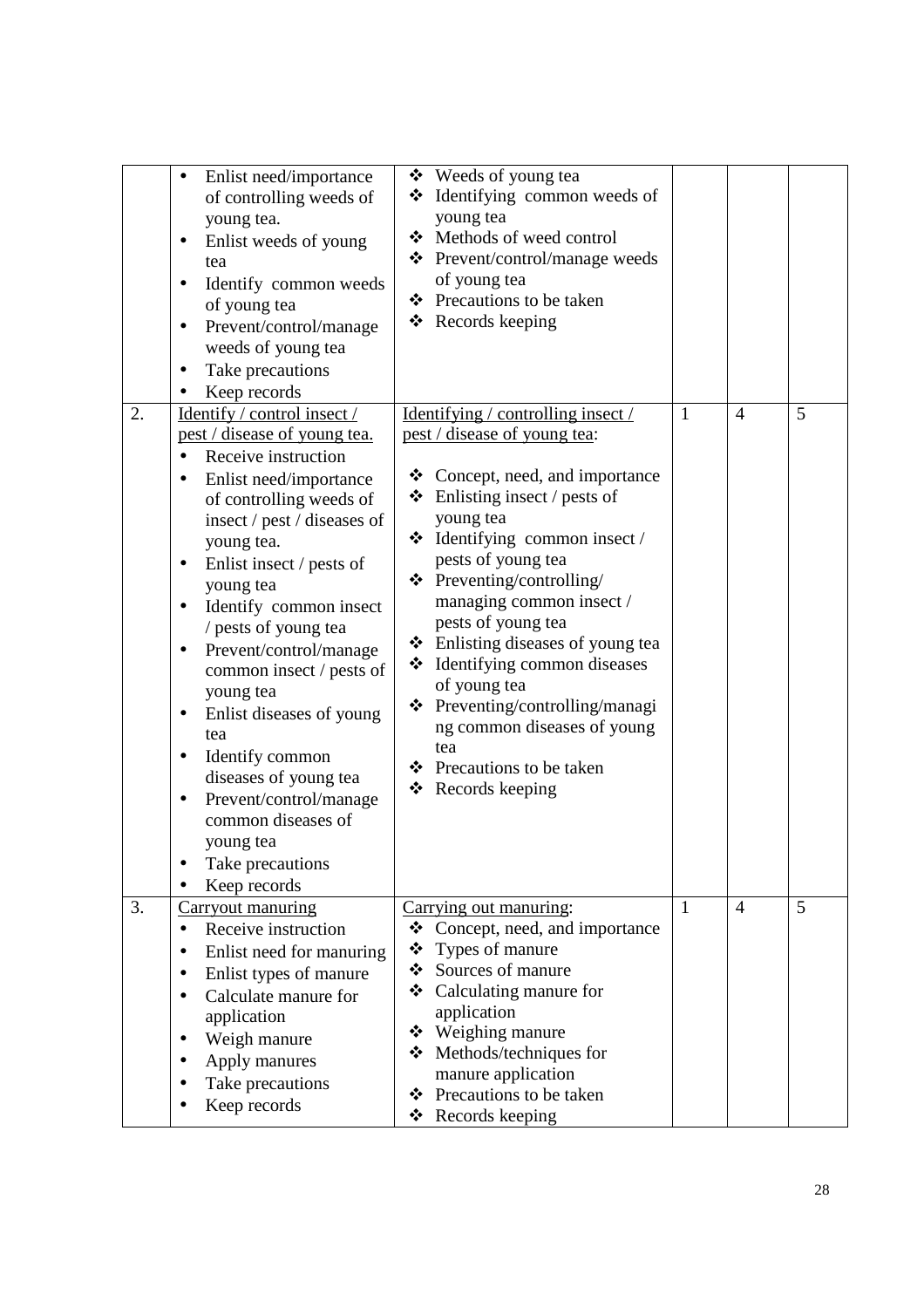| 5.<br>0.5<br>$\overline{2}$<br>2.5<br>Irrigating young tea as per the<br>Irrigate young tea as per the<br>need.<br>need:<br>❖ Concept, need, and importance<br>Receive instruction<br>$\bullet$<br>$\triangleleft$ methods of irrigation<br>Enlist water needs for<br>$\bullet$<br>$\div$ Selecting method(s) of                                                                                                                                                                                                                                                                                                                                                                                                                                                                             |           |
|----------------------------------------------------------------------------------------------------------------------------------------------------------------------------------------------------------------------------------------------------------------------------------------------------------------------------------------------------------------------------------------------------------------------------------------------------------------------------------------------------------------------------------------------------------------------------------------------------------------------------------------------------------------------------------------------------------------------------------------------------------------------------------------------|-----------|
| irrigation<br>Enlist methods of<br>$\bullet$<br>$\triangle$ Applying method(s) of<br>irrigation<br>irrigation<br>Select method(s) of<br>$\bullet$<br>❖ Precautions to be taken<br>irrigation<br>❖ Records keeping<br>Apply method $(s)$ of<br>$\bullet$<br>irrigation<br>Take precautions<br>$\bullet$<br>Keep records<br>$\bullet$                                                                                                                                                                                                                                                                                                                                                                                                                                                          | tea plant |
| $\mathbf{1}$<br>5<br>6.<br>$\overline{4}$<br>Bringing up young tea:<br>Bring up young tea<br>$\triangleleft$ Concept, need, and importance<br>Receive instruction<br>Care and schedule<br>❖<br>Prepare care /<br>$\bullet$<br>management to bring up young<br>management schedule to<br>tea plant<br>bring up young tea plant<br>❖ Bring up young tea as per the<br>Bring up young tea as<br>$\bullet$<br>schedule<br>per the schedule<br>❖ Cultural practices to bring up<br>Apply cultural practices<br>young tea.<br>to bring up young tea<br>$\bullet$ Decentering, lung<br>Carry out frame<br>pruning/thumb pruning<br>formation<br>Need of Infilling operation<br>❖<br>Carry out infilling<br>Precautions to be taken<br>❖<br>Take precautions<br>❖<br>Records keeping<br>Keep records |           |
| Total:<br>5<br>20<br>25<br>Sub-module:3: Pruning and Plucking of mature tea                                                                                                                                                                                                                                                                                                                                                                                                                                                                                                                                                                                                                                                                                                                  |           |

**Description**: It deals with the knowledge and skills/tasks related to field operations for old tea. Each task consists of minimum related technical knowledge necessary to carry out that very task in a competent/ professional manner, and time allocation for the task and its related knowledge.

**Objective:** After its completion the trainees will be able:

- To identify old tea
- To list field operations for old tea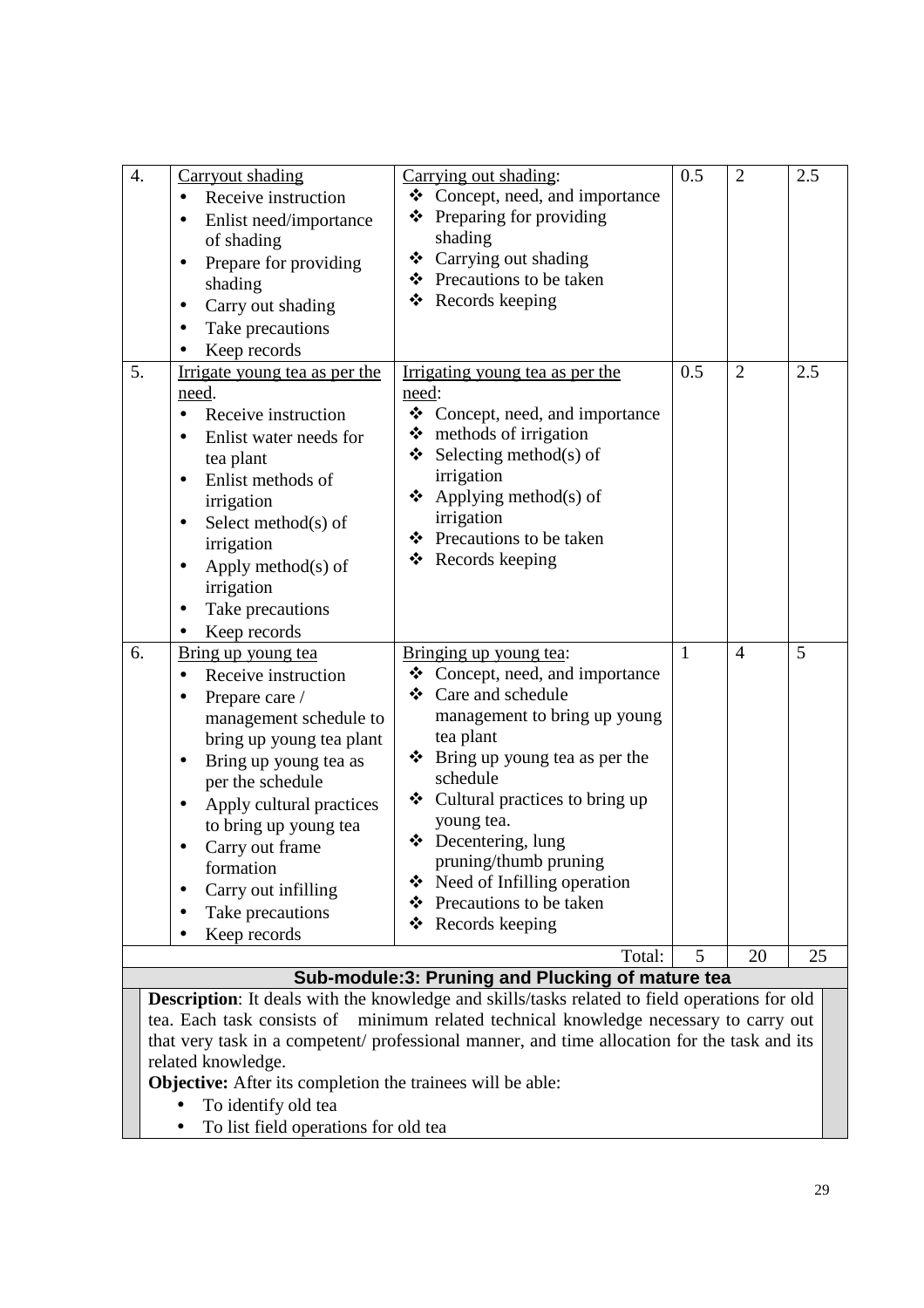|          | To carry out field operations for old tea                                                                                                                                                                                                                                                                                                                                                                                                                                                                                                        | Tasks: To fulfill the objective the trainees are expected to get proficiency on the following<br>tasks together with their related technical knowledge:                                                                                                                                                                                                                                                                   |                                |           |          |
|----------|--------------------------------------------------------------------------------------------------------------------------------------------------------------------------------------------------------------------------------------------------------------------------------------------------------------------------------------------------------------------------------------------------------------------------------------------------------------------------------------------------------------------------------------------------|---------------------------------------------------------------------------------------------------------------------------------------------------------------------------------------------------------------------------------------------------------------------------------------------------------------------------------------------------------------------------------------------------------------------------|--------------------------------|-----------|----------|
|          |                                                                                                                                                                                                                                                                                                                                                                                                                                                                                                                                                  | Th. $(10 \text{ hrs}) + Pr. (65 \text{ hrs}) = Tot. (75 \text{ hrs})$                                                                                                                                                                                                                                                                                                                                                     |                                | Time(hrs) |          |
| SN       | Tasks/skills                                                                                                                                                                                                                                                                                                                                                                                                                                                                                                                                     | Related technical knowledge                                                                                                                                                                                                                                                                                                                                                                                               | Th.                            | Pr.       | Tot.     |
| 1.       | Enlist field operations for<br>old tea.<br>Receive instruction<br>Make list of field<br>operations to be carried<br>out for old tea<br>Make schedule of<br>$\bullet$<br>operations for carrying<br>out for old tea<br>Make list of necessary<br>$\bullet$<br>tools, materials and<br>equipment for field<br>operations<br>Identify tools, materials<br>٠<br>and equipment<br>necessary for field<br>operations<br>Handle tools, materials<br>$\bullet$<br>and equipment<br>necessary for field<br>operations<br>Take precautions<br>Keep records | Field operations for old tea:<br>❖ Concept, need, and importance<br>❖ Making list of field operations<br>to be carried out for old tea<br>Making schedule of operations<br>❖<br>for carrying out for old tea<br>❖ Tools, materials and equipment<br>necessary for field operations<br>❖ Handling tools, materials and<br>equipment necessary for field<br>operations<br>❖ Precautions to be taken<br>❖<br>Records keeping | 1                              | 5         | 6        |
| 2.<br>3. | Enlist the types of Skiffing<br>and Prunning<br>Receive instruction<br>Make list of types of<br>Skiffing and Prunning.<br>Understand the level,<br>$\bullet$<br>height, need and time<br>for each types<br>Take precautions<br>Keep records<br>Carryout pruning methods<br>Receive instruction<br>$\bullet$<br>List need/importance of                                                                                                                                                                                                           | Concepts of different skiffing<br>Deep skiff<br>Medium skiff<br>❖ Light skiff<br>❖ Level off skiff<br>Concepts of different pruning<br>$\div$ Light prune<br>❖ Medium prune<br>Heavy prune<br>❖<br>❖<br>Rejuvenation prune<br>Pruning methods:<br>Concept, need, and importance<br>❖<br>Pruning methods<br>❖                                                                                                              | $\mathbf{1}$<br>$\overline{2}$ | 10<br>10  | 11<br>12 |
|          | pruning<br>List pruning methods<br>Carryout pruning                                                                                                                                                                                                                                                                                                                                                                                                                                                                                              | $\triangle$ Pruning tools and their<br>handling<br>Time $&$ conditions prior to<br>❖<br>pruning operations                                                                                                                                                                                                                                                                                                                |                                |           |          |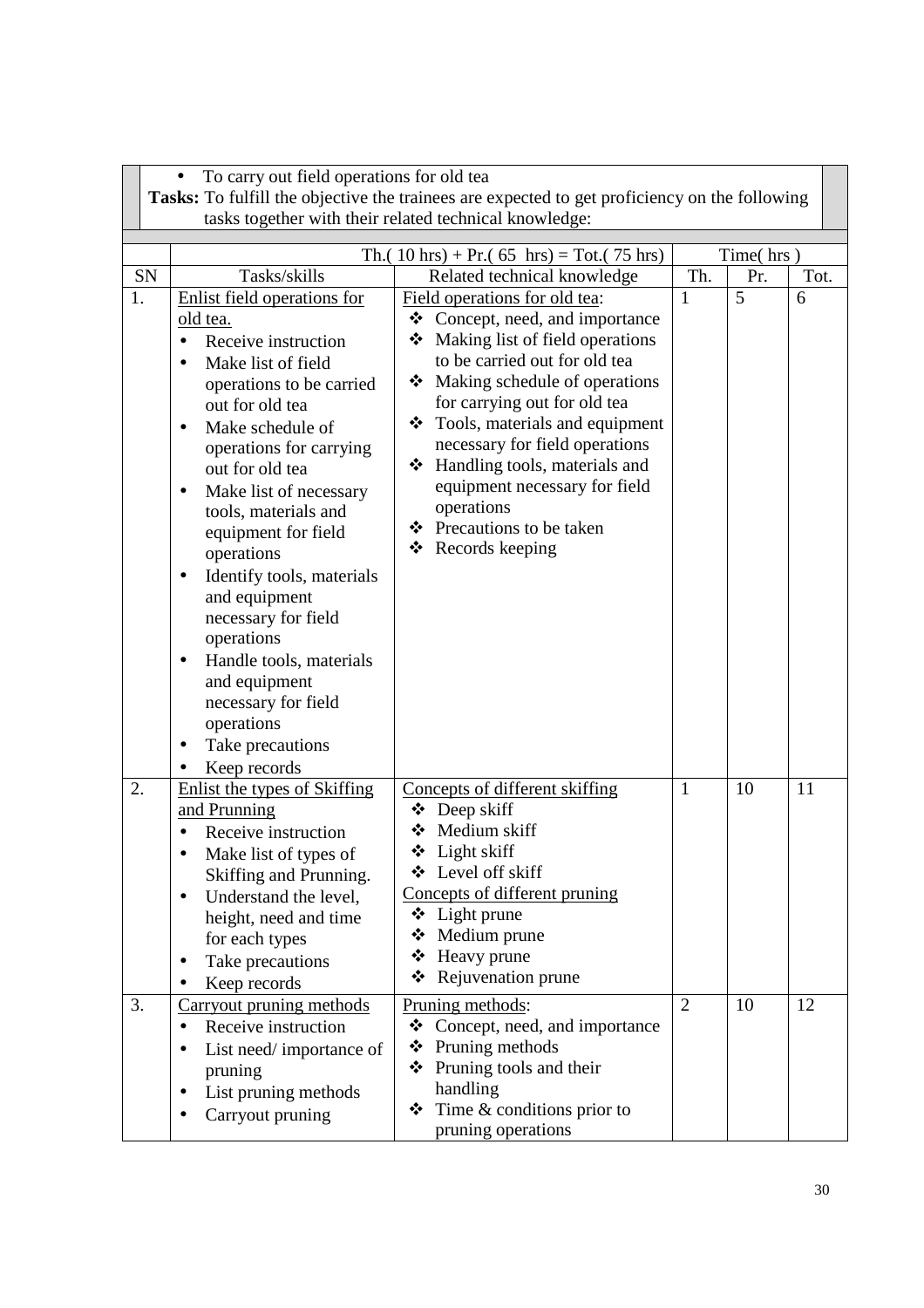|    | Take precautions<br>$\bullet$           | Pruning administration &<br>❖                                   |              |    |    |
|----|-----------------------------------------|-----------------------------------------------------------------|--------------|----|----|
|    | Keep records                            | procedures                                                      |              |    |    |
|    |                                         | ❖ Precautions to be taken                                       |              |    |    |
|    |                                         | $\triangleleft$ Records keeping                                 |              |    |    |
| 4. | Identify pruning cycle                  | Pruning cycle:                                                  | $\mathbf{1}$ | 10 | 11 |
|    | Receive instruction<br>$\bullet$        | ❖ Concept and importance                                        |              |    |    |
|    | Be familiar with pruning                | Identifying pruning cycle<br>❖                                  |              |    |    |
|    | cycle                                   | Illustration of pruning cycle<br>❖<br>❖ Precautions to be taken |              |    |    |
|    | Identify pruning cycle<br>$\bullet$     | Records keeping<br>❖                                            |              |    |    |
|    | Enlist importance of<br>٠               |                                                                 |              |    |    |
|    | pruning cycle                           |                                                                 |              |    |    |
|    | Illustrate pruning cycle                |                                                                 |              |    |    |
|    | Take precautions                        |                                                                 |              |    |    |
|    | Keep records<br>$\bullet$               |                                                                 |              |    |    |
| 5. | Carryout tipping / plucking             | Tipping / plucking:                                             | $\mathbf{1}$ | 10 | 11 |
|    | Receive instruction<br>$\bullet$        | Concept, need, and importance<br>❖                              |              |    |    |
|    | Be familiar with the                    | ❖ Principles, procedures and                                    |              |    |    |
|    | concept of tipping /                    | application of tipping /<br>plucking                            |              |    |    |
|    | plucking                                | Carrying out tipping / plucking<br>❖                            |              |    |    |
|    | List need/importance of                 | ❖ Precautions to be taken                                       |              |    |    |
|    | tipping / plucking                      | Records keeping<br>❖                                            |              |    |    |
|    | Carryout tipping /<br>$\bullet$         |                                                                 |              |    |    |
|    | plucking                                |                                                                 |              |    |    |
|    | Take precautions                        |                                                                 |              |    |    |
| 6. | Keep records<br>Identify plucking /leaf |                                                                 | $\mathbf{1}$ | 5  | 6  |
|    | standards.                              | Identifying plucking / leaf<br>standards:                       |              |    |    |
|    | Receive instruction<br>$\bullet$        | Concept, need, and importance<br>❖                              |              |    |    |
|    | Be familiar with<br>$\bullet$           | $\triangleleft$ Plucking / leaf standards                       |              |    |    |
|    | plucking /leaf standards.               | ❖ Precautions to be taken                                       |              |    |    |
|    | Identify plucking /leaf<br>٠            | $\triangleleft$ Records keeping                                 |              |    |    |
|    | standards                               |                                                                 |              |    |    |
|    | Take precautions                        |                                                                 |              |    |    |
|    | Keep records                            |                                                                 |              |    |    |
| 7. | <b>Identify Plucking methods</b>        | Carrying out plucking by                                        | $\mathbf{1}$ | 5  | 6  |
|    | and Plucking Rounds                     | $\div$ Hand plucking                                            |              |    |    |
|    | Receive instruction                     | ❖ Shear plucking                                                |              |    |    |
|    | Be familiar with<br>$\bullet$           | ❖ Machine plucking                                              |              |    |    |
|    | plucking system and                     | ❖ Precautions to be taken                                       |              |    |    |
|    | methods                                 | ❖ Records keeping                                               |              |    |    |
|    | Enlist the methods of<br>$\bullet$      |                                                                 |              |    |    |
|    | plucking.                               |                                                                 |              |    |    |
|    | Be familiar with                        |                                                                 |              |    |    |
|    | plucking Rounds                         |                                                                 |              |    |    |
|    | Take precautions                        |                                                                 |              |    |    |
|    |                                         |                                                                 |              |    |    |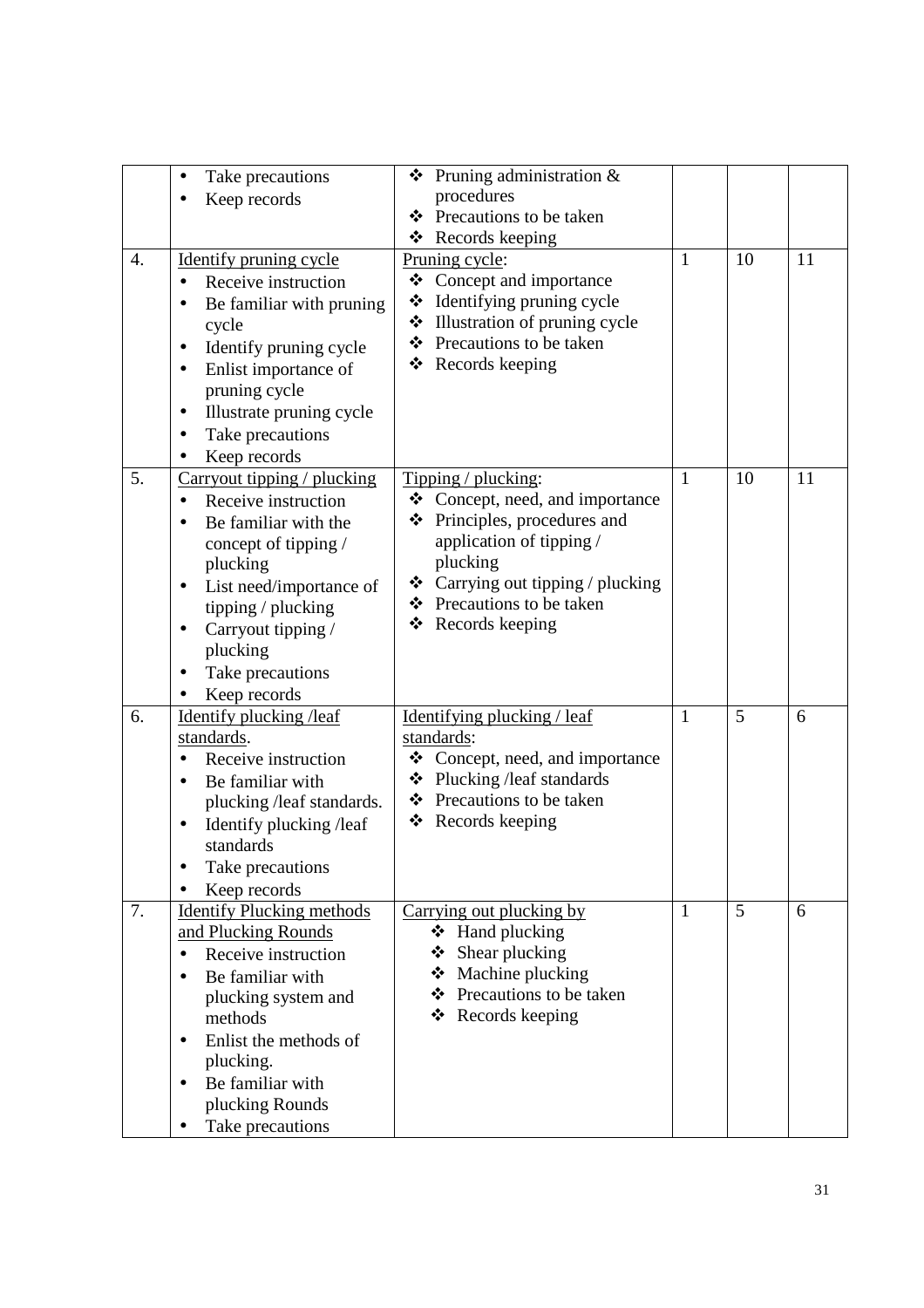|    | Keep records<br>$\bullet$                                                                                                                 |                                                                                                                                                         |              |              |      |
|----|-------------------------------------------------------------------------------------------------------------------------------------------|---------------------------------------------------------------------------------------------------------------------------------------------------------|--------------|--------------|------|
| 8. | <b>Carryout Breaking-back and</b>                                                                                                         | Concepts of                                                                                                                                             | $\mathbf{1}$ | 5            | 6    |
|    | Plucking                                                                                                                                  | ❖ Breaking-back                                                                                                                                         |              |              |      |
|    | Receive instruction<br>$\bullet$                                                                                                          | ❖ Principles of Plucking                                                                                                                                |              |              |      |
|    | Be familiar with<br>$\bullet$                                                                                                             | ❖ Precautions to be taken                                                                                                                               |              |              |      |
|    | Breaking-back                                                                                                                             | $\triangleleft$ Records keeping                                                                                                                         |              |              |      |
|    | Be familiar with<br>$\bullet$                                                                                                             |                                                                                                                                                         |              |              |      |
|    | Principles of plucking                                                                                                                    |                                                                                                                                                         |              |              |      |
|    | Take precautions<br>٠                                                                                                                     |                                                                                                                                                         |              |              |      |
|    | Keep records<br>٠                                                                                                                         |                                                                                                                                                         |              |              |      |
| 9. | Handle leaf                                                                                                                               | Handling leaf safely:                                                                                                                                   | $\mathbf{1}$ | 5            | 6    |
|    | Receive instruction<br>$\bullet$                                                                                                          | ❖ Concept, need, and importance                                                                                                                         |              |              |      |
|    | Identify leaf<br>$\bullet$                                                                                                                | Principles and procedures of<br>❖                                                                                                                       |              |              |      |
|    | Handle leaf safely<br>$\bullet$                                                                                                           | handling tea leaf safely                                                                                                                                |              |              |      |
|    | Take precautions                                                                                                                          | Precautions to be taken<br>❖                                                                                                                            |              |              |      |
|    | Keep records                                                                                                                              | ❖ Records keeping                                                                                                                                       |              |              |      |
|    |                                                                                                                                           | Total:                                                                                                                                                  | 10           | 65           | 75   |
|    |                                                                                                                                           | Sub-module:4: Management of shade trees                                                                                                                 |              |              |      |
|    |                                                                                                                                           | Description: It deals with the knowledge and skills/tasks related to providing shading for                                                              |              |              |      |
|    | related knowledge.<br>Objective: After its completion the trainees will be able:<br>To list needs for shading<br>To provide shade for tea | Tasks: To fulfill the objective the trainees are expected to get proficiency on the following<br>tasks together with their related technical knowledge: |              |              |      |
|    |                                                                                                                                           |                                                                                                                                                         |              |              |      |
|    |                                                                                                                                           | Th.( $2 \text{ hrs}$ ) + Pr.( $8 \text{ hrs}$ ) = Tot.( $10 \text{ hrs}$ )                                                                              |              | Time(hrs)    |      |
| SN | Tasks/skills                                                                                                                              | Related technical knowledge                                                                                                                             | Th.          | Pr.          | Tot. |
| 1. | Study mechanism of shade                                                                                                                  | Concept of shade                                                                                                                                        | 0.5          | $\mathbf{1}$ | 1.5  |
|    | action on tea                                                                                                                             | ❖ Mechanism of shade action on                                                                                                                          |              |              |      |
|    | Receive instruction                                                                                                                       | tea                                                                                                                                                     |              |              |      |
|    | Understand mechanism<br>$\bullet$                                                                                                         | ❖<br>Effect of shade and shade trees                                                                                                                    |              |              |      |
|    |                                                                                                                                           |                                                                                                                                                         |              |              |      |
|    | of shade action on tea                                                                                                                    | on micro-climate and growth                                                                                                                             |              |              |      |
|    | Study effect of shade<br>$\bullet$                                                                                                        | of tea bush                                                                                                                                             |              |              |      |
|    | and shade trees on                                                                                                                        | ❖ Interaction of shade with soil                                                                                                                        |              |              |      |
|    | micro-climate and                                                                                                                         | fertility and fertilizers                                                                                                                               |              |              |      |
|    | growth of tea bush.                                                                                                                       | ❖ Precautions to be taken                                                                                                                               |              |              |      |
|    | Understand the<br>٠                                                                                                                       | $\triangleleft$ Records keeping                                                                                                                         |              |              |      |
|    | interaction of shade with                                                                                                                 |                                                                                                                                                         |              |              |      |
|    | soil fertility and                                                                                                                        |                                                                                                                                                         |              |              |      |
|    | fertilizers                                                                                                                               |                                                                                                                                                         |              |              |      |
|    | Take precautions<br>Keep records                                                                                                          |                                                                                                                                                         |              |              |      |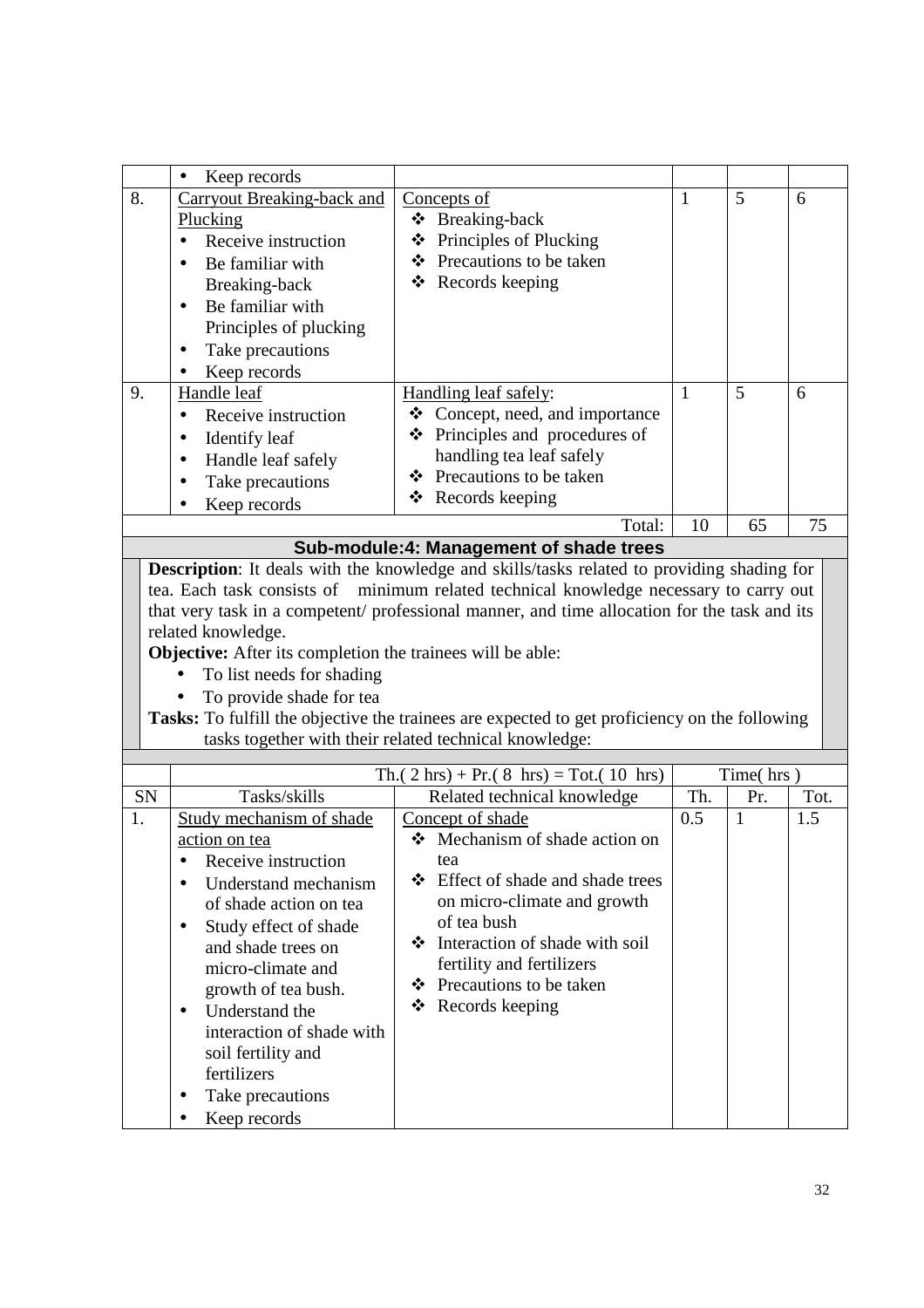| 2.               | Identify types of shade trees<br>for tea plantation.<br>Receive instruction<br>$\bullet$<br>Enlist types of shade<br>$\bullet$<br>trees for tea plantation<br>Identify common types<br>$\bullet$<br>of shade trees for tea<br>plantation<br>Enlist shade trees for tea<br>plantation.<br>Identify common shade<br>$\bullet$<br>trees for tea plantation.<br>Take precautions<br>$\bullet$<br>Keep records                                                              | Identifying types of shade trees for<br>tea plantation:<br>❖<br>Concept, need, and importance<br>❖ Types of shade trees for tea<br>plantation<br>Shade trees for tea plantation.<br>❖ Precautions to be taken<br>❖ Records keeping      | 0.25 | $\mathbf{1}$   | 1.25 |
|------------------|------------------------------------------------------------------------------------------------------------------------------------------------------------------------------------------------------------------------------------------------------------------------------------------------------------------------------------------------------------------------------------------------------------------------------------------------------------------------|-----------------------------------------------------------------------------------------------------------------------------------------------------------------------------------------------------------------------------------------|------|----------------|------|
| 3.               | Make tea shade nursery.<br>Receive instruction<br>$\bullet$<br>Enlist need/importance<br>for making tea shade<br>nursery<br>Plan to make tea shade<br>$\bullet$<br>nursery<br>Make tea shade nursery<br>$\bullet$<br>Take precautions<br>Keep records                                                                                                                                                                                                                  | Making tea shade nursery:<br>❖ Concept, need, and importance<br>❖ Planning to make tea shade<br>nursery<br>Making tea shade nursery<br>❖<br>Precautions to be taken<br>❖<br>Records keeping<br>❖                                        | 0.5  | $\overline{2}$ | 2.5  |
| $\overline{4}$ . | Carry out cultural practices<br>to raise tea shade nursery.<br>Receive instruction<br>$\bullet$<br>Enlist need for carrying<br>$\bullet$<br>out cultural practices to<br>raise tea shade nursery<br>Enlist cultural practices<br>$\bullet$<br>to raise tea shade<br>nursery<br>Identify cultural<br>$\bullet$<br>practices to raise tea<br>shade nursery<br>Apply cultural practices<br>$\bullet$<br>to raise tea shade<br>nursery<br>Take precautions<br>Keep records | Carrying out cultural practices to<br>raise tea shade nursery:<br>Concept, need, and importance<br>❖<br>❖ Carrying out cultural practices<br>to raise tea shade nursery<br>❖ Precautions to be taken<br>$\triangleleft$ Records keeping | 0.25 | $\overline{2}$ | 2.25 |
| 5.               | Establish young shade<br>plants in the main field.<br>Receive instruction<br>Enlist need for<br>$\bullet$                                                                                                                                                                                                                                                                                                                                                              | Establishing young shade plants in<br>the main field:<br>❖<br>Concept, need, and importance<br>❖<br>Preparing to establishing                                                                                                           | 0.5  | $\overline{2}$ | 2.5  |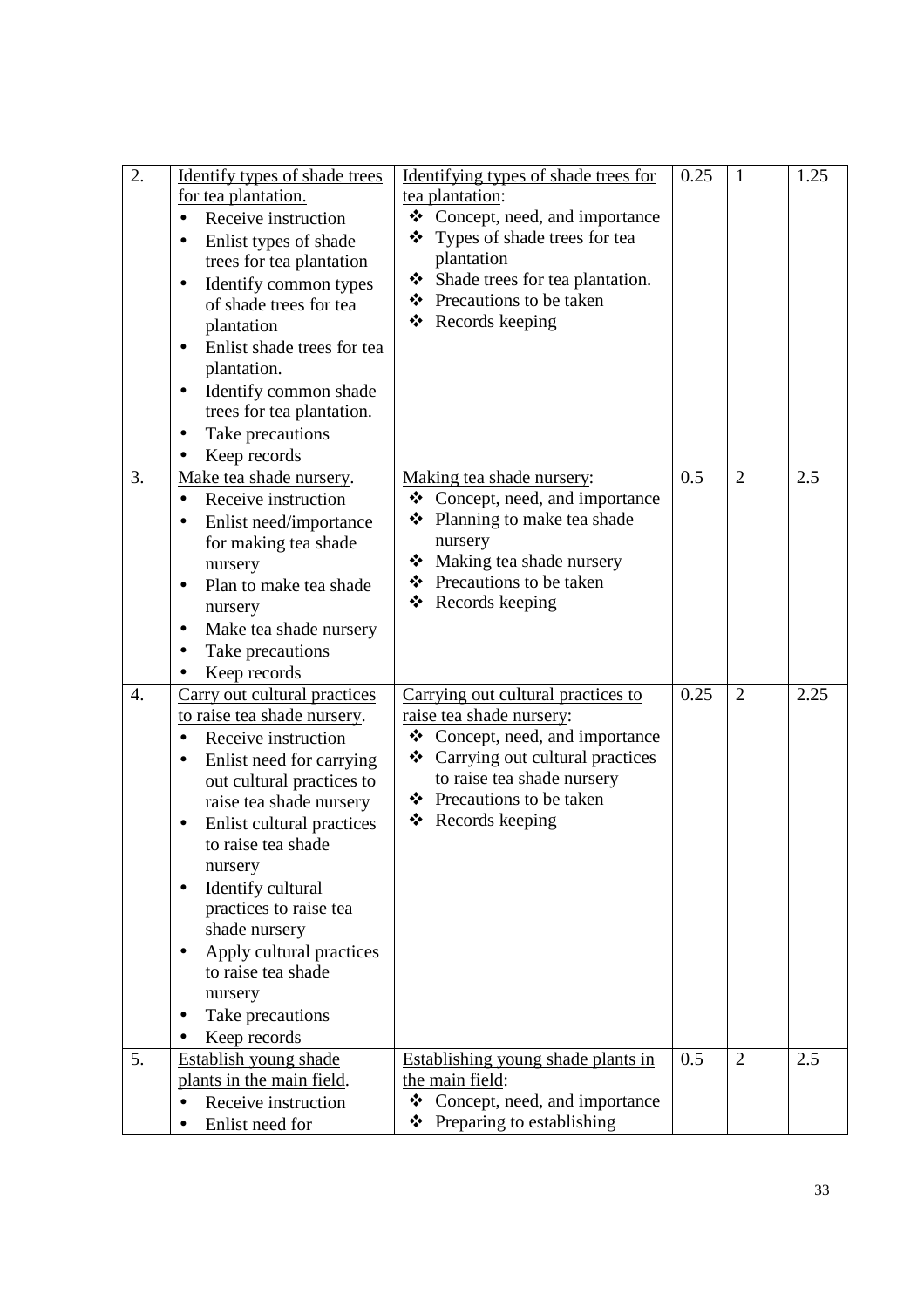|                                                                                                                                                                                                                                                                                                                                                                                                                                                                                                                                                                                                                                                           | establishing young<br>shade plants in the main<br>field<br>Prepare to establishing<br>٠<br>young shade plants in<br>the main field<br>Establish young shade<br>$\bullet$           | young shade plants in the main<br>field<br>❖ Establishing young shade<br>plants in the main field<br>❖ Precautions to be taken<br>$\triangleleft$ Records keeping                                                                   |                |              |      |
|-----------------------------------------------------------------------------------------------------------------------------------------------------------------------------------------------------------------------------------------------------------------------------------------------------------------------------------------------------------------------------------------------------------------------------------------------------------------------------------------------------------------------------------------------------------------------------------------------------------------------------------------------------------|------------------------------------------------------------------------------------------------------------------------------------------------------------------------------------|-------------------------------------------------------------------------------------------------------------------------------------------------------------------------------------------------------------------------------------|----------------|--------------|------|
|                                                                                                                                                                                                                                                                                                                                                                                                                                                                                                                                                                                                                                                           | plants in the main field.<br>Take precautions                                                                                                                                      |                                                                                                                                                                                                                                     |                |              |      |
|                                                                                                                                                                                                                                                                                                                                                                                                                                                                                                                                                                                                                                                           | Keep records                                                                                                                                                                       |                                                                                                                                                                                                                                     |                |              |      |
|                                                                                                                                                                                                                                                                                                                                                                                                                                                                                                                                                                                                                                                           |                                                                                                                                                                                    | Total:                                                                                                                                                                                                                              | $\overline{2}$ | 8            | 10   |
|                                                                                                                                                                                                                                                                                                                                                                                                                                                                                                                                                                                                                                                           |                                                                                                                                                                                    | Sub-module:5: Nutrient management                                                                                                                                                                                                   |                |              |      |
| Description: It deals with the knowledge and skills/tasks related to managing and applying<br>fertilizers to tea. Each task consists of minimum related technical knowledge necessary to<br>carry out that very task in a competent/ professional manner, and time allocation for the<br>task and its related knowledge.<br><b>Objective:</b> After its completion the trainees will be able:<br>To identify fertiliser for tea<br>To manage fertiliser for tea<br>To apply fertiliser for tea<br>Tasks: To fulfill the objective the trainees are expected to get proficiency on the following<br>tasks together with their related technical knowledge: |                                                                                                                                                                                    |                                                                                                                                                                                                                                     |                |              |      |
|                                                                                                                                                                                                                                                                                                                                                                                                                                                                                                                                                                                                                                                           |                                                                                                                                                                                    | Th.( $5 \text{ hrs}$ ) + Pr.( $15 \text{ hrs}$ ) = Tot.( $20 \text{ hrs}$ )                                                                                                                                                         |                | Time(hrs)    |      |
| <b>SN</b>                                                                                                                                                                                                                                                                                                                                                                                                                                                                                                                                                                                                                                                 | Tasks/skills                                                                                                                                                                       | Related technical knowledge                                                                                                                                                                                                         | Th.            | Pr.          | Tot. |
| 1.                                                                                                                                                                                                                                                                                                                                                                                                                                                                                                                                                                                                                                                        | Identify types of fertiliser<br>need for tea plantation.<br>Receive instruction<br>Enlist types of fertiliser<br>$\bullet$<br>need for tea plantation                              | Identifying types of fertiliser need<br>for tea plantation:<br>$\triangleleft$ Concept, need, and importance<br>Types of fertiliser need for tea<br>❖<br>plantation                                                                 | 0.5            | $\mathbf{1}$ | 1.5  |
|                                                                                                                                                                                                                                                                                                                                                                                                                                                                                                                                                                                                                                                           | Identify types of<br>$\bullet$<br>fertiliser need for tea<br>plantation<br>Enlist type and amount<br>of nutrient content in<br>each fertilizer<br>Take precautions<br>Keep records | $\div$ Type and amount of nutrient<br>content in each fertilizer<br>❖ Identification of types of<br>fertiliser need for tea plantation<br>Fertilizer management in tea<br>❖<br>Precautions to be taken<br>❖<br>❖<br>Records keeping |                |              |      |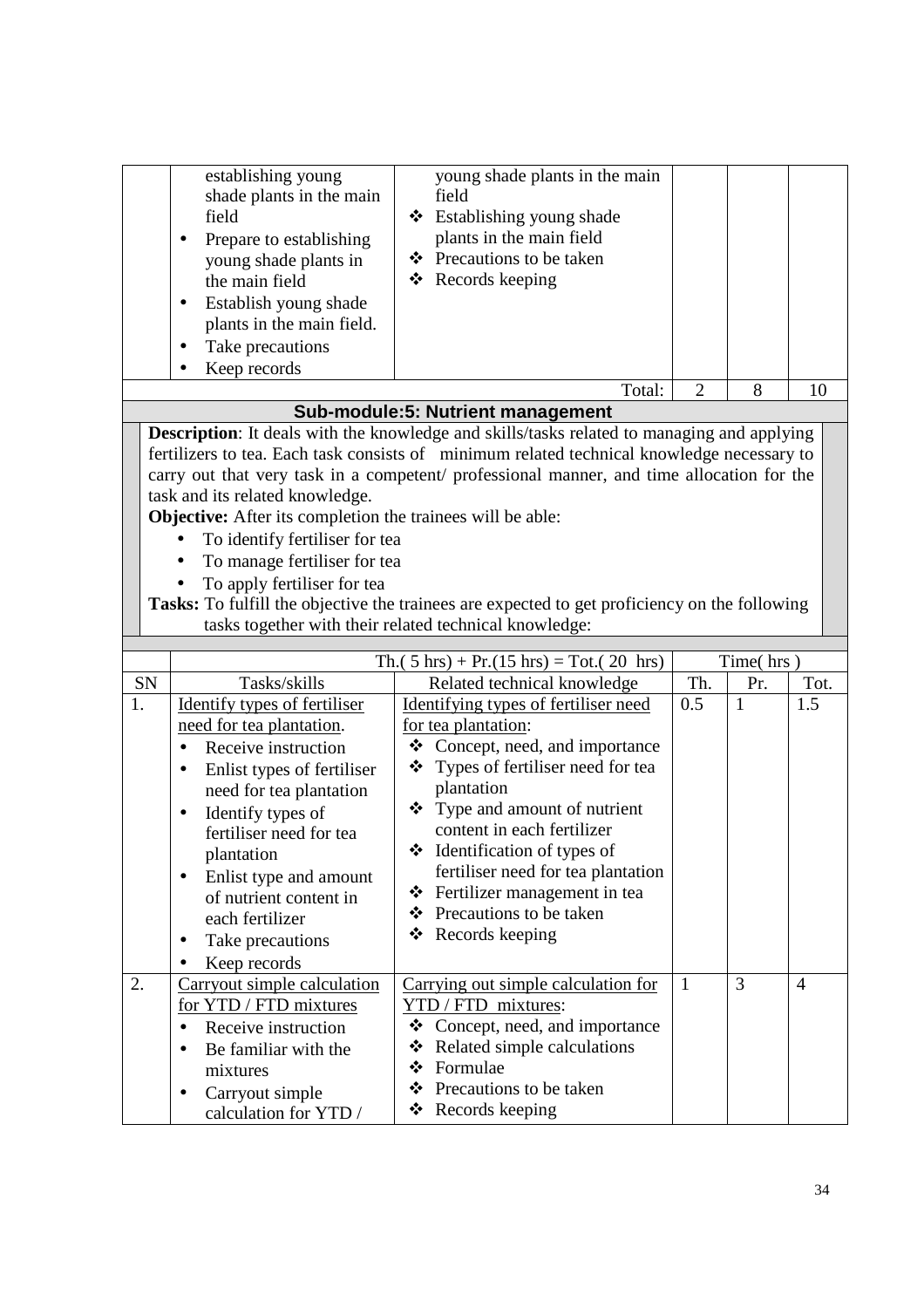|                  | FTD mixtures                                                                                                                                                                                                                                                                                                                                                                                                         |                                                                                                                                                                                                                                                                                                                                                                                                                   |                |                |     |
|------------------|----------------------------------------------------------------------------------------------------------------------------------------------------------------------------------------------------------------------------------------------------------------------------------------------------------------------------------------------------------------------------------------------------------------------|-------------------------------------------------------------------------------------------------------------------------------------------------------------------------------------------------------------------------------------------------------------------------------------------------------------------------------------------------------------------------------------------------------------------|----------------|----------------|-----|
|                  | Take precautions                                                                                                                                                                                                                                                                                                                                                                                                     |                                                                                                                                                                                                                                                                                                                                                                                                                   |                |                |     |
|                  | Keep records                                                                                                                                                                                                                                                                                                                                                                                                         |                                                                                                                                                                                                                                                                                                                                                                                                                   |                |                |     |
| 3.               | Compute manurial<br>requirement for a tea estate<br>based on NPK<br>recommendation.<br>Receive instruction<br>$\bullet$<br><b>Enlist NPK</b><br>$\bullet$<br>recommendation for tea<br>Calculate manurial<br>$\bullet$<br>requirement for a tea<br>estate based on NPK<br>recommendation<br>Enlist manurial<br>٠<br>requirement for a tea<br>based on NPK<br>recommendation<br>Take precautions<br>٠<br>Keep records | Computing manurial requirement<br>for a tea estate based on NPK<br>recommendation:<br>$\triangleleft$ Concept, need, and importance<br>❖ NPK recommendation for tea<br>❖ Computing manurial<br>requirement for a tea estate<br>based on NPK<br>recommendation<br>$\div$ Formula for the calculation of<br>manurial requirement for a tea<br>estate based on NPK<br>❖ Precautions to be taken<br>❖ Records keeping | $\overline{2}$ | 3              | 5   |
| $\overline{4}$ . | Carry out manurial practices<br>for tea plantations.<br>Receive instruction<br>$\bullet$<br>Enlist need/importance<br>٠<br>of manurial practices for<br>tea plantations<br>Enlist manurial practices<br>$\bullet$<br>for tea plantations<br>Identify manurial<br>$\bullet$<br>practices for tea<br>plantations<br>Apply manurial<br>practices for tea<br>plantations<br>Take precautions<br>Keep records             | Carrying out manurial practices for<br>tea plantation:<br>$\triangleleft$ Concept, need, and importance<br>• Manurial practices for tea<br>plantations<br>❖ Applying manurial practices<br>for tea plantations<br>❖ Precautions to be taken<br>❖<br>Records keeping                                                                                                                                               | 0.5            | $\overline{3}$ | 3.5 |
| 5.               | Practise foliar application<br>techniques.<br>Receive instruction<br>Be familiar with foliar<br>$\bullet$<br>application techniques<br>Prepare for foliar<br>$\bullet$<br>application techniques<br>Practice foliar<br>application techniques                                                                                                                                                                        | Practise foliar application<br>technique:<br>Concept, need, and importance<br>❖<br>$\div$ Preparing for foliar application<br>techniques<br>Procedural steps<br>❖<br>Practicing foliar application<br>❖<br>techniques                                                                                                                                                                                             | 0.5            | 3              | 3.5 |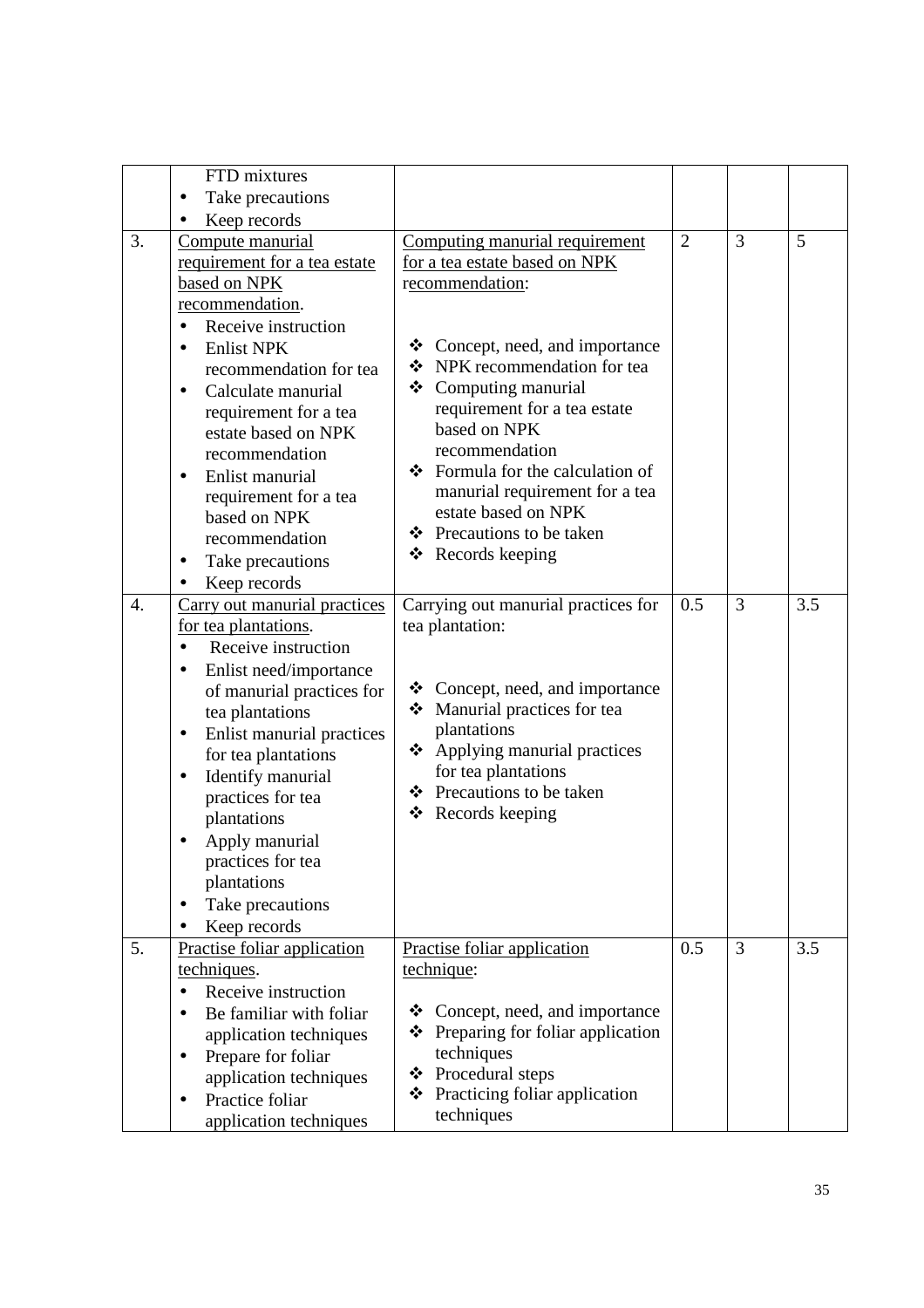|           | Take precautions                                                  | Precautions to be taken<br>❖                                                                                                                                     |      |                |      |
|-----------|-------------------------------------------------------------------|------------------------------------------------------------------------------------------------------------------------------------------------------------------|------|----------------|------|
|           | Keep records                                                      | ❖ Records keeping                                                                                                                                                |      |                |      |
| 6.        | Apply micronutrient /                                             | Applying micronutrient / growth                                                                                                                                  | 0.5  | $\overline{2}$ | 2.5  |
|           | growth promoters in tea.                                          | promoters in tea:                                                                                                                                                |      |                |      |
|           | Receive instruction<br>$\bullet$                                  |                                                                                                                                                                  |      |                |      |
|           | Enlist needs of<br>$\bullet$                                      | Concept, need, and importance<br>❖                                                                                                                               |      |                |      |
|           | micronutrient / growth                                            | Micronutrient / growth<br>❖                                                                                                                                      |      |                |      |
|           | promoters for tea                                                 | promoters for tea                                                                                                                                                |      |                |      |
|           | Enlist micronutrient /<br>$\bullet$                               | Identifying micronutrient /<br>❖                                                                                                                                 |      |                |      |
|           | growth promoters in tea                                           | growth promoters for tea                                                                                                                                         |      |                |      |
|           | Identify micronutrient /<br>$\bullet$                             | $\triangleleft$ Preparing for micronutrient /                                                                                                                    |      |                |      |
|           | growth promoters for tea                                          | growth promoters for tea<br>$\div$ Use of micronutrient / growth                                                                                                 |      |                |      |
|           | Prepare for<br>$\bullet$                                          | promoters in tea                                                                                                                                                 |      |                |      |
|           | micronutrient / growth                                            | ❖ Precautions to be taken                                                                                                                                        |      |                |      |
|           | promoters for tea                                                 | ❖ Records keeping                                                                                                                                                |      |                |      |
|           | Apply micronutrient /<br>$\bullet$                                |                                                                                                                                                                  |      |                |      |
|           | growth promoters in tea                                           |                                                                                                                                                                  |      |                |      |
|           | Take precautions<br>٠                                             |                                                                                                                                                                  |      |                |      |
|           | Keep records                                                      |                                                                                                                                                                  | 5    |                |      |
|           |                                                                   | Total:<br>Sub-module:6: Weed control                                                                                                                             |      | 15             | 20   |
|           |                                                                   |                                                                                                                                                                  |      |                |      |
|           | task consists of                                                  | Description: It deals with the knowledge and skills/tasks related to weeds control. Each<br>minimum related technical knowledge necessary to carry out that very |      |                |      |
|           |                                                                   | task in a competent/ professional manner, and time allocation for the task and its related                                                                       |      |                |      |
|           | knowledge.                                                        |                                                                                                                                                                  |      |                |      |
|           | <b>Objective:</b> After its completion the trainees will be able: |                                                                                                                                                                  |      |                |      |
|           | To identify weeds of tea                                          |                                                                                                                                                                  |      |                |      |
|           | To control weeds of old tea area                                  |                                                                                                                                                                  |      |                |      |
|           |                                                                   | Tasks: To fulfill the objective the trainees are expected to get proficiency on the following                                                                    |      |                |      |
|           |                                                                   | tasks together with their related technical knowledge:                                                                                                           |      |                |      |
|           |                                                                   |                                                                                                                                                                  |      |                |      |
|           |                                                                   | Th.( 1 hrs) + Pr.( 4 hrs) = Tot.( 5 hrs)                                                                                                                         |      | Time(hrs)      |      |
| <b>SN</b> | Tasks/skills                                                      | Related technical knowledge                                                                                                                                      | Th.  | Pr.            | Tot. |
| 1.        | State concept of weed                                             | Concepts of weed                                                                                                                                                 | 0.25 | 0.50           | 0.75 |
|           | Receive instruction                                               | ❖ Definition of weed                                                                                                                                             |      |                |      |
|           | Define of weed.                                                   | Biology of weed<br>❖<br>Effect of weed on tea<br>❖                                                                                                               |      |                |      |
|           | Study biology of weed                                             | Precautions to be taken<br>❖                                                                                                                                     |      |                |      |
|           | Analyse effect of weed                                            | Keeping records<br>❖                                                                                                                                             |      |                |      |
|           | on tea                                                            |                                                                                                                                                                  |      |                |      |
|           | Take precautions                                                  |                                                                                                                                                                  |      |                |      |
|           | Keep records                                                      |                                                                                                                                                                  |      |                |      |
| 2.        | Carry out various weed                                            | Carrying out various weed control                                                                                                                                | 0.25 | 0.5            | 0.75 |
|           | control methods.                                                  | methods:                                                                                                                                                         |      |                |      |
|           | Receive instruction<br>Be familiar with various                   | Concept<br>❖                                                                                                                                                     |      |                |      |
|           |                                                                   |                                                                                                                                                                  |      |                |      |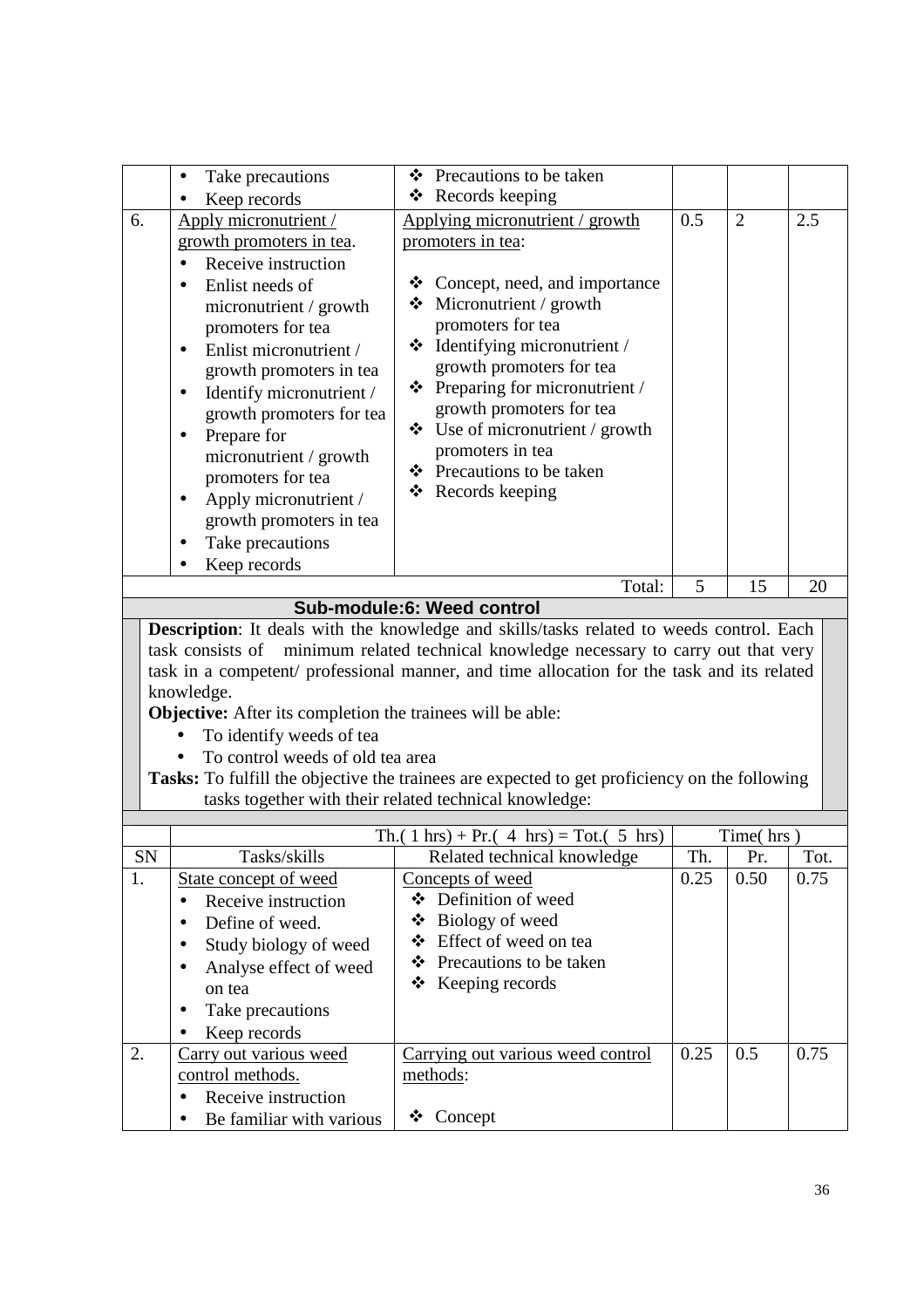|                  | weed control methods<br>Enlist various weed<br>control methods<br>Enlist advantages /<br>$\bullet$<br>disadvantages of each<br>method of weed control<br>Apply various weed<br>$\bullet$<br>control methods<br>Take precautions<br>Keep records<br>٠                                                                                                                                                                                                                                 | Various weed control methods<br>❖<br>Advantages / disadvantages of<br>❖<br>each method of weed control<br>Applying various weed control<br>❖<br>methods<br>❖ Precautions to be taken<br>$\triangle$ Keeping records                                                                                                  |      |     |      |
|------------------|--------------------------------------------------------------------------------------------------------------------------------------------------------------------------------------------------------------------------------------------------------------------------------------------------------------------------------------------------------------------------------------------------------------------------------------------------------------------------------------|----------------------------------------------------------------------------------------------------------------------------------------------------------------------------------------------------------------------------------------------------------------------------------------------------------------------|------|-----|------|
| 3.               | Perform chemical and<br>physical weed control in tea.<br>Receive instruction<br>$\bullet$<br>Identify chemicals to be<br>$\bullet$<br>used for chemical weed<br>control in tea.<br>Calculate chemicals to<br>be used for chemical<br>weed control in tea<br>Prepare chemicals to be<br>$\bullet$<br>used for chemical weed<br>control in tea<br>Apply chemicals to be<br>$\bullet$<br>used for chemical weed<br>control in tea<br>Take precautions<br>$\bullet$<br>Keep records<br>٠ | Chemical weed control in tea:<br>❖<br>Concept<br>Principle<br>❖<br>Process<br>❖<br>❖ Chemicals to be used<br>❖ Chemicals calculation<br>Preparation of chemical for<br>❖<br>application<br>$\div$ Safe application of the<br>prepared chemicals<br>❖ Precautions/safety<br>Keeping records<br>❖                      | 0.25 | 1.5 | 1.75 |
| $\overline{4}$ . | Apply herbicides in tea.<br>Receive instruction<br>$\bullet$<br>Identify herbicides to be<br>$\bullet$<br>used for weed control in<br>tea Calculate herbicides<br>to be used for weed<br>control in tea<br>Prepare herbicides to be<br>٠<br>used for weed control in<br>tea<br>Apply herbicides to be<br>used for weed control in<br>tea<br>Take precautions<br>Keep records                                                                                                         | Herbicides application in tea:<br>❖<br>Concept<br>Principle<br>❖<br>Process<br>❖<br>❖ Herbicides to be used<br>Herbicides calculation<br>❖<br>Preparation of herbicides for<br>❖<br>application<br>Safe application of the<br>❖<br>prepared herbicides<br>Precautions/safety<br>❖<br>$\triangleleft$ Keeping records | 0.25 | 1.5 | 1.75 |
|                  |                                                                                                                                                                                                                                                                                                                                                                                                                                                                                      | Total:                                                                                                                                                                                                                                                                                                               | 1    | 4   | 5    |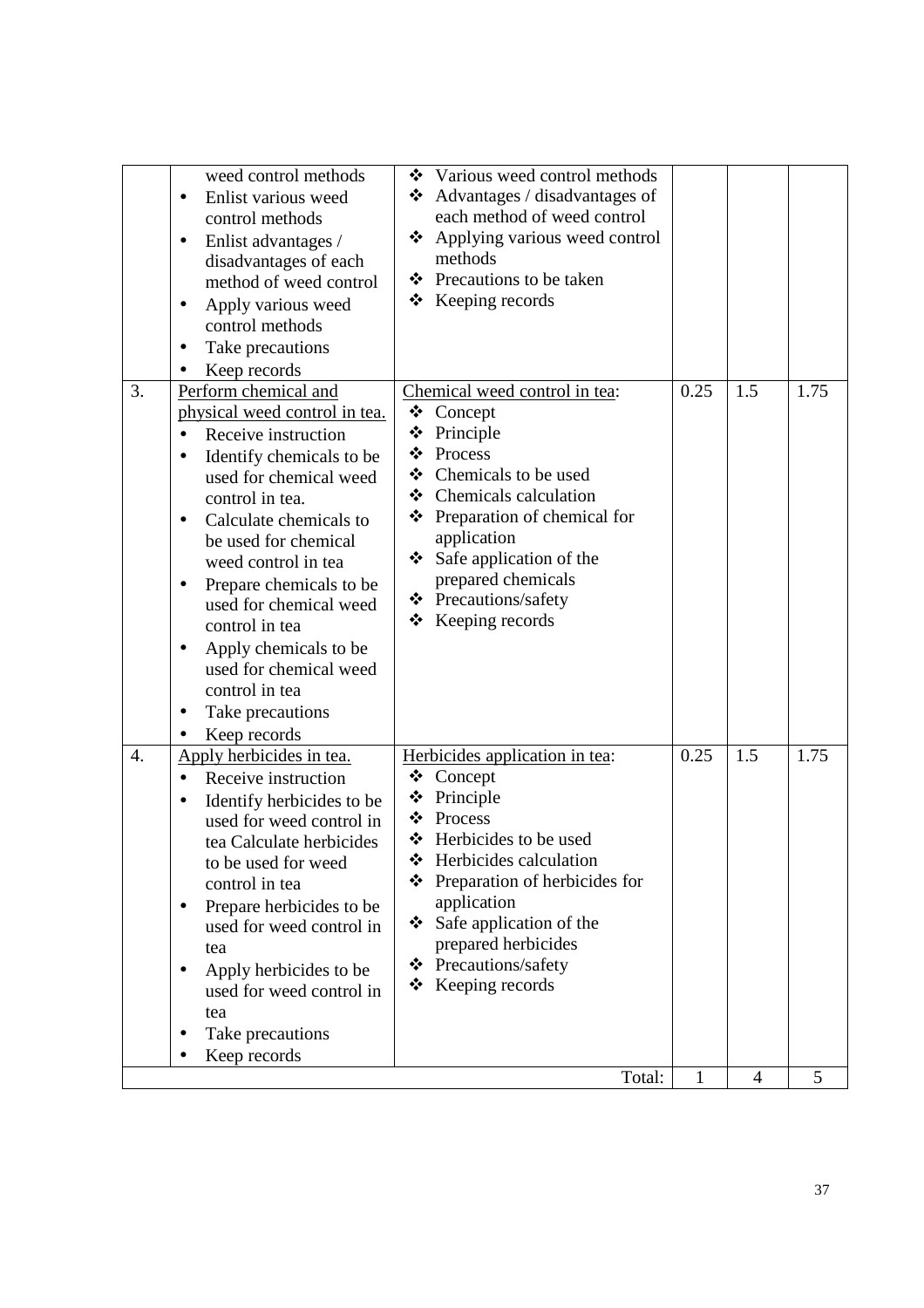#### **Sub-module:7: Irrigation and drainage**

**Description**: It deals with the knowledge and skills/tasks related to Irrigation and drainage. Each task consists of minimum related technical knowledge necessary to carry out that very task in a competent/ professional manner, and time allocation for the task and its related knowledge.

**Objective:** After its completion the trainees will be able:

- To enlist needs for irrigation and drainage
- To calculate requirement of irrigation
- To understand effect of drought in tea production
- To use different methods of irrigation
- To design a drain
- To construct and maintain drains

|    |                                                                                                                                                                                                                                                                                                                                                           | Th.( $3 \text{ hrs}$ ) + Pr.( $10 \text{ hrs}$ ) = Tot.( $13 \text{ hrs}$ )                                                                                                                                                                                                    |      | Time(hrs)    |      |
|----|-----------------------------------------------------------------------------------------------------------------------------------------------------------------------------------------------------------------------------------------------------------------------------------------------------------------------------------------------------------|--------------------------------------------------------------------------------------------------------------------------------------------------------------------------------------------------------------------------------------------------------------------------------|------|--------------|------|
| SN | Tasks/skills                                                                                                                                                                                                                                                                                                                                              | Related technical knowledge                                                                                                                                                                                                                                                    | Th.  | Pr.          | Tot. |
| 1. | State concept of irrigation<br>Receive instruction<br>Obtain related reading<br>$\bullet$<br>materials.<br>Identify the need of<br>$\bullet$<br>irrigation<br>Anayse the effect of<br>$\bullet$<br>drought in tea<br>production<br>Study soil, water and<br>$\bullet$<br>plant relationship<br>Take precautions<br>$\bullet$<br>Keep records              | Concepts of irrigation<br>❖ Need of irrigation<br>Analysing the effect of drought<br>❖<br>in tea production<br>Studying soil, water and plant<br>❖<br>relationship<br>Precautions to be taken<br>❖<br>Records keeping<br>❖                                                     | 0.25 | $\mathbf{1}$ | 1.25 |
| 2. | Compute requirement of<br>irrigation<br>Receive instruction<br>$\bullet$<br>Obtain related reading<br>$\bullet$<br>materials<br>Use of soil moisture<br>$\bullet$<br>tensiometer for<br>determining available<br>soil moisture<br>Compute requirement<br>$\bullet$<br>of irrigation based on<br>area to be irrigated.<br>Take precautions<br>Keep records | Computing requirement of<br>irrigation<br>Using soil moisture tensiometer<br>❖<br>to determine available soil<br>moisture<br>Computing quantity of water<br>❖<br>required for irrigation based on<br>area to be irrigated<br>❖ Precautions to be taken<br>❖<br>Records keeping | 0.5  | $\mathbf{1}$ | 1.5  |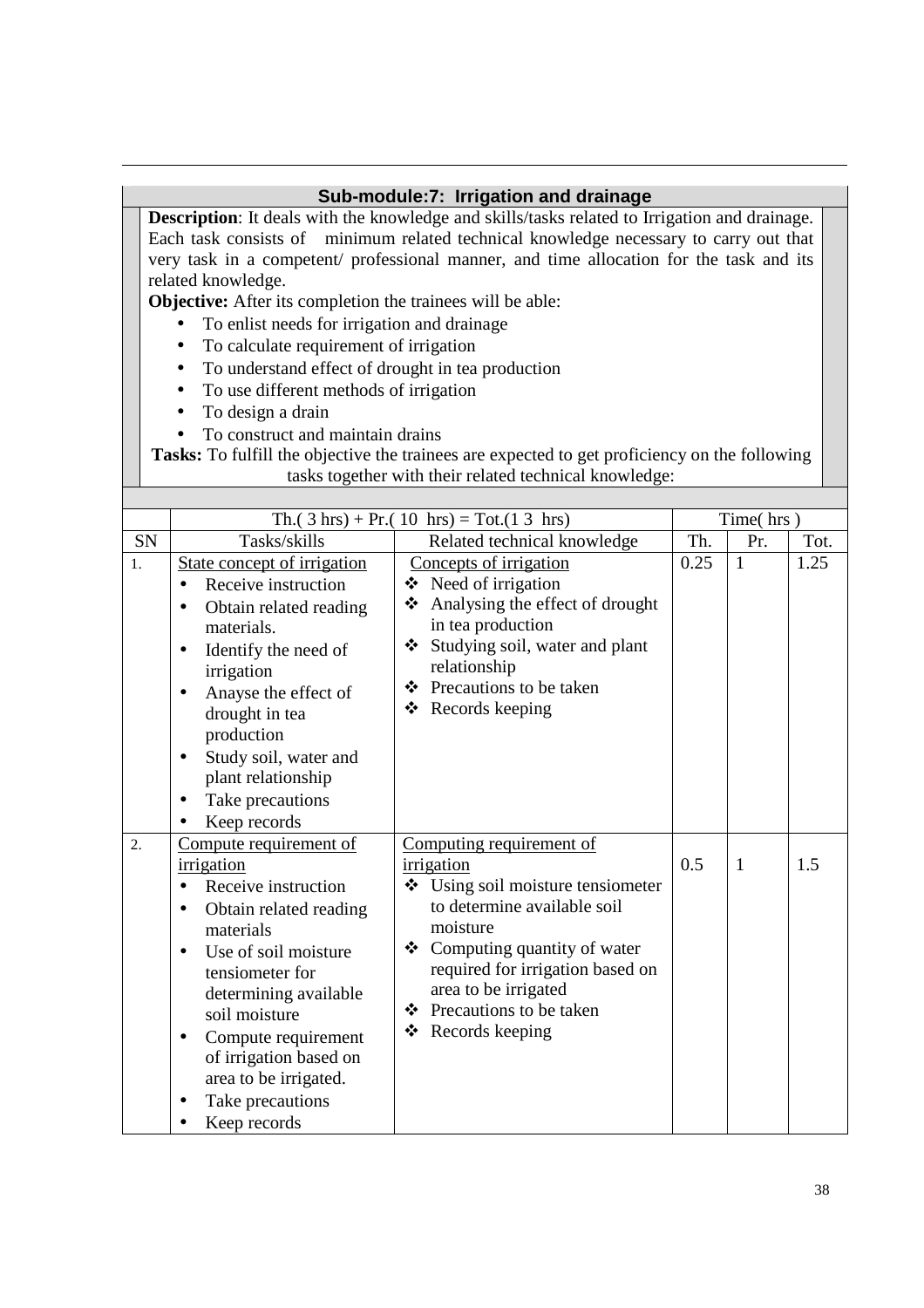| 3.               | Identify methods of<br>irrigation<br>Receive instruction<br>$\bullet$<br>Obtain related reading<br>$\bullet$<br>materials<br>Enlist the methods of<br>$\bullet$<br>irrigation<br>Analyse the<br>significance of each<br>methods<br>Carry out each<br>$\bullet$<br>irrigation methods<br>Take precautions<br>$\bullet$<br>Keep records                        | Identifying methods of irrigation<br>$\div$ Enlisting methods of irrigation<br>Analysing significance of each<br>❖<br>methods<br>❖ Carrying of each irrigation<br>methods<br>Precautions to be taken<br>❖<br>Records keeping<br>❖                                                                                                                                                 | 0.5 | $\mathbf{1}$ | 1.5 |
|------------------|--------------------------------------------------------------------------------------------------------------------------------------------------------------------------------------------------------------------------------------------------------------------------------------------------------------------------------------------------------------|-----------------------------------------------------------------------------------------------------------------------------------------------------------------------------------------------------------------------------------------------------------------------------------------------------------------------------------------------------------------------------------|-----|--------------|-----|
| $\overline{4}$ . | Identify concept of<br>drainage:<br>Receive instruction<br>Obtain related reading<br>$\bullet$<br>materials<br>Collect definitions of<br>$\bullet$<br>drainage<br>Study each definition<br>Analyze each definition<br>Prepare a<br>comprehensive<br>definition<br>Write the<br>$\bullet$<br>comprehensive<br>definition<br>Follow precautions<br>Keep record | Concept of drainage:<br>$\bullet$ Definition of drainage<br>Collecting definitions of<br>❖<br>drainage<br>Studying each definition<br>❖<br>❖ Analyzing each definition<br>$\triangle$ Preparing a comprehensive<br>definition<br>Writing the comprehensive<br>❖<br>definition<br>❖ Precautions to be followed<br>❖<br>Keeping record                                              | 0.5 | $\mathbf{1}$ | 1.5 |
| 5.               | Enlist need of drainage in<br>tea plantations.<br>Receive instruction<br>$\bullet$<br>Obtain related reading<br>materials<br>Study the reading<br>materials<br>Enlist need of drainage<br>$\bullet$<br>in tea plantations<br>Analyse the effect of<br>$\bullet$<br>high water table and<br>water logging on health<br>and productivity of tea<br>bush        | Need of drainage in tea plantations:<br>Related reading materials<br>❖<br>Studying the reading materials<br>❖<br>❖ Need of drainage in tea<br>plantations<br>Enlisting need of drainage in<br>❖<br>tea plantations<br>Analysing the effect of high<br>❖<br>water table and water logging<br>on health and productivity of<br>tea bush<br>Precautions<br>❖<br>Keeping records<br>❖ | 0.5 | $\mathbf{1}$ | 1.5 |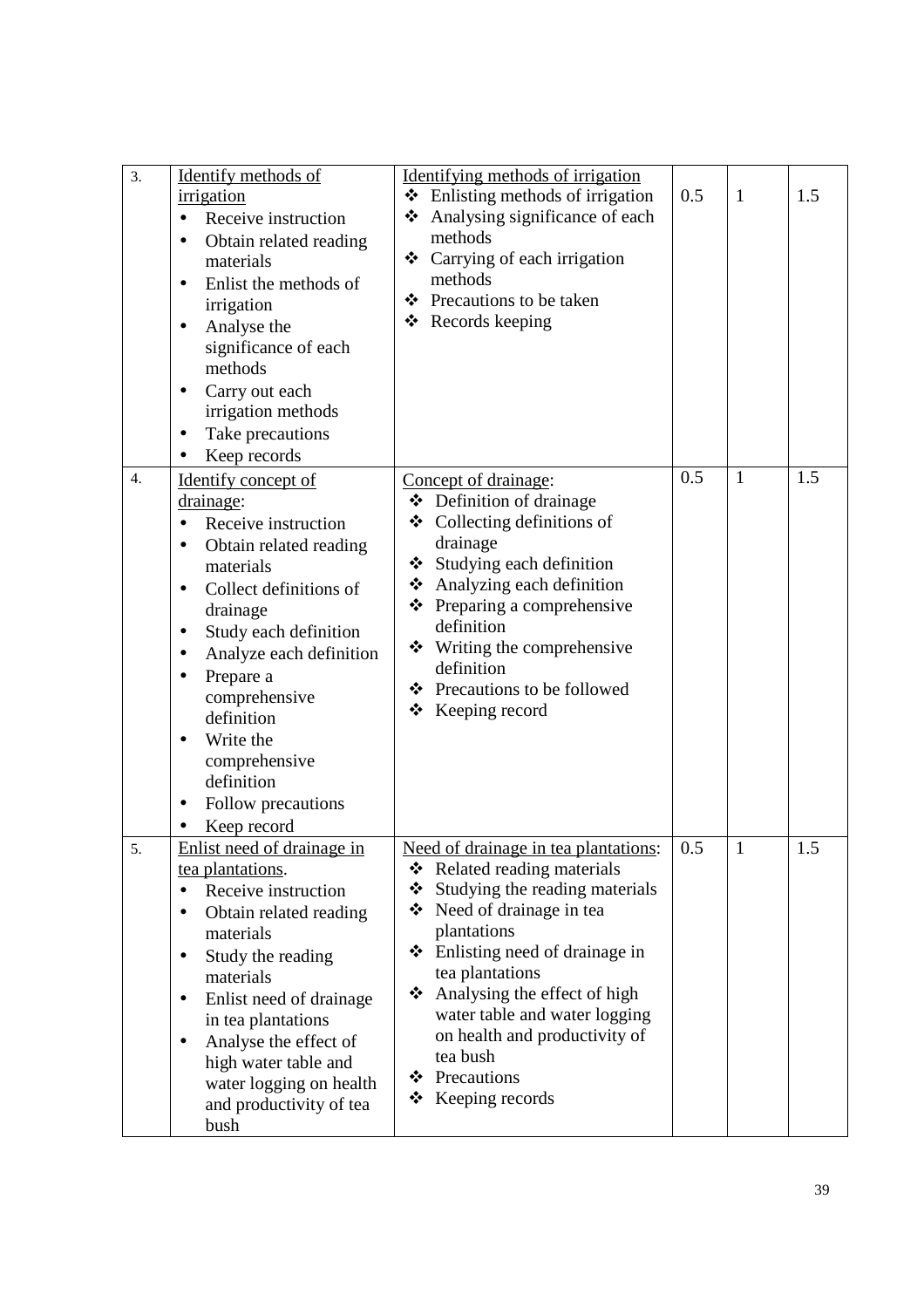|                                                                                                                                                                                                                                                                                                                                                                                                                                                                                                                                                                                    | Take precautions<br>٠                                                                                                                                                                                                                                                                                                                                                                                                                                                                                                                                                                                                                                                                                                    |                                                                                                                                                                                                                                                                                                                                                                                                                                                                                                                                                                                                                                                                                                                         |             |                     |             |  |  |
|------------------------------------------------------------------------------------------------------------------------------------------------------------------------------------------------------------------------------------------------------------------------------------------------------------------------------------------------------------------------------------------------------------------------------------------------------------------------------------------------------------------------------------------------------------------------------------|--------------------------------------------------------------------------------------------------------------------------------------------------------------------------------------------------------------------------------------------------------------------------------------------------------------------------------------------------------------------------------------------------------------------------------------------------------------------------------------------------------------------------------------------------------------------------------------------------------------------------------------------------------------------------------------------------------------------------|-------------------------------------------------------------------------------------------------------------------------------------------------------------------------------------------------------------------------------------------------------------------------------------------------------------------------------------------------------------------------------------------------------------------------------------------------------------------------------------------------------------------------------------------------------------------------------------------------------------------------------------------------------------------------------------------------------------------------|-------------|---------------------|-------------|--|--|
|                                                                                                                                                                                                                                                                                                                                                                                                                                                                                                                                                                                    | Keep records<br>$\bullet$                                                                                                                                                                                                                                                                                                                                                                                                                                                                                                                                                                                                                                                                                                |                                                                                                                                                                                                                                                                                                                                                                                                                                                                                                                                                                                                                                                                                                                         |             |                     |             |  |  |
| 6.<br>7.                                                                                                                                                                                                                                                                                                                                                                                                                                                                                                                                                                           | Design drains / contour<br>drains<br>Receive instruction<br>$\bullet$<br>Design drains<br>$\bullet$<br>Design contour drains in<br>$\bullet$<br>terai<br>Design contour drains in<br>$\bullet$<br>hills<br>Take precautions<br>$\bullet$<br>Keep records<br>$\bullet$<br>Construct drains / contour<br>drains.<br>Receive instruction<br>$\bullet$<br>Obtain design of drains<br>$\bullet$<br>Interpret the design of<br>$\bullet$<br>drains<br>Interpret optimum<br>$\bullet$<br>drainage depth in tea<br>Construct drains as per<br>٠<br>its design<br>Obtain design of contour<br>$\bullet$<br>drains<br>Interpret the design of<br>٠<br>contour drains<br>Construct contour drains<br>$\bullet$<br>as per its design | Designing drains / contour drain:<br>❖ Concept<br>❖ Need and importance<br>❖ Principle, procedures, and<br>application of designing drains<br>/ contour drains<br>Precautions to be taken while<br>❖<br>performing this task<br>❖ Keeping related activity<br>records<br>Constructing drains / contour drain:<br>$\triangleleft$ Obtaining design of drains<br>❖<br>Interpreting the design of<br>drains<br>Interpreting optimum drainage<br>❖<br>depth in tea<br>$\triangleleft$ Constructing drains as per its<br>design<br>❖ Obtaining design of contour<br>drains<br>Interpreting the design of<br>❖<br>contour Constructing contour<br>drains as per its design<br>Taking precautions<br>❖<br>Keeping records<br>❖ | 0.5<br>0.25 | $\overline{2}$<br>3 | 2.5<br>3.25 |  |  |
|                                                                                                                                                                                                                                                                                                                                                                                                                                                                                                                                                                                    | Take precautions                                                                                                                                                                                                                                                                                                                                                                                                                                                                                                                                                                                                                                                                                                         |                                                                                                                                                                                                                                                                                                                                                                                                                                                                                                                                                                                                                                                                                                                         |             |                     |             |  |  |
|                                                                                                                                                                                                                                                                                                                                                                                                                                                                                                                                                                                    | Keep records                                                                                                                                                                                                                                                                                                                                                                                                                                                                                                                                                                                                                                                                                                             |                                                                                                                                                                                                                                                                                                                                                                                                                                                                                                                                                                                                                                                                                                                         |             |                     |             |  |  |
|                                                                                                                                                                                                                                                                                                                                                                                                                                                                                                                                                                                    |                                                                                                                                                                                                                                                                                                                                                                                                                                                                                                                                                                                                                                                                                                                          | Total                                                                                                                                                                                                                                                                                                                                                                                                                                                                                                                                                                                                                                                                                                                   | 3           | 10                  | 13          |  |  |
|                                                                                                                                                                                                                                                                                                                                                                                                                                                                                                                                                                                    | Sub-module:8: Pests                                                                                                                                                                                                                                                                                                                                                                                                                                                                                                                                                                                                                                                                                                      |                                                                                                                                                                                                                                                                                                                                                                                                                                                                                                                                                                                                                                                                                                                         |             |                     |             |  |  |
| <b>Description:</b> It deals with the knowledge and skills/tasks related to pest control. Each task<br>consists of minimum related technical knowledge necessary to carry out that very task in<br>a competent/ professional manner, and time allocation for the task and its related<br>knowledge.<br>Objective: After its completion the trainees will be able:<br>To identify pests of tea<br>To manage pests of tea<br>Tasks: To fulfill the objective the trainees are expected to get proficiency on the following<br>tasks together with their related technical knowledge: |                                                                                                                                                                                                                                                                                                                                                                                                                                                                                                                                                                                                                                                                                                                          |                                                                                                                                                                                                                                                                                                                                                                                                                                                                                                                                                                                                                                                                                                                         |             |                     |             |  |  |
|                                                                                                                                                                                                                                                                                                                                                                                                                                                                                                                                                                                    |                                                                                                                                                                                                                                                                                                                                                                                                                                                                                                                                                                                                                                                                                                                          | Th. $(8 \text{ hrs}) + Pr. (22 \text{ hrs}) = Tot. (30 \text{ hrs})$                                                                                                                                                                                                                                                                                                                                                                                                                                                                                                                                                                                                                                                    |             | Time(hrs)           |             |  |  |
| SN                                                                                                                                                                                                                                                                                                                                                                                                                                                                                                                                                                                 | Tasks/skills                                                                                                                                                                                                                                                                                                                                                                                                                                                                                                                                                                                                                                                                                                             | Related technical knowledge                                                                                                                                                                                                                                                                                                                                                                                                                                                                                                                                                                                                                                                                                             | Th.         | Pr.                 | Tot.        |  |  |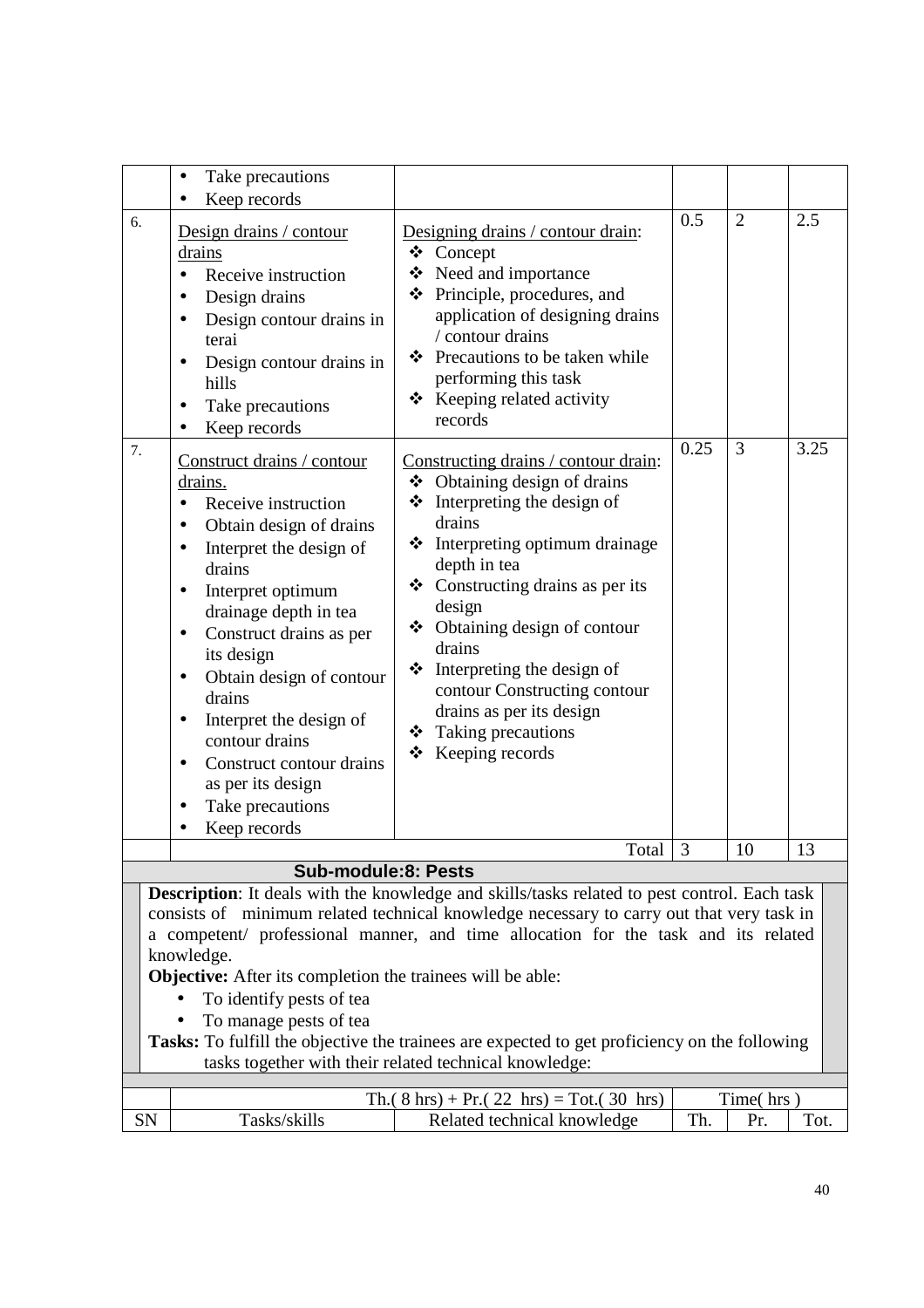| 1.               | Identify types of pests in<br>tea.<br>Receive instruction<br>$\bullet$<br>Enlist types of pests in<br>$\bullet$<br>tea.<br>Enlist common pests in<br>tea.<br>Identify common pests<br>٠<br>of tea.<br>Take precautions<br>٠<br>Keep records                                                                                                                                   | Types of pests in tea:<br>❖ Concept<br>❖ Basics of pest management<br>techniques<br>❖ Types of pests in tea.<br>❖ Common pests in tea.<br>❖ Identification of common pests<br>of tea.<br>❖ Precautions/safety<br>$\div$ Keeping records | $\overline{2}$ | 5 | $\overline{7}$ |
|------------------|-------------------------------------------------------------------------------------------------------------------------------------------------------------------------------------------------------------------------------------------------------------------------------------------------------------------------------------------------------------------------------|-----------------------------------------------------------------------------------------------------------------------------------------------------------------------------------------------------------------------------------------|----------------|---|----------------|
| 2.               | <b>Identify damage symptoms</b><br>of common pests in tea.<br>Receive instruction<br>$\bullet$<br>Enlist damage<br>symptoms of common<br>pests in tea<br>Identify damage<br>symptoms of common<br>pests in tea<br>Take precautions<br>Keep records                                                                                                                            | Damage symptoms of common<br>pests in tea:<br>❖ Concept<br>❖ Damage symptoms of common<br>pests in tea & their control.<br>❖ Precautions/safety<br>$\div$ Keeping records                                                               | $\overline{2}$ | 5 | $\overline{7}$ |
| 3.               | Identify common pest<br>management techniques/<br>common pesticides with<br>their doses used in tea.<br>Receive instruction<br>$\bullet$<br>Enlist common pest<br>٠<br>management techniques<br>Enlist common<br>$\bullet$<br>pesticides with their<br>doses used in tea<br>Identify common<br>pesticides with their<br>doses used in tea<br>Take precautions<br>Keep records | Common pest management<br>techniques in tea:<br>❖ Concept<br>Common pest management<br>❖<br>techniques<br>❖ Common pesticides used in<br>tea.<br>❖ Doses<br>❖ Precautions/safety<br>$\triangleleft$ Keeping records                     | 1              | 5 | 6              |
| $\overline{4}$ . | Prepare pest management<br>schedule in tea.<br>Receive instruction<br>$\bullet$<br>Obtain a sample of pest<br>$\bullet$<br>management schedule in<br>tea.<br>Study the sample of pest<br>management schedule                                                                                                                                                                  | Pest management schedule in tea:<br>Concept<br>❖<br>Doses and pest management<br>❖<br>schedule in tea and its<br>components<br>Interpretation of the pest<br>❖<br>management schedule<br>Preparing a schedule of pest<br>❖              | $\mathbf{1}$   | 5 | 6              |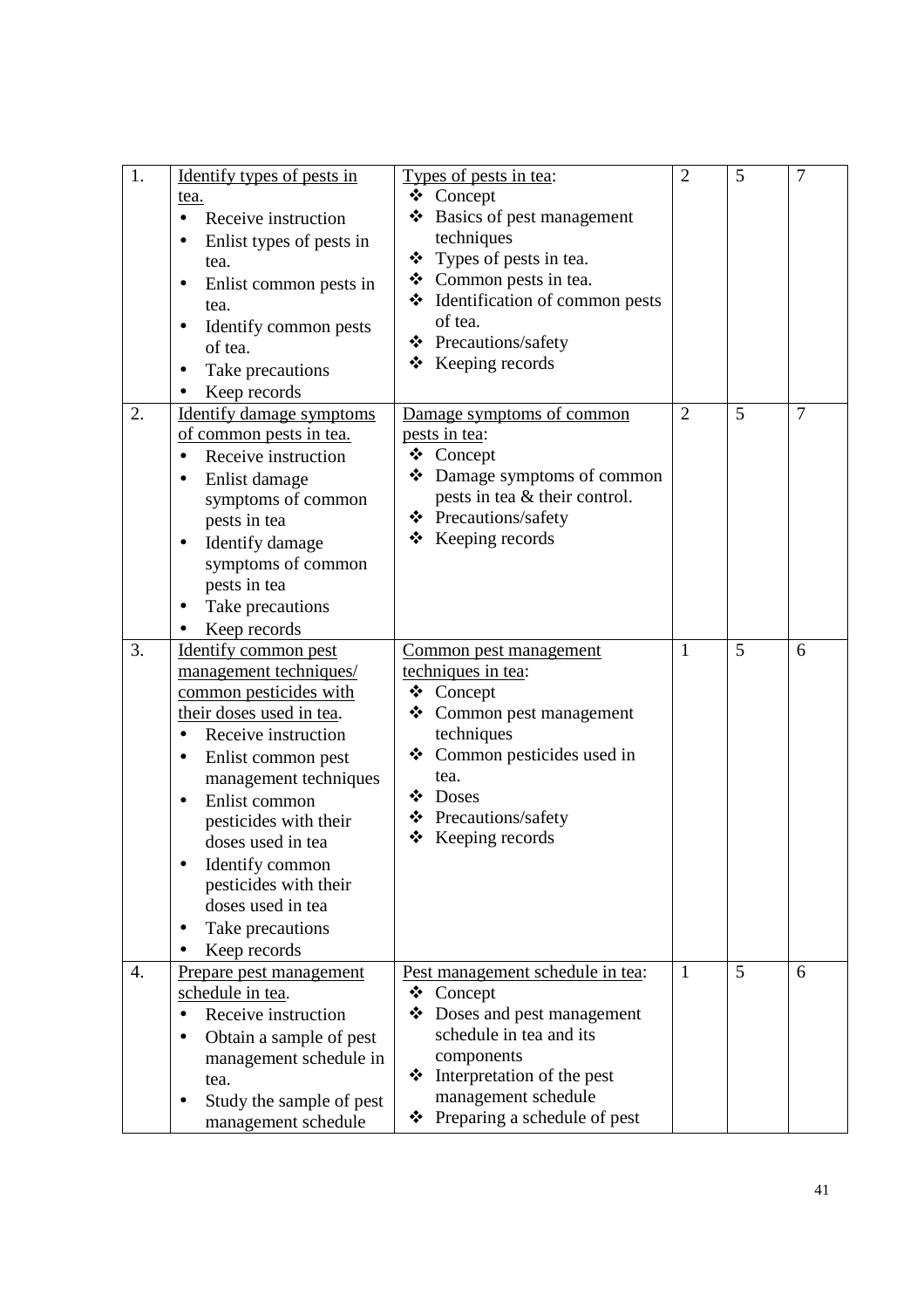| 5.<br>6.                                                                                                                                                                                                                                                                                                                                                                                                                                                                                                                                                                                                                                                                                    | Interpret the sample of<br>pest management<br>schedule<br>Prepare a schedule of<br>$\bullet$<br>pest management in tea<br>Take precautions<br>Keep records<br>Apply pest management<br>techniques in tea.<br>Receive instruction<br>Enlist pest management<br>$\bullet$<br>techniques in tea<br>Identify pest<br>$\bullet$<br>management techniques<br>Apply pest management<br>$\bullet$<br>techniques in tea<br>Take precautions<br>$\bullet$<br>Keep records<br>Prepare calendar of pest | management in tea<br>Precautions/safety<br>❖<br>$\div$ Keeping records<br>Applying pest management<br>techniques in tea:<br>❖<br>Concept<br>Pest management techniques in<br>tea<br>❖ Precautions/safety<br>$\div$ Keeping records<br>Calendar of pest reoccurrence: | 1<br>$\mathbf{1}$ | 3<br>$\overline{2}$ | $\overline{4}$<br>3 |  |  |
|---------------------------------------------------------------------------------------------------------------------------------------------------------------------------------------------------------------------------------------------------------------------------------------------------------------------------------------------------------------------------------------------------------------------------------------------------------------------------------------------------------------------------------------------------------------------------------------------------------------------------------------------------------------------------------------------|---------------------------------------------------------------------------------------------------------------------------------------------------------------------------------------------------------------------------------------------------------------------------------------------------------------------------------------------------------------------------------------------------------------------------------------------------------------------------------------------|----------------------------------------------------------------------------------------------------------------------------------------------------------------------------------------------------------------------------------------------------------------------|-------------------|---------------------|---------------------|--|--|
|                                                                                                                                                                                                                                                                                                                                                                                                                                                                                                                                                                                                                                                                                             | reoccurrence.<br>Receive instruction<br>$\bullet$<br>Obtain a sample<br>٠<br>calendar of pest<br>reoccurrence<br>Study the sample<br>$\bullet$<br>Interpret the sample<br>٠<br>Prepare a calendar of<br>$\bullet$<br>pest reoccurrence<br>Take precautions<br>$\bullet$<br>Keep records                                                                                                                                                                                                     | ❖ Concept and importance<br>❖ Calendar of pest reoccurrence<br>and its components<br>❖ Interpretation of the calendar<br>of pest reoccurrence<br>❖ Preparing a calendar of pest<br>reoccurrence<br>❖ Precautions/safety<br>Keeping records<br>❖                      |                   |                     |                     |  |  |
|                                                                                                                                                                                                                                                                                                                                                                                                                                                                                                                                                                                                                                                                                             |                                                                                                                                                                                                                                                                                                                                                                                                                                                                                             | Total:                                                                                                                                                                                                                                                               | 8                 | 22                  | 30                  |  |  |
|                                                                                                                                                                                                                                                                                                                                                                                                                                                                                                                                                                                                                                                                                             |                                                                                                                                                                                                                                                                                                                                                                                                                                                                                             |                                                                                                                                                                                                                                                                      |                   |                     |                     |  |  |
| Sub-module:9: Disease<br><b>Description:</b> It deals with the knowledge and skills/tasks related to disease management<br>practices on tea development. Each task consists of minimum related technical knowledge<br>necessary to carry out that very task in a competent/ professional manner, and time<br>allocation for the task and its related knowledge.<br><b>Objective:</b> After its completion the trainees will be able:<br>To list disease management practices<br>To carry out disease management practices in tea<br>Tasks: To fulfill the objective the trainees are expected to get proficiency on the following<br>tasks together with their related technical knowledge: |                                                                                                                                                                                                                                                                                                                                                                                                                                                                                             |                                                                                                                                                                                                                                                                      |                   |                     |                     |  |  |
|                                                                                                                                                                                                                                                                                                                                                                                                                                                                                                                                                                                                                                                                                             |                                                                                                                                                                                                                                                                                                                                                                                                                                                                                             | Th. $(8 \text{ hrs}) + Pr. (22 \text{ hrs}) = Tot. (30 \text{ hrs})$                                                                                                                                                                                                 |                   | Time(hrs)           |                     |  |  |
| SN                                                                                                                                                                                                                                                                                                                                                                                                                                                                                                                                                                                                                                                                                          | Tasks/skills                                                                                                                                                                                                                                                                                                                                                                                                                                                                                | Related technical knowledge                                                                                                                                                                                                                                          | Th.               | Pr.                 | Tot.                |  |  |
| 1.                                                                                                                                                                                                                                                                                                                                                                                                                                                                                                                                                                                                                                                                                          | Identify common tea                                                                                                                                                                                                                                                                                                                                                                                                                                                                         | Common tea diseases with their                                                                                                                                                                                                                                       | $\overline{2}$    | $\overline{4}$      | 6                   |  |  |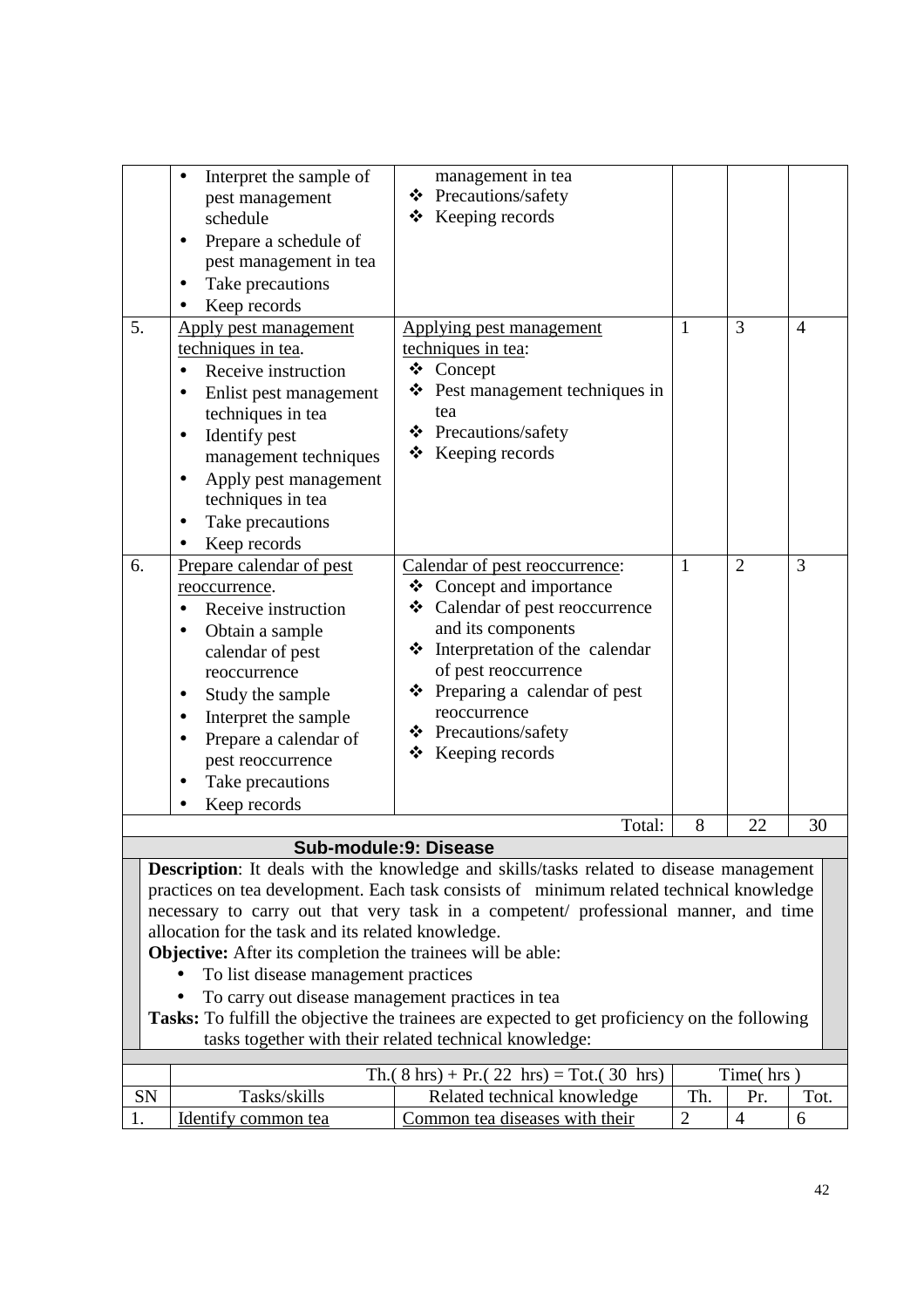|    | diseases with their<br>symptoms.<br>Receive instruction<br>Enlist tea diseases<br>$\bullet$<br>Enlist common tea<br>diseases<br>Enlist symptoms of<br>$\bullet$<br>common tea diseases<br>Identify common tea<br>$\bullet$<br>diseases<br>Identify symptoms of<br>٠<br>common tea diseases<br>Take precautions<br>$\bullet$<br>Keep records                        | symptoms:<br>❖<br>Concept, needs and importance<br>of disease management in tea<br>$\div$ concept of disease, signs, and<br>symptoms<br>❖ Common tea diseases<br>❖<br>Symptoms of each if the<br>common tea disease<br>❖ Identification of each diseases<br>with their symptoms<br>❖ Precautions/safety<br>$\triangleleft$ Keeping records                         |              |                |   |
|----|--------------------------------------------------------------------------------------------------------------------------------------------------------------------------------------------------------------------------------------------------------------------------------------------------------------------------------------------------------------------|--------------------------------------------------------------------------------------------------------------------------------------------------------------------------------------------------------------------------------------------------------------------------------------------------------------------------------------------------------------------|--------------|----------------|---|
| 2. | <b>Identify common disease</b><br>management techniques/<br>common fungicides used in<br>tea with their doses.<br>Receive instruction<br>$\bullet$<br>Enlist common<br>$\bullet$<br>fungicides used in tea<br>Identify common<br>$\bullet$<br>fungicides used in tea<br>Enlist doses of each of<br>the fungicides<br>Take precautions<br>$\bullet$<br>Keep records | Common fungicides used in tea<br>with their doses:<br>❖ Concept, needs and importance<br>Common fungicides used in<br>❖<br>tea<br>❖ Identification of common<br>fungicides used in tea with<br>their doses<br>$\div$ Storage / disposal of fungicides<br>❖ Handling fungicides.<br>Safe application of fungicides.<br>❖ Precautions/safety<br>❖<br>Keeping records | 2            | $\overline{4}$ | 6 |
| 3. | Develop calendar of disease<br>occurrence.<br>Receive instruction<br>Obtain a sample<br>$\bullet$<br>calendar of disease<br>occurrence.<br>Study<br>Interpret<br>Prepare<br>Take precautions<br>Keep records                                                                                                                                                       | Calendar of disease occurrence:<br>$\triangleleft$ Concept, needs and importance<br>Calendar of disease occurrence<br>❖<br>and its components<br>Interpretation of the<br>❖<br>Procedure of its development<br>❖<br>Precautions/safety<br>❖<br>❖<br>Keeping records                                                                                                | $\mathbf{1}$ | $\overline{4}$ | 5 |
| 4. | Carry out disease control<br>techniques in tea.<br>Receive instruction<br>$\bullet$<br>Be familiar with basics<br>of disease control<br>techniques in tea<br>Enlist disease control                                                                                                                                                                                | Disease control techniques in tea:<br>Concept, needs and importance<br>❖<br>Basis of disease control<br>❖<br>techniques in tea<br>Identifying disease control<br>❖<br>techniques in tea<br>Applying disease control<br>❖                                                                                                                                           | $\mathbf{1}$ | $\overline{4}$ | 5 |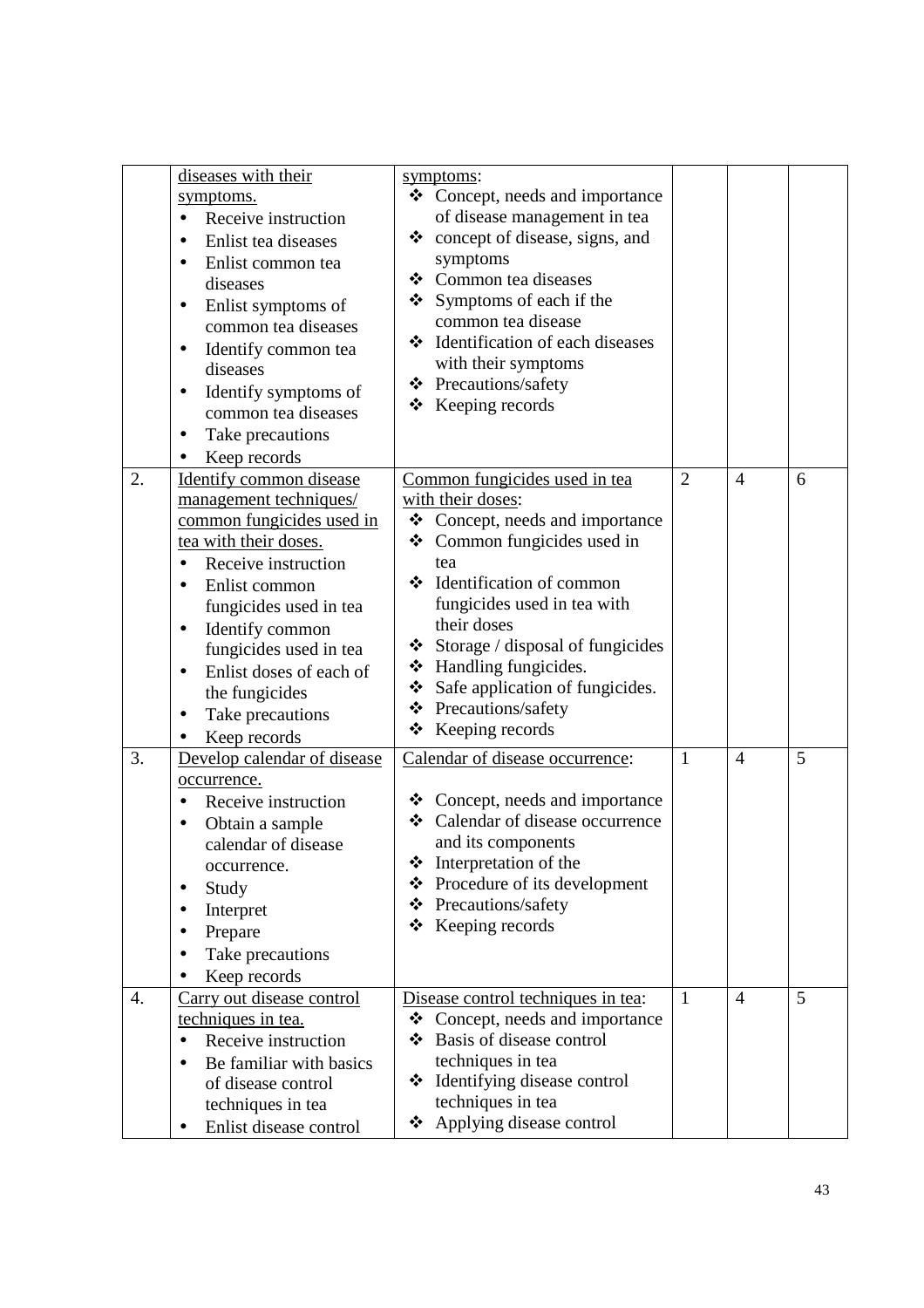|    | techniques                                                 | techniques in tea                                                                                              |              |                |                |
|----|------------------------------------------------------------|----------------------------------------------------------------------------------------------------------------|--------------|----------------|----------------|
|    |                                                            | ❖ Precautions/safety                                                                                           |              |                |                |
|    | Identify disease control<br>$\bullet$<br>techniques in tea | $\div$ Keeping records                                                                                         |              |                |                |
|    |                                                            |                                                                                                                |              |                |                |
|    | Apply disease control<br>$\bullet$                         |                                                                                                                |              |                |                |
|    | techniques in tea                                          |                                                                                                                |              |                |                |
|    | Take precautions<br>$\bullet$                              |                                                                                                                |              |                |                |
|    | Keep records                                               |                                                                                                                |              |                |                |
| 5. | Prevent disease recurrence                                 | Disease recurrence prevention in                                                                               | $\mathbf{1}$ | $\overline{3}$ | $\overline{4}$ |
|    | in tea.                                                    | tea:                                                                                                           |              |                |                |
|    | Receive instruction<br>$\bullet$                           |                                                                                                                |              |                |                |
|    | Be familiar with basics                                    | Concept, needs and importance<br>❖                                                                             |              |                |                |
|    | of preventing disease                                      | Basis of disease control<br>❖                                                                                  |              |                |                |
|    | recurrence in tea.                                         | techniques in tea                                                                                              |              |                |                |
|    | Enlist prevention<br>٠                                     | Identifying disease control<br>❖                                                                               |              |                |                |
|    | measures for disease                                       | techniques in tea                                                                                              |              |                |                |
|    | recurrence in tea.                                         | ❖ Applying disease control<br>techniques in tea                                                                |              |                |                |
|    | Identify prevention                                        | ❖ Precautions/safety                                                                                           |              |                |                |
|    | measures for disease                                       | $\div$ Keeping records                                                                                         |              |                |                |
|    | recurrence in tea                                          |                                                                                                                |              |                |                |
|    | Apply prevention<br>٠                                      |                                                                                                                |              |                |                |
|    | measures for disease                                       |                                                                                                                |              |                |                |
|    | recurrence in tea                                          |                                                                                                                |              |                |                |
|    | Take precautions                                           |                                                                                                                |              |                |                |
|    | Keep records                                               |                                                                                                                |              |                |                |
| 6. | Identify / manage common                                   | Common physiological disorders in                                                                              | $\mathbf{1}$ | $\overline{4}$ | 5              |
|    | physiological disorders in                                 | tea:                                                                                                           |              |                |                |
|    | tea                                                        |                                                                                                                |              |                |                |
|    | Receive instruction                                        | $\triangleleft$ Concept, needs and importance                                                                  |              |                |                |
|    | Enlist common<br>$\bullet$                                 | ❖ common physiological                                                                                         |              |                |                |
|    | physiological disorders                                    | disorders in tea                                                                                               |              |                |                |
|    | in tea                                                     | ❖ Identification of common                                                                                     |              |                |                |
|    | Identify common                                            | physiological disorders in tea                                                                                 |              |                |                |
|    | physiological disorders                                    | ❖ Principles and procedures for                                                                                |              |                |                |
|    | in tea                                                     | managing common<br>physiological disorders in tea                                                              |              |                |                |
|    | Manage common                                              | ❖ Precautions/safety                                                                                           |              |                |                |
|    | physiological disorders                                    | Keeping records<br>❖                                                                                           |              |                |                |
|    | in tea                                                     |                                                                                                                |              |                |                |
|    | Take precautions                                           |                                                                                                                |              |                |                |
|    | Keep records                                               |                                                                                                                |              |                |                |
|    |                                                            | Total:                                                                                                         | 8            | 22             | 30             |
|    |                                                            | Sub-module:10: Spraying equipment                                                                              |              |                |                |
|    |                                                            | Description: It deals with the knowledge and skills/tasks related to handling and<br>minimum related technical |              |                |                |
|    | maintaining spraying equipment. Each task consists of      | knowledge necessary to carry out that very task in a competent/ professional manner, and                       |              |                |                |
|    |                                                            |                                                                                                                |              |                |                |

time allocation for the task and its related knowledge.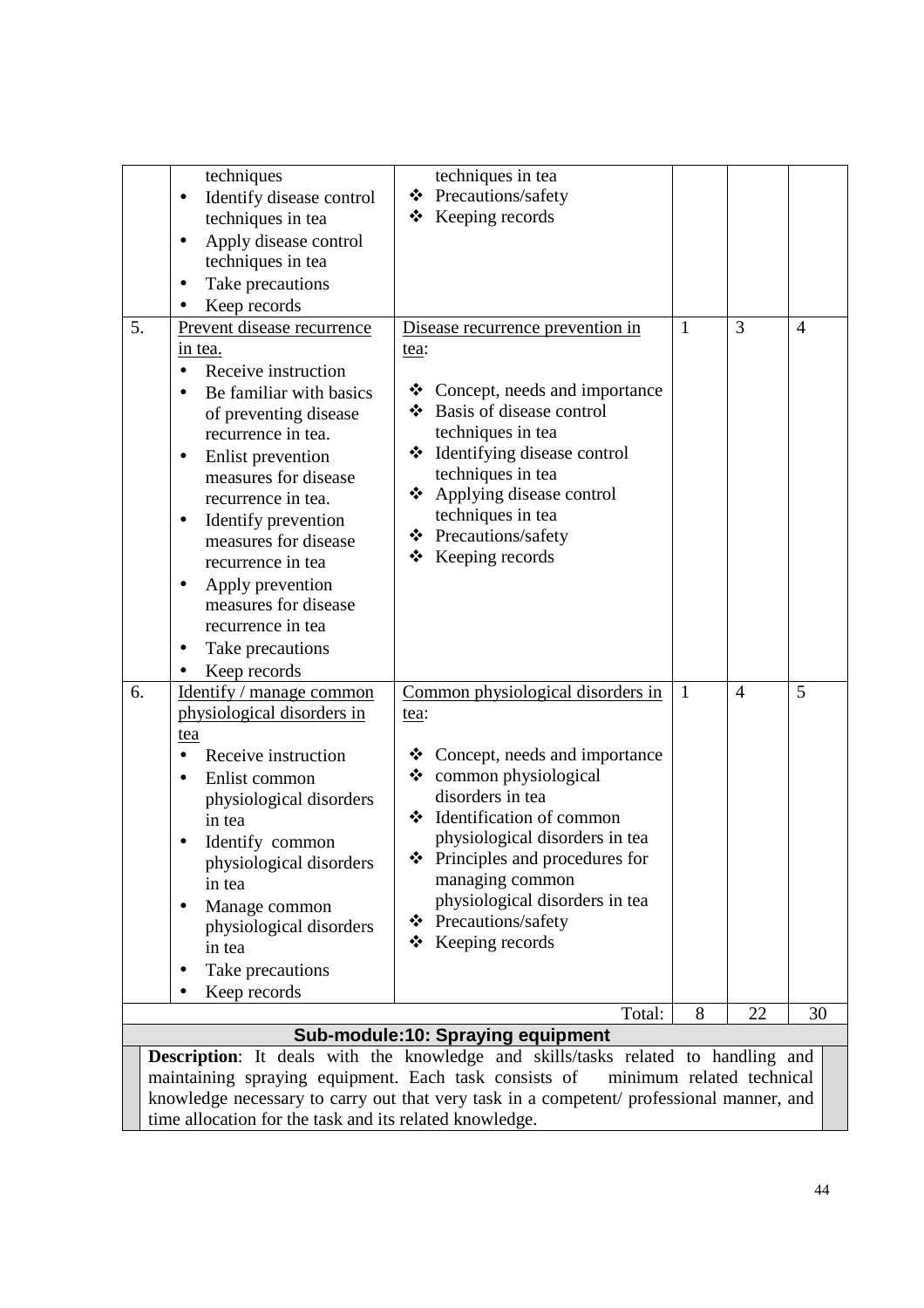**Objective:** After its completion the trainees will be able:

- To identify spraying equipment
- To Handle spraying equipment
- To maintain spraying equipment

|    |                                                                                                                                                                                                                                                                                                                                                         | Th.( $2 \text{ hrs}$ ) + Pr.( $8 \text{ hrs}$ ) = Tot.( 10 hrs)                                                                                                                                                                                                                                              |     | Time(hrs)      |      |
|----|---------------------------------------------------------------------------------------------------------------------------------------------------------------------------------------------------------------------------------------------------------------------------------------------------------------------------------------------------------|--------------------------------------------------------------------------------------------------------------------------------------------------------------------------------------------------------------------------------------------------------------------------------------------------------------|-----|----------------|------|
| SN | Tasks/skills                                                                                                                                                                                                                                                                                                                                            | Related technical knowledge                                                                                                                                                                                                                                                                                  | Th. | Pr.            | Tot. |
| 1. | <b>Identify spraying</b><br>equipment.<br>Receive instruction<br>$\bullet$<br>Enlist spraying<br>equipment.<br>Identify each spraying<br>$\bullet$<br>equipment<br>Identify parts of each<br>$\bullet$<br>spraying equipment<br>Enlist functions of each<br>$\bullet$<br>part of spraying<br>equipment<br>Take precautions<br>$\bullet$<br>Keep records | Identifying spraying equipment:<br>❖ Concept, functions, and<br>objectives<br>Spraying equipment used in tea<br>❖<br>❖ Basic knowledge of spraying<br>equipment<br>Spraying NOZZLES & their<br>❖<br>importance in efficient &<br>economic output.<br>❖ Precautions/safety<br>$\triangleleft$ Keeping records | 0.5 | $\overline{2}$ | 2.5  |
| 2. | Handle the spraying<br>equipment safely.<br>Receive instruction<br>Take spraying<br>equipment<br>Inspect spraying<br>$\bullet$<br>equipment<br>Prepare for operation<br>٠<br>Operate spraying<br>$\bullet$<br>equipment<br>Handle the spraying<br>$\bullet$<br>equipment<br>Take precautions in<br>$\bullet$<br>handling spraying<br>Keep records       | Handling the spraying equipment<br>safely:<br>Concept<br>❖<br>Principles and procedures for<br>❖<br>handling spraying equipment<br>❖ Operating spraying equipment<br>❖ Precautions/safety in handling<br>spraying<br>$\triangleleft$ Keeping records                                                         | 0.5 | $\overline{2}$ | 2.5  |
| 3. | Collect tools / materials for<br>maintenance of spraying<br>equipment.<br>Receive instruction<br>Make list of tools /<br>materials for<br>maintenance of spraying                                                                                                                                                                                       | Collecting tools / materials for<br>maintenance of spraying<br>equipment:<br>Concept, need, and importance<br>❖<br>Identification of the tools /<br>❖<br>materials for maintenance of                                                                                                                        | 0.5 | $\overline{2}$ | 2.5  |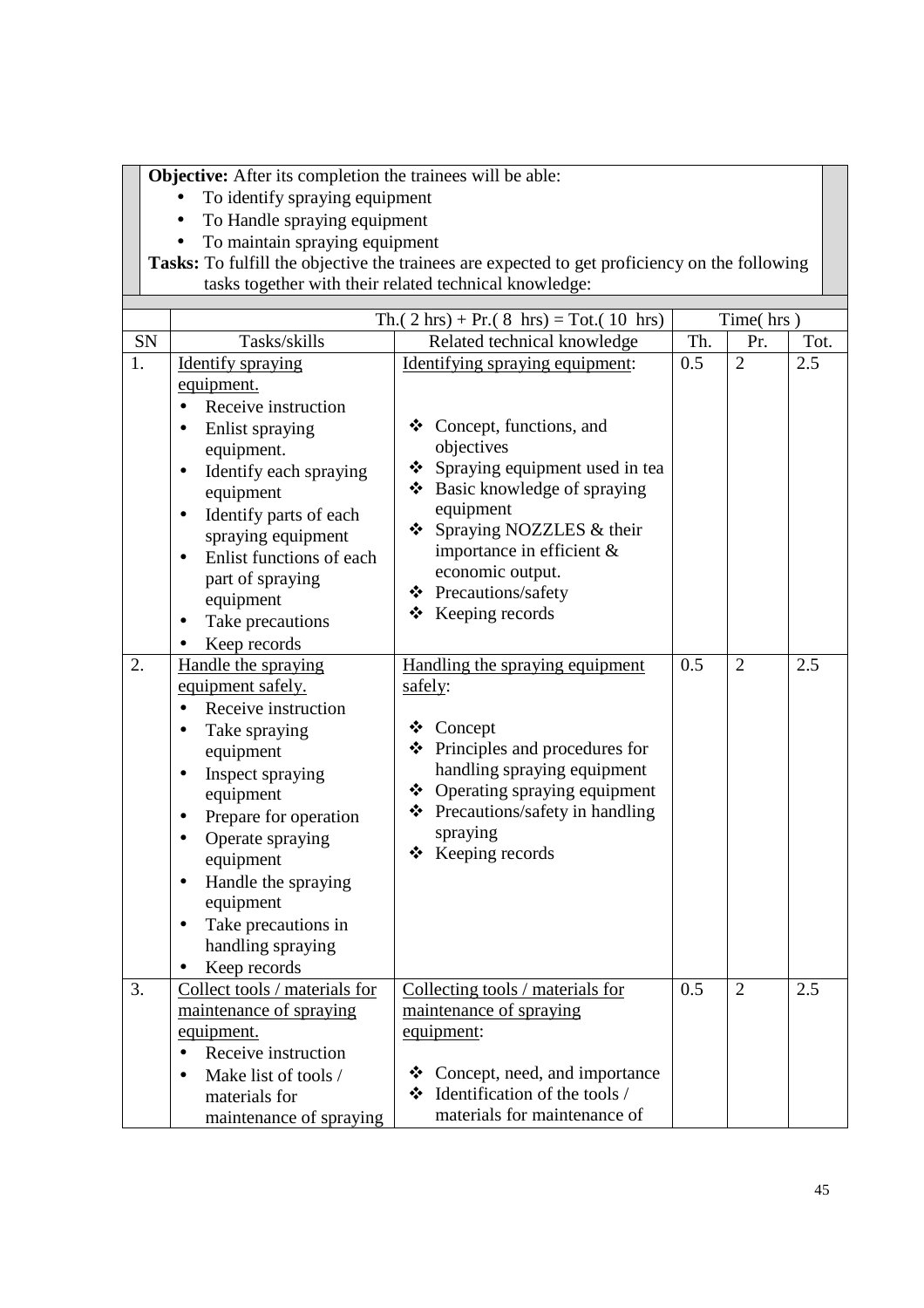|                  | equipment.<br>Identify tools / materials<br>for maintenance of<br>spraying equipment.<br>List functions of tools /<br>materials for<br>maintenance of spraying<br>equipment<br>Select tools / materials<br>$\bullet$<br>for maintenance of<br>spraying equipment<br>Collect tools / materials<br>$\bullet$<br>for maintenance of<br>spraying equipment<br>Take precautions<br>$\bullet$<br>Keep records   | spraying equipment.<br>Functions of the tools /<br>❖<br>materials for maintenance of<br>spraying equipment<br>$\div$ Selection of the tools /<br>materials for maintenance of<br>spraying equipment<br>❖ Collection of the tools /<br>materials for maintenance of<br>spraying equipment<br>❖ Precautions/safety<br>$\div$ Keeping records                                                                                                       |                |                |     |
|------------------|-----------------------------------------------------------------------------------------------------------------------------------------------------------------------------------------------------------------------------------------------------------------------------------------------------------------------------------------------------------------------------------------------------------|--------------------------------------------------------------------------------------------------------------------------------------------------------------------------------------------------------------------------------------------------------------------------------------------------------------------------------------------------------------------------------------------------------------------------------------------------|----------------|----------------|-----|
| $\overline{4}$ . | Carry out simple<br>maintenance techniques of<br>spraying equipment<br>Receive instruction<br>Take spraying<br>$\bullet$<br>equipment<br>Inspect spraying<br>$\bullet$<br>equipment<br>Trouble shoot spraying<br>$\bullet$<br>equipment<br>Carry out simple<br>care/maintenance<br>activities for spraying<br>equipment<br>Operate spraying<br>$\bullet$<br>equipment<br>Take precautions<br>Keep records | Carrying out simple maintenance<br>techniques of spraying equipment:<br>❖<br>Concept, need, and importance<br>of care and maintenance of<br>spraying equipment<br>Trouble shooting<br>❖<br>Simple maintenance<br>❖<br>techniques of spraying<br>equipment<br>Procedural steps for<br>❖<br>maintenance of spraying<br>equipment<br>Precautions/safety to be taken<br>❖<br>while caring /maintaining<br>spraying equipment<br>Keeping records<br>❖ | 0.5            | $\overline{2}$ | 2.5 |
|                  |                                                                                                                                                                                                                                                                                                                                                                                                           | Total:                                                                                                                                                                                                                                                                                                                                                                                                                                           | $\overline{2}$ | 8              | 10  |
|                  |                                                                                                                                                                                                                                                                                                                                                                                                           | Sub modula:44: Too processing                                                                                                                                                                                                                                                                                                                                                                                                                    |                |                |     |

#### **Sub-module:11: Tea processing Description**: It deals with the knowledge and skills/tasks related to processing of tea. Each task consists of minimum related technical knowledge necessary to carry out that very task in a competent/ professional manner, and time allocation for the task and its related knowledge.

**Objective:** After its completion the trainees will be able:

- To be familiar with the types of made tea
- To be familiar with the processing of green tea
- To be familiar with the processing of black tea
- To be familiar with the processing of half fermented tea
- To be familiar with the storing of tea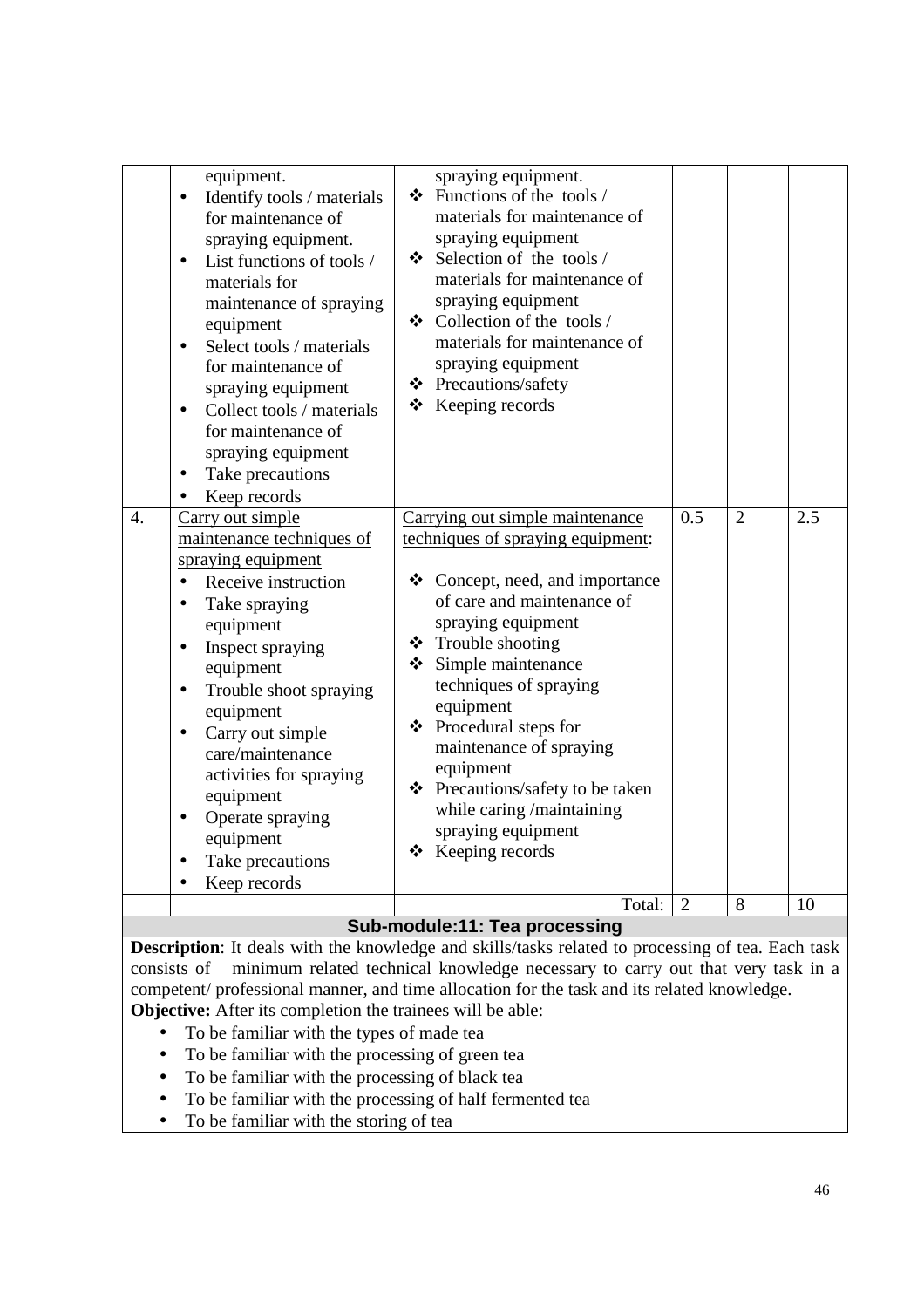• To be familiar with tea quality judgement **Tasks:** To fulfill the objective the trainees are expected to get proficiency on the following tasks together with their related technical knowledge:

|    |                                                                                                                                                                                                                                                                                                                                                                                                 | $Th.(2hrs) + Pr.(8 hrs) = Tot.(10 hrs)$                                                                                                                                                                                                                                        |     | Time(hrs) |                |
|----|-------------------------------------------------------------------------------------------------------------------------------------------------------------------------------------------------------------------------------------------------------------------------------------------------------------------------------------------------------------------------------------------------|--------------------------------------------------------------------------------------------------------------------------------------------------------------------------------------------------------------------------------------------------------------------------------|-----|-----------|----------------|
| SN | Tasks/skills                                                                                                                                                                                                                                                                                                                                                                                    | Related technical knowledge                                                                                                                                                                                                                                                    | Th. | Pr.       | Tot.           |
| 1. | Identify types of made tea<br>Receive instruction<br>Enlist the type of made<br>$\bullet$<br>tea<br>Differentiate between<br>$\bullet$<br><b>CTC</b> and Orthodox<br>Differentiate among<br>$\bullet$<br>Green, Black, Oolong<br>and White tea<br>Take precautions<br>٠<br>Keep record                                                                                                          | Identifying types of made tea<br>Green tea<br>$\bullet$<br>Black tea (CTC vs Orthodox)<br>$\bullet$<br>Oolong tea<br>$\bullet$<br>White tea                                                                                                                                    | 0.4 | 1.6       | $\overline{2}$ |
| 2. | Process green tea<br>Pluck fresh leaves<br>$\bullet$<br>Store till processing<br>Perform fermentation<br>$\bullet$<br>stopping<br>Perform rolling<br>٠<br>Perform high<br>temperature drying<br>Perform low<br>$\bullet$<br>temperature drying<br>Perform classification<br>$\bullet$<br>Perform final roasting<br>$\bullet$<br>Perform packaging<br>$\bullet$<br>Perform labeling<br>$\bullet$ | Processing green tea:<br>❖ Plucking fresh leaves<br>Storing till processing<br>❖<br>❖<br>Fermentation stopping<br>❖<br>Rolling<br>❖<br>High temperature drying<br>❖<br>Low temperature drying<br>❖<br>Classification<br>❖<br>Final roasting<br>❖<br>Packaging<br>❖<br>Labeling | 0.4 | 1.6       | $\overline{2}$ |
| 3. | Process black tea<br>Pluck fresh leaves<br>$\bullet$<br>Store till processing<br>$\bullet$<br>Perform withering<br>Perform crushing /<br>rolling<br>Perform fermentation<br>$\bullet$<br>Perform heating / drying<br>$\bullet$<br>Perform classification<br>Perform packaging                                                                                                                   | Processing black tea:<br>Plucking fresh leaves<br>❖<br>❖<br>Storing till processing<br>$\div$ Withering<br>❖<br>Crushing / rolling<br>Fermentation<br>❖<br>Heating / drying<br>❖<br>❖<br>Classification<br>❖<br>Packaging                                                      | 0.4 | 1.6       | $\overline{2}$ |
| 4. | Store processed tea<br>Enlist objectives of<br>$\bullet$<br>storing of tea<br>Enlist storage                                                                                                                                                                                                                                                                                                    | Storing processed tea:<br>❖ Objectives of storing of tea<br>Storage requirement of tea as<br>❖<br>per the objectives                                                                                                                                                           | 0.4 | 1.6       | $\overline{2}$ |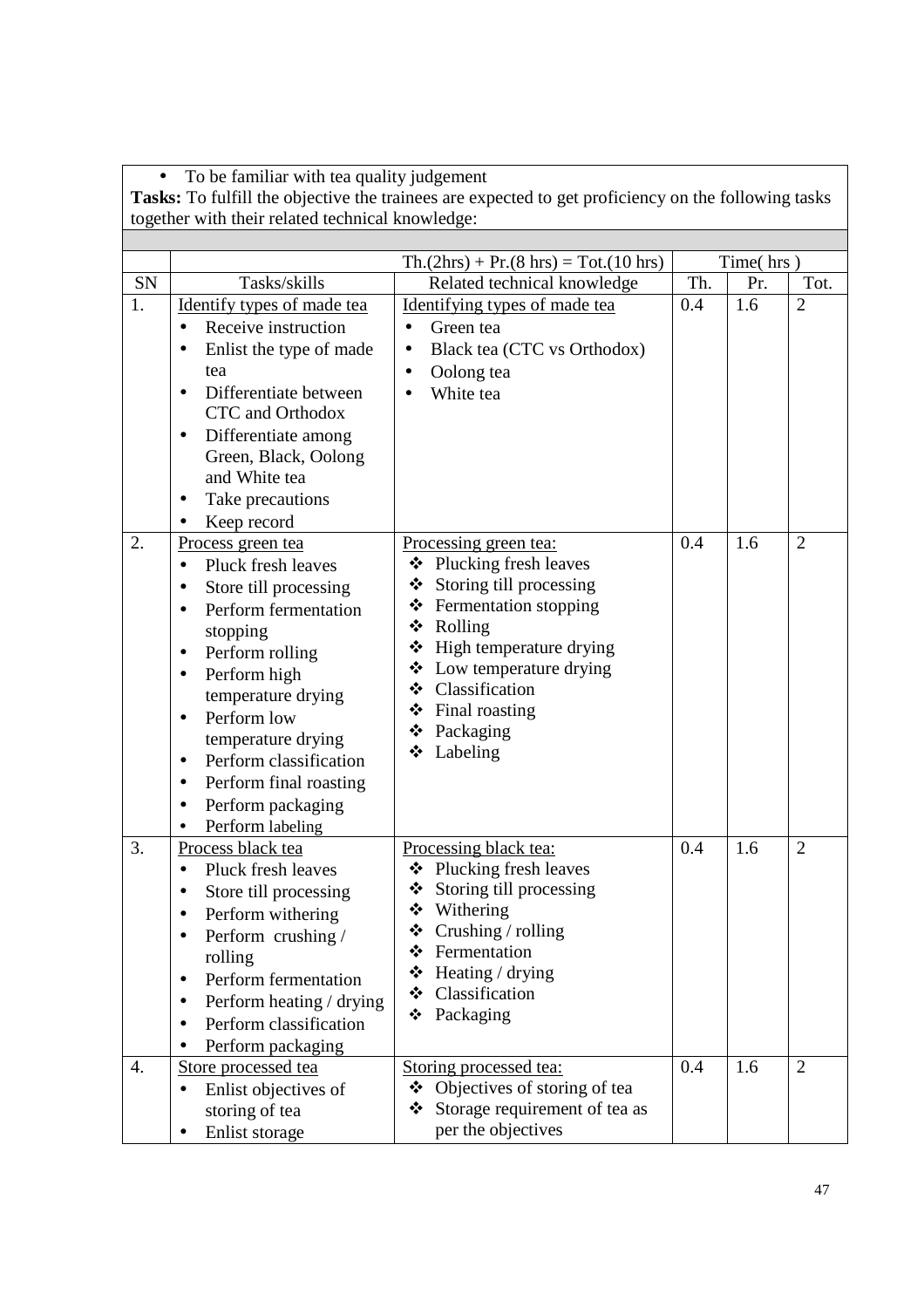| Maintain store<br>environment                                                                                                                                                                                                                                                                                                                                                                                                                                                                                                            |  |  |                |
|------------------------------------------------------------------------------------------------------------------------------------------------------------------------------------------------------------------------------------------------------------------------------------------------------------------------------------------------------------------------------------------------------------------------------------------------------------------------------------------------------------------------------------------|--|--|----------------|
| 5.<br>1.6<br>0.4<br>Judging tea quality:<br><u>Judge tea quality by tea</u><br>$\triangleleft$ Tea tasting<br>tasting<br>Judgment criteria<br>❖<br>List judgment criteria<br>Tea judgment checklist<br>❖<br>Prepare tea judgment<br>$\bullet$<br>Judging nature of processed tea<br>❖<br>checklist<br>Judging the fresh ness of the<br>❖<br>Judge nature of<br>tea<br>processed tea<br>Judging the way the tea is<br>❖<br>Judge the fresh ness of<br>packed<br>the tea<br>Perform tea tasting<br>٠<br>Judge the way the tea is<br>packed |  |  | $\overline{2}$ |
| $\overline{2}$<br>8<br>Total:<br><b>C.J.</b><br>$-1.1 - 40.$<br>بالمصطب                                                                                                                                                                                                                                                                                                                                                                                                                                                                  |  |  | 10             |

#### **Sub-module:12: Tea marketing**

**Description**: It deals with the knowledge and skills/tasks related to packaging and marketing of tea. Each task consists of minimum related technical knowledge necessary to carry out that very task in a competent/ professional manner, and time allocation for the task and its related knowledge.

**Objective:** After its completion the trainees will be able:

- To be familiar with packing the tea
- To be familiar with tea marketing

|           |                                   | $\text{Th.}(1\text{hrs}) + \text{Pr.}(1\text{hrs}) = \text{Tot.}(2 \text{ hrs})$ |     | Time( $\hbar$ rs) |      |
|-----------|-----------------------------------|----------------------------------------------------------------------------------|-----|-------------------|------|
| <b>SN</b> | Tasks/skills                      | Related technical knowledge                                                      | Th. | Pr.               | Tot. |
| 1.        | Pack tea                          | Packing tea:                                                                     | 0.5 | 0.5               |      |
|           | Make packaging                    | Making packaging convenient<br>❖                                                 |     |                   |      |
|           | convenient                        | Making packaging attractive<br>❖                                                 |     |                   |      |
|           | Make packaging<br>$\bullet$       | Making package clearly<br>❖                                                      |     |                   |      |
|           | attractive                        | labeled                                                                          |     |                   |      |
|           | Make package clearly<br>$\bullet$ |                                                                                  |     |                   |      |
|           | labeled                           |                                                                                  |     |                   |      |
| 2.        | Market tea                        | Marketing tea:                                                                   | 0.5 | 0.5               |      |
|           | Identify possible                 | $\div$ Possible customers                                                        |     |                   |      |
|           | customers                         | Customer's want<br>❖                                                             |     |                   |      |
|           | Find out customer's               | ❖<br>Auction system                                                              |     |                   |      |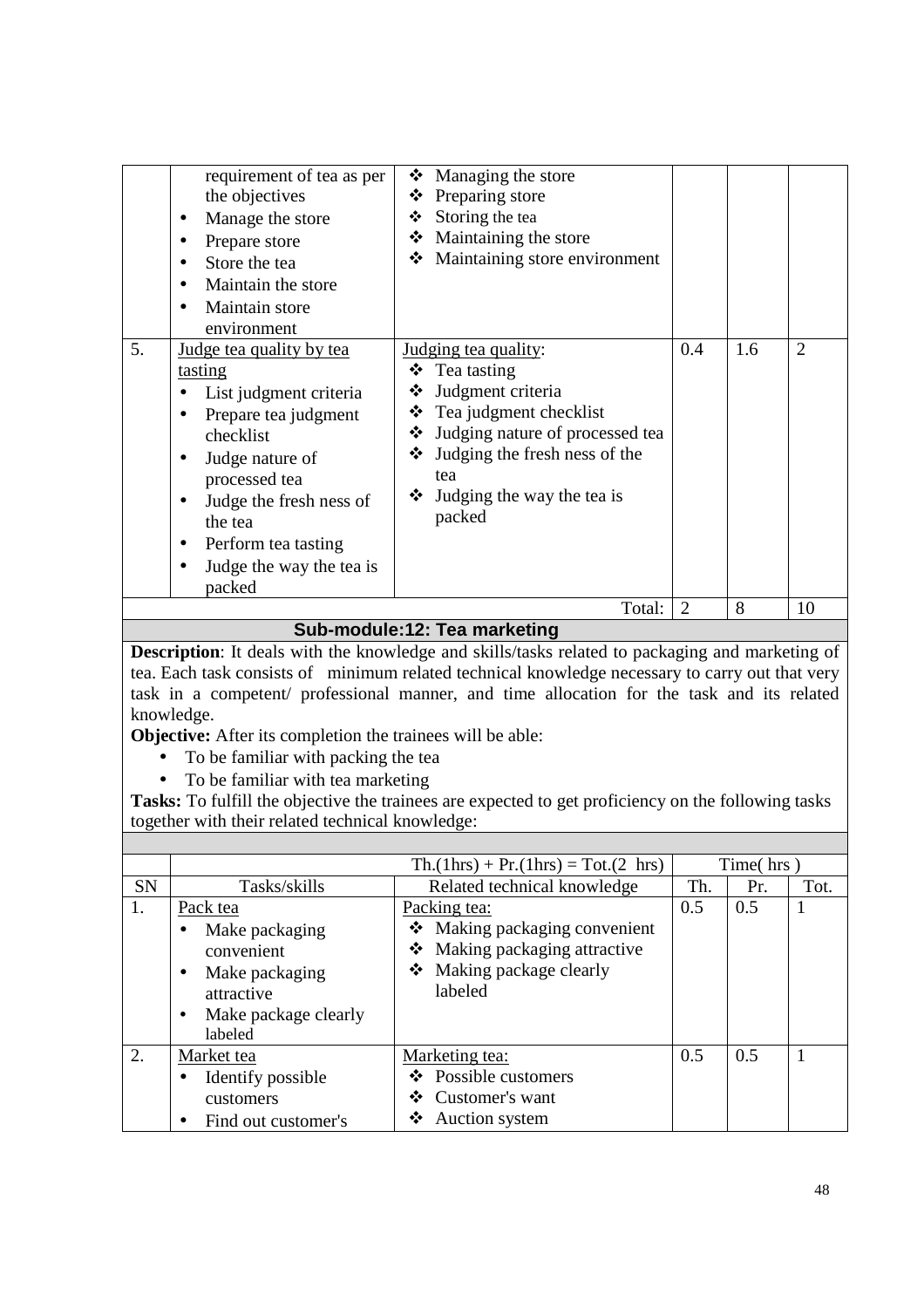| want<br>Auction systems<br>٠<br>Sort product to match<br>the customers<br>Improve quality to<br>٠<br>match customer's want<br>Price the tea<br>$\bullet$<br>Place tea<br>Promote tea<br>Sell tea<br>Calculate profit / loss | $\bullet$ Sorting product to match the<br>customers<br>Improving quality to match<br>❖<br>customer's want<br>$\div$ Pricing the tea<br>$\triangle$ Placing tea<br>❖ Promoting tea<br>Selling tea<br>❖<br>$\triangleleft$ Calculating profit / loss |  |  |
|-----------------------------------------------------------------------------------------------------------------------------------------------------------------------------------------------------------------------------|----------------------------------------------------------------------------------------------------------------------------------------------------------------------------------------------------------------------------------------------------|--|--|
|                                                                                                                                                                                                                             | Total:                                                                                                                                                                                                                                             |  |  |

| <b>Module:5:Organic Practices</b>                                                         |                                                                  |                                                                                                 |     |           |      |  |  |
|-------------------------------------------------------------------------------------------|------------------------------------------------------------------|-------------------------------------------------------------------------------------------------|-----|-----------|------|--|--|
|                                                                                           |                                                                  | <b>Description:</b> It deals with the knowledge and skills related to organic practices in tea. |     |           |      |  |  |
|                                                                                           | Objectives: After its completion the trainees will be able:      |                                                                                                 |     |           |      |  |  |
|                                                                                           | To know need of organic practices in tea                         |                                                                                                 |     | Time(hrs) |      |  |  |
|                                                                                           | To prepare organic manure                                        |                                                                                                 |     | Th<br>9   |      |  |  |
|                                                                                           | To control pests and disease in organic way                      |                                                                                                 |     | 21<br>Pr  |      |  |  |
|                                                                                           | To convert conventional plantation into organic                  |                                                                                                 |     | 30<br>Tot |      |  |  |
|                                                                                           | <b>Sub-modules:</b>                                              |                                                                                                 |     |           |      |  |  |
|                                                                                           | 1. Introduction to organic practices                             |                                                                                                 |     |           |      |  |  |
|                                                                                           | 2. Organic manure                                                |                                                                                                 |     |           |      |  |  |
|                                                                                           | 3. Organic methods of pest control                               |                                                                                                 |     |           |      |  |  |
|                                                                                           | 4. Organic methods of disease control                            |                                                                                                 |     |           |      |  |  |
|                                                                                           | 5. Organic certification                                         |                                                                                                 |     |           |      |  |  |
|                                                                                           |                                                                  |                                                                                                 |     |           |      |  |  |
| Sub-module:1:Introduction to organic practices                                            |                                                                  |                                                                                                 |     |           |      |  |  |
| Description: It deals with the knowledge and skills/tasks related to organic practices of |                                                                  |                                                                                                 |     |           |      |  |  |
|                                                                                           |                                                                  | tea. Each task consists of minimum related technical knowledge necessary to carry out           |     |           |      |  |  |
|                                                                                           |                                                                  | that very task in a competent/ professional manner, and time allocation for the task and        |     |           |      |  |  |
|                                                                                           | its related knowledge.                                           |                                                                                                 |     |           |      |  |  |
|                                                                                           | Objective: After its completion the trainees will be able:       |                                                                                                 |     |           |      |  |  |
|                                                                                           | To be familiar with organic practices                            |                                                                                                 |     |           |      |  |  |
|                                                                                           |                                                                  | To be familiar with conversion of conventional plantation into organic                          |     |           |      |  |  |
|                                                                                           |                                                                  | Tasks: To fulfill the objective the trainees are expected to get proficiency on the             |     |           |      |  |  |
|                                                                                           | following tasks together with their related technical knowledge: |                                                                                                 |     |           |      |  |  |
|                                                                                           |                                                                  |                                                                                                 |     |           |      |  |  |
|                                                                                           |                                                                  | $Th.(2hrs) + Pr.(1 hrs) = Tot.(3 hrs)$                                                          |     | Time(hrs) |      |  |  |
| SN                                                                                        | Tasks/skills                                                     | Related technical knowledge                                                                     | Th. | Pr.       | Tot. |  |  |
| 1.                                                                                        | State the idea of organic                                        | Concept of organic cultivation                                                                  | 0.5 | 0.25      | 0.75 |  |  |
|                                                                                           | cultivation                                                      | ❖ Introduction                                                                                  |     |           |      |  |  |
|                                                                                           | Receive instruction                                              | ❖ Need of going organic                                                                         |     |           |      |  |  |
|                                                                                           | Identify the need of                                             | ❖ Characteristics of typical                                                                    |     |           |      |  |  |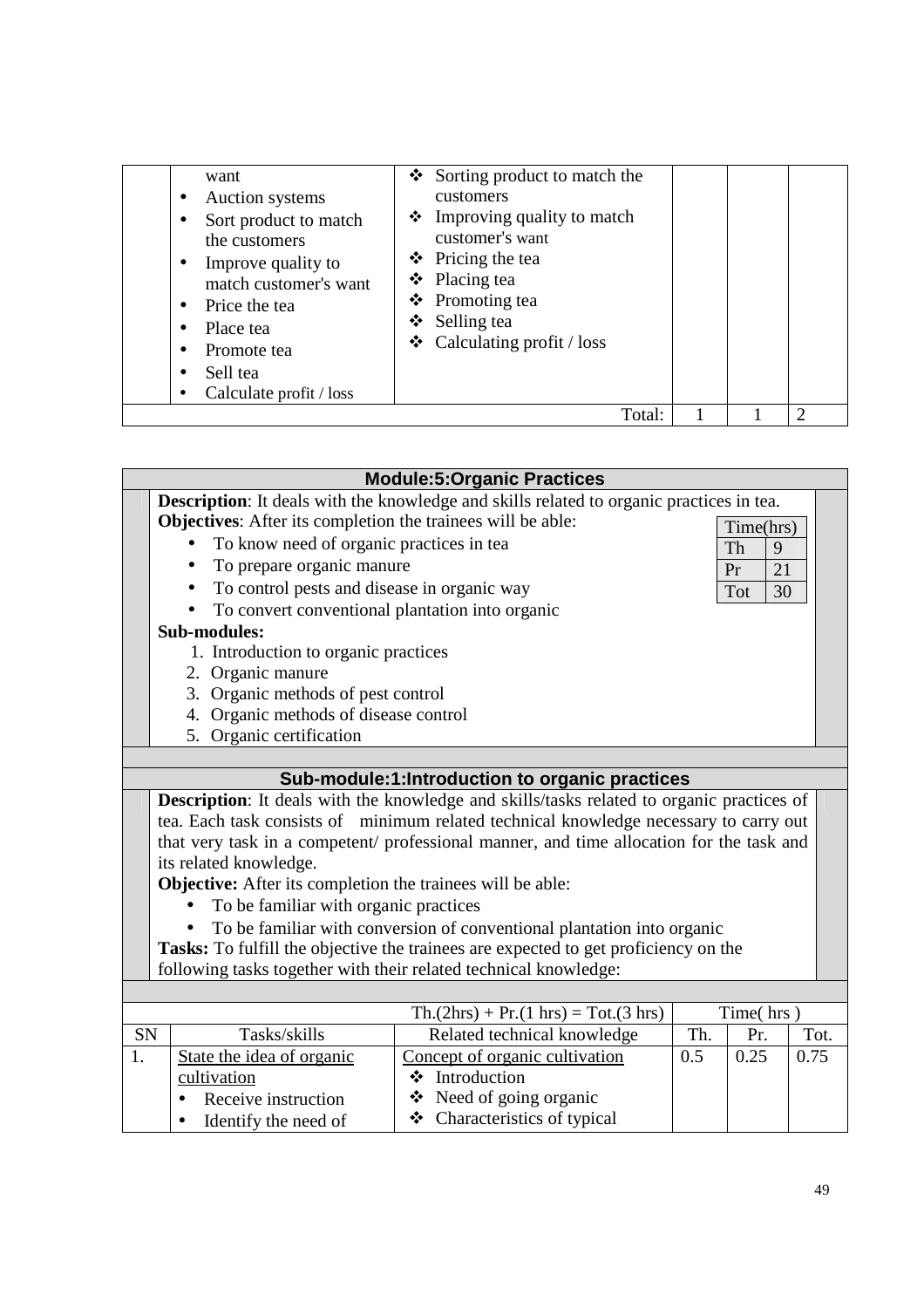|    | going organic<br>Study the examples of<br>organic practices in<br>other crops and relate it<br>with tea<br>Study the characteristics<br>٠<br>of typical organic farm<br>Discuss advantage and<br>$\bullet$<br>disadvantages of<br>cultivating tea<br>organically<br>Take precaution<br>$\bullet$<br>Keep record | organic farm<br>❖ Advantages and disadvantages<br>of organic cultivation<br>❖ Taking precaution<br>❖ Keeping records                                                                                                                                                                            |     |      |      |
|----|-----------------------------------------------------------------------------------------------------------------------------------------------------------------------------------------------------------------------------------------------------------------------------------------------------------------|-------------------------------------------------------------------------------------------------------------------------------------------------------------------------------------------------------------------------------------------------------------------------------------------------|-----|------|------|
| 2. | Establish/maintain new<br>organic tea plantation<br>Receive instruction<br>Select site and buffer<br>$\bullet$<br>zone<br>Choose<br>$\bullet$<br>varieties/cultivars<br>Bring up young<br>$\bullet$<br>plantations<br>Maintain new organic<br>$\bullet$<br>plantation<br>Take precaution<br>Keep record         | <b>Establishing and maintaining new</b><br>organic tea plantation<br>Site selection and buffer zone<br>❖<br>Choice of varieties/cultivars<br>❖<br>❖ Water<br>Livestock<br>❖<br>Soil conservation<br>❖<br>Bringing up of young<br>❖<br>plantation<br>❖ Taking precaution<br>❖<br>Keeping records | 0.5 | 0.25 | 0.75 |
| 3. | Convert conventional<br>plantation into organic<br>Receive instruction<br>Take note on<br>Conversion period<br>Maintain established<br>$\bullet$<br>plantation to convert<br>into organic<br>Take precaution<br>Keep record                                                                                     | Converting conventional plantation<br>into organic<br>❖ Conversion period<br>❖ Maintenance of established<br>plantation<br>❖ Taking precaution<br>$\triangleleft$ Keeping records                                                                                                               | 0.5 | 0.25 | 0.75 |
| 4. | Identify cultural practices in<br>organic cultivation<br>Receive instruction<br>$\bullet$<br>Obtain reading materials<br>$\bullet$<br>related to cultural<br>practices in organic<br>cultivation<br>Identify cultural<br>practices in organic                                                                   | Identifying cultural practices<br>Cultural practices<br>❖<br>Modification of such cultural<br>practices while doing organic<br>❖ Taking precaution<br>Keeping records<br>❖                                                                                                                      | 0.5 | 0.25 | 0.75 |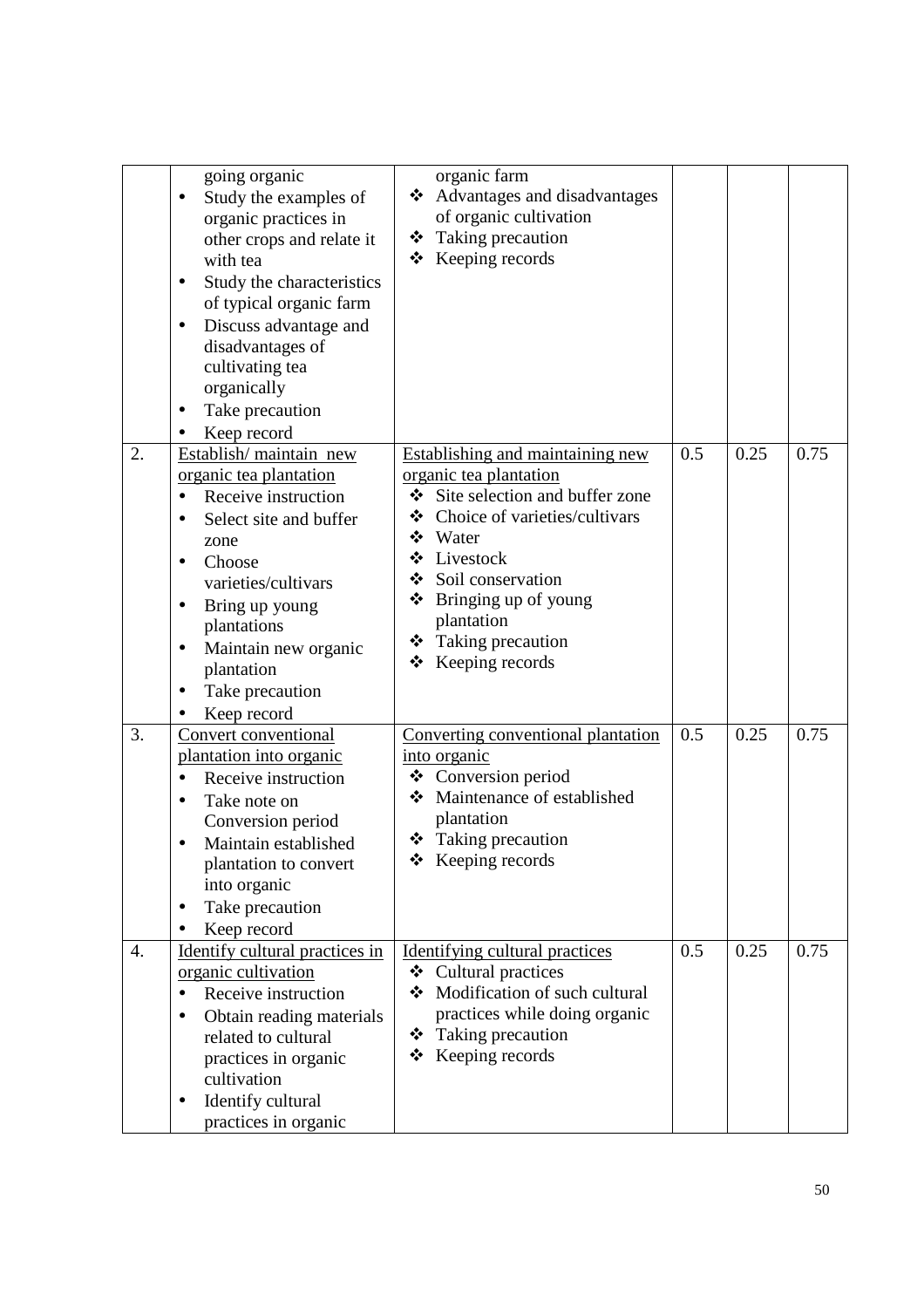|                                                                                                                                                                                                                                                                                                                                                                                                                                                                                                                                                                                                                           | cultivation                                                                                                                                                                                                                             |                                                                                                                           |      |                  |      |  |
|---------------------------------------------------------------------------------------------------------------------------------------------------------------------------------------------------------------------------------------------------------------------------------------------------------------------------------------------------------------------------------------------------------------------------------------------------------------------------------------------------------------------------------------------------------------------------------------------------------------------------|-----------------------------------------------------------------------------------------------------------------------------------------------------------------------------------------------------------------------------------------|---------------------------------------------------------------------------------------------------------------------------|------|------------------|------|--|
|                                                                                                                                                                                                                                                                                                                                                                                                                                                                                                                                                                                                                           |                                                                                                                                                                                                                                         | Total                                                                                                                     | 2    | 1                | 3    |  |
|                                                                                                                                                                                                                                                                                                                                                                                                                                                                                                                                                                                                                           |                                                                                                                                                                                                                                         | Sub-module:2:Organic manure                                                                                               |      |                  |      |  |
| <b>Description:</b> It deals with the knowledge and skills/tasks related to manures used in organic<br>practices. Each task consists of minimum related technical knowledge necessary to carry<br>out that very task in a competent/ professional manner, and time allocation for the task and<br>its related knowledge.<br>Objective: After its completion the trainees will be able:<br>To be familiar with organic manures<br>To be prepare organic manures<br>Tasks: To fulfill the objective the trainees are expected to get proficiency on the following<br>tasks together with their related technical knowledge: |                                                                                                                                                                                                                                         |                                                                                                                           |      |                  |      |  |
|                                                                                                                                                                                                                                                                                                                                                                                                                                                                                                                                                                                                                           |                                                                                                                                                                                                                                         |                                                                                                                           |      |                  |      |  |
| SN                                                                                                                                                                                                                                                                                                                                                                                                                                                                                                                                                                                                                        | Tasks/skills                                                                                                                                                                                                                            | $Th.(2hrs) + Pr.(7 hrs) = Tot.(9 hrs)$                                                                                    | Th.  | Time(hrs)<br>Pr. | Tot. |  |
| 1.                                                                                                                                                                                                                                                                                                                                                                                                                                                                                                                                                                                                                        | Identify common organic                                                                                                                                                                                                                 | Related technical knowledge<br>Common organic manures                                                                     | 0.25 | $\mathbf{1}$     | 1.25 |  |
|                                                                                                                                                                                                                                                                                                                                                                                                                                                                                                                                                                                                                           | manures<br>Receive instruction<br>$\bullet$<br>Enlist common organic<br>$\bullet$<br>manures and nutrient<br>content in each manures<br>Identify common<br>$\bullet$<br>organic manures<br>Take precautions<br>$\bullet$<br>Keep record | Compost<br>❖<br>❖ FYM<br>Vermi-compost<br>❖<br>❖<br>Rock phosphate<br>Bone meal<br>❖<br>Neem cake<br>❖<br>Biodynamic<br>❖ |      |                  |      |  |
| 2.                                                                                                                                                                                                                                                                                                                                                                                                                                                                                                                                                                                                                        | Identify standards of<br>organic manures<br>Receive instruction<br>$\bullet$<br>Lists the standards of<br>organic manures<br>Identify the standard<br>percentages of NPK in<br>organic fertilisers<br>Take precautions<br>Keep record   | Standards of organic manures<br>Standards of organic manures<br>NPK percentage standards<br>❖                             | 0.25 | $\mathbf{1}$     | 2.25 |  |
| 3.                                                                                                                                                                                                                                                                                                                                                                                                                                                                                                                                                                                                                        | Preparing compost<br>manure/Bokashi<br>Receive instruction                                                                                                                                                                              | Preparing compost manure<br>Materials that can be used in<br>compost preparation                                          | 0.5  | $\overline{2}$   | 2.5  |  |

 Pit method Heap method Semi-heap method Carrying out manuring Taking precaution  $\triangle$  Keeping records

• Enlist the methods of preparing compost manure based on type of

• Prepare compost manure by each methods • Carry out manurial

pit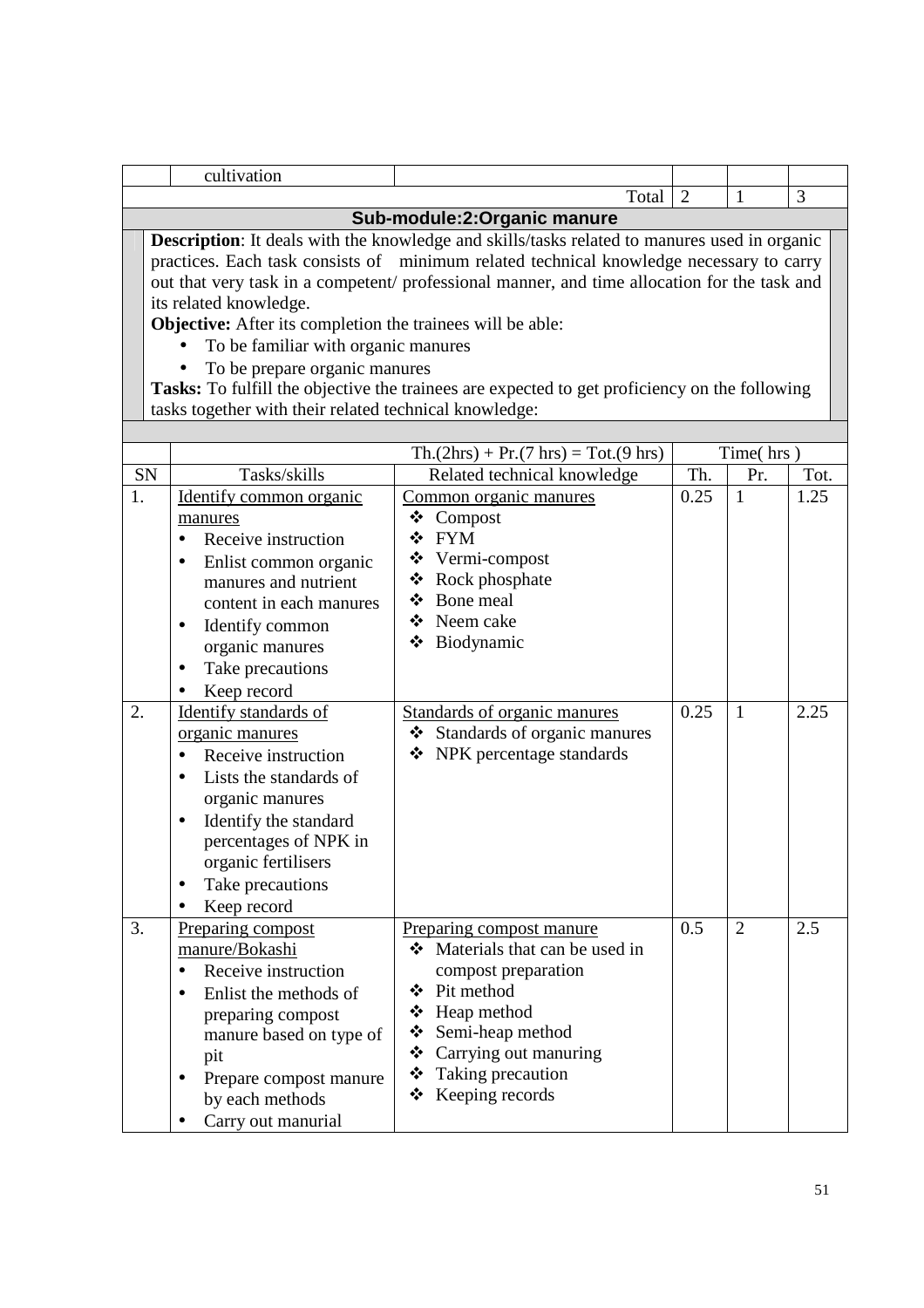|                  | practices for tea                                                 |                                                                                                                                                                                     |                |                |      |
|------------------|-------------------------------------------------------------------|-------------------------------------------------------------------------------------------------------------------------------------------------------------------------------------|----------------|----------------|------|
|                  | plantation                                                        |                                                                                                                                                                                     |                |                |      |
|                  | Take precaution                                                   |                                                                                                                                                                                     |                |                |      |
|                  | Keep record                                                       |                                                                                                                                                                                     |                |                |      |
| $\overline{4}$ . | Prepare Vermi-compost                                             | <b>Preparing Vermi-compost</b>                                                                                                                                                      | 0.5            | 2              | 2.5  |
|                  | Receive instruction                                               | Materials that can be used in                                                                                                                                                       |                |                |      |
|                  | Enlist the methods of                                             | Vermi-compost preparation                                                                                                                                                           |                |                |      |
|                  | preparing vermi-                                                  | ❖ Species of earthworm<br>❖ Carrying out manuring                                                                                                                                   |                |                |      |
|                  | compost                                                           | $\div$ Taking precaution                                                                                                                                                            |                |                |      |
|                  | Enlist the species of<br>$\bullet$<br>earthworm used in           | ❖ Keeping records                                                                                                                                                                   |                |                |      |
|                  | preparing vermi-                                                  |                                                                                                                                                                                     |                |                |      |
|                  | compost                                                           |                                                                                                                                                                                     |                |                |      |
|                  | Prepare vermi-compost<br>$\bullet$                                |                                                                                                                                                                                     |                |                |      |
|                  | by each methods                                                   |                                                                                                                                                                                     |                |                |      |
|                  | Carry out manurial                                                |                                                                                                                                                                                     |                |                |      |
|                  | practices for tea                                                 |                                                                                                                                                                                     |                |                |      |
|                  | plantation                                                        |                                                                                                                                                                                     |                |                |      |
|                  | Take precaution<br>٠                                              |                                                                                                                                                                                     |                |                |      |
| 5.               | Keep record                                                       |                                                                                                                                                                                     | 0.5            | $\mathbf{1}$   |      |
|                  | <b>Identify Bio-fertilizers</b><br>Receive instruction            | <b>Concept of Bio-fertilizers</b><br>❖ Mycorriza                                                                                                                                    |                |                | 1.5  |
|                  | Enlist common Bio-<br>$\bullet$                                   | $\triangleleft$ Phosphorus solubilising                                                                                                                                             |                |                |      |
|                  | fertilisers                                                       | bacteria                                                                                                                                                                            |                |                |      |
|                  | Prepare a dose of some<br>$\bullet$                               | $\div$ Effective microorganism (EM)                                                                                                                                                 |                |                |      |
|                  | <b>Bio-fertilisers</b>                                            | ❖ Rhizobium                                                                                                                                                                         |                |                |      |
|                  | Carry out manurial<br>٠                                           | Azotobacter<br>❖                                                                                                                                                                    |                |                |      |
|                  | practices of some Bio-                                            | ❖<br>Green manures                                                                                                                                                                  |                |                |      |
|                  | fertilizer in tea                                                 |                                                                                                                                                                                     |                |                |      |
|                  | Take precaution                                                   |                                                                                                                                                                                     |                |                |      |
|                  | Keep record                                                       |                                                                                                                                                                                     |                |                |      |
|                  |                                                                   | Total                                                                                                                                                                               | $\overline{2}$ | $\overline{7}$ | 9    |
|                  |                                                                   | Sub-module:3: Organic method of pest control                                                                                                                                        |                |                |      |
|                  |                                                                   | <b>Description:</b> It deals with the knowledge and skills/tasks related to pest control in organic                                                                                 |                |                |      |
|                  |                                                                   | practices. Each task consists of minimum related technical knowledge necessary to carry<br>out that very task in a competent/ professional manner, and time allocation for the task |                |                |      |
|                  | and its related knowledge.                                        |                                                                                                                                                                                     |                |                |      |
|                  | <b>Objective:</b> After its completion the trainees will be able: |                                                                                                                                                                                     |                |                |      |
|                  |                                                                   | To be familiar with pest management under organic cultivation                                                                                                                       |                |                |      |
|                  |                                                                   | To be prepare some plant and animal based pest control preparations                                                                                                                 |                |                |      |
|                  |                                                                   | Tasks: To fulfill the objective the trainees are expected to get proficiency on the                                                                                                 |                |                |      |
|                  | following tasks together with their related technical knowledge:  |                                                                                                                                                                                     |                |                |      |
|                  |                                                                   |                                                                                                                                                                                     |                |                |      |
|                  |                                                                   | $Th.(2hrs) + Pr.(6 hrs) = Tot.(8 hrs)$                                                                                                                                              |                | Time(hrs)      |      |
| <b>SN</b>        | Tasks/skills                                                      | Related technical knowledge                                                                                                                                                         | Th.            | Pr.            | Tot. |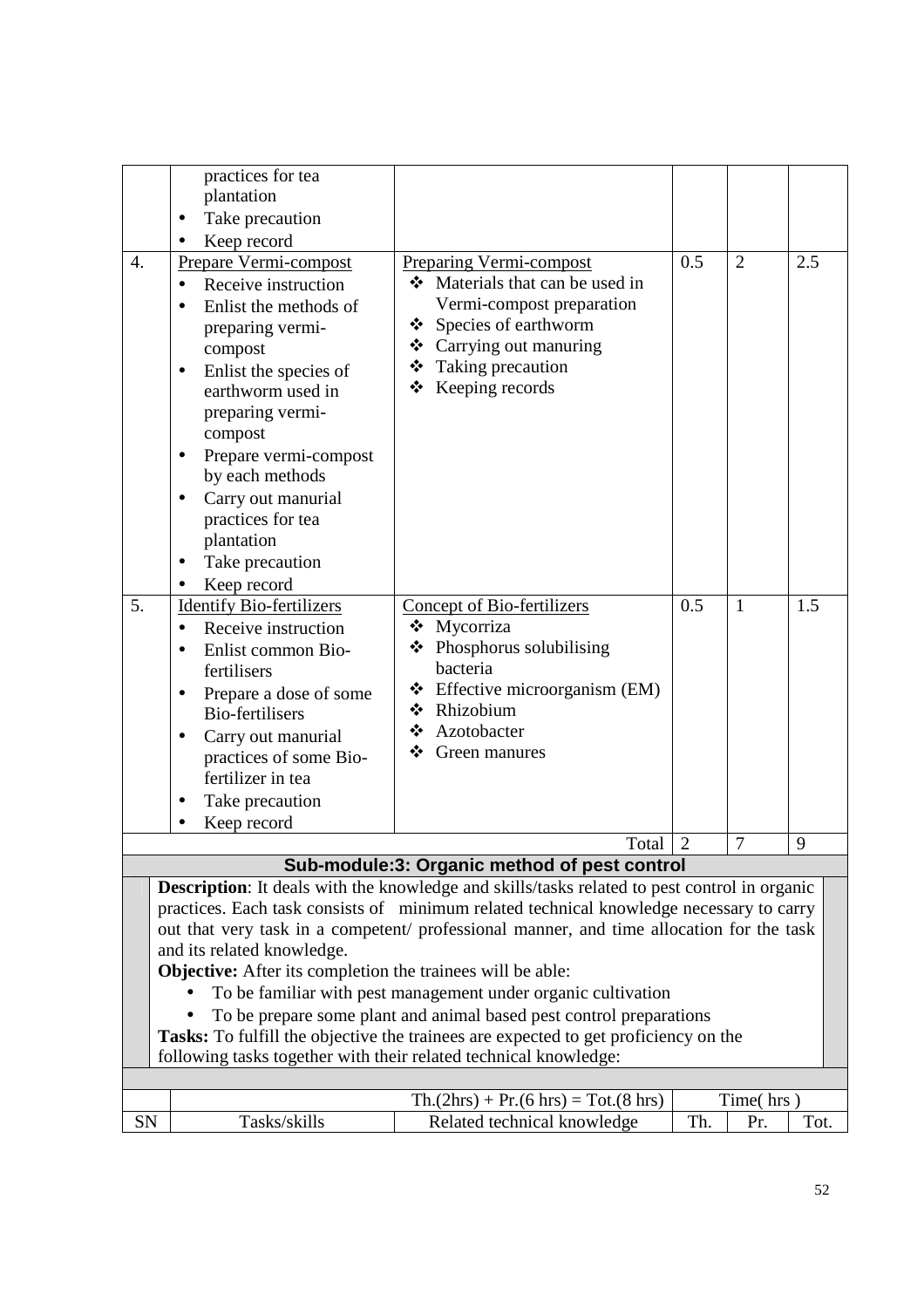| 1. | <b>Identify cultural practices</b><br>which minimizes the<br>incidence of pest<br>Receive instruction<br>$\bullet$<br>Enlist cultural practices<br>which can minimise the<br>incidence of pest<br>Carryout few cultural<br>$\bullet$<br>practices in infested<br>field<br>Take precaution<br>Keeping record                                                                                                                                                                   | Concept of cultural practices in<br>reducing incidence of pest<br>$\div$ Enlisting cultural practices<br>Modification of cultural<br>practices<br>❖ Carrying out few cultural<br>practices in infested field<br>Taking precaution<br>❖<br>Keeping record<br>❖                                                                                                                                                                                                                                                               | 0.25 | $\mathbf{1}$ | 1.25 |
|----|-------------------------------------------------------------------------------------------------------------------------------------------------------------------------------------------------------------------------------------------------------------------------------------------------------------------------------------------------------------------------------------------------------------------------------------------------------------------------------|-----------------------------------------------------------------------------------------------------------------------------------------------------------------------------------------------------------------------------------------------------------------------------------------------------------------------------------------------------------------------------------------------------------------------------------------------------------------------------------------------------------------------------|------|--------------|------|
| 2. | Identify physical methods of<br>insects and pests<br>management<br>Receive instruction<br>Make list of instruments<br>used in controlling<br>insects and pests<br>Identify the instruments<br>$\bullet$<br>Handle the instruments<br>$\bullet$<br>Care/maintain the<br>instruments<br>Following precautions<br>$\bullet$<br>Keeping records<br>$\bullet$                                                                                                                      | Instrument used in managing<br>insects and pests<br>$\div$ Light trap<br>❖<br>Sticky trap<br>❖ Pheromone trap<br>❖ Yellow pan trap<br>Taking precautions<br>Keeping record<br>❖                                                                                                                                                                                                                                                                                                                                             | 0.25 | $\mathbf{1}$ | 1.25 |
| 3. | Identify organic pesticides<br>and natural enemies<br>Receive instruction<br>Make list of plant based<br>$\bullet$<br>pest control preparation<br>Make list of animal<br>based pest control<br>preparation<br>Make list of natural<br>$\bullet$<br>enemies and identify<br>Identify the plant and<br>$\bullet$<br>animal based pest<br>control preparations<br>Prepare few plant and<br>animal based<br>preparations<br>Following precautions<br>$\bullet$<br>Keeping records | Plant based organic pesticides<br>❖ Neem products (Oil, cake,<br>decoction)<br>❖ Neem seed kernel<br>❖ Acorus calamus<br>Nicotine<br>❖<br>❖<br>Rotenone<br>❖<br>Lantana camara<br>Ocimum basilicum<br>❖<br>❖ Pyrethrum from Crysanthemum<br>Garlic and Onion extract<br>❖<br>❖<br>Garlic-chilly extract<br>Red chilli powder<br>❖<br>Animal based organic pesticides<br>$\triangleleft$ Cow urine<br>Mixture of cow urine with plant<br>❖<br>extracts<br>Natural enemies<br>❖ Lady bird beetle<br>Preying mantids, etc<br>❖ | 0.5  | $\mathbf{1}$ | 1.5  |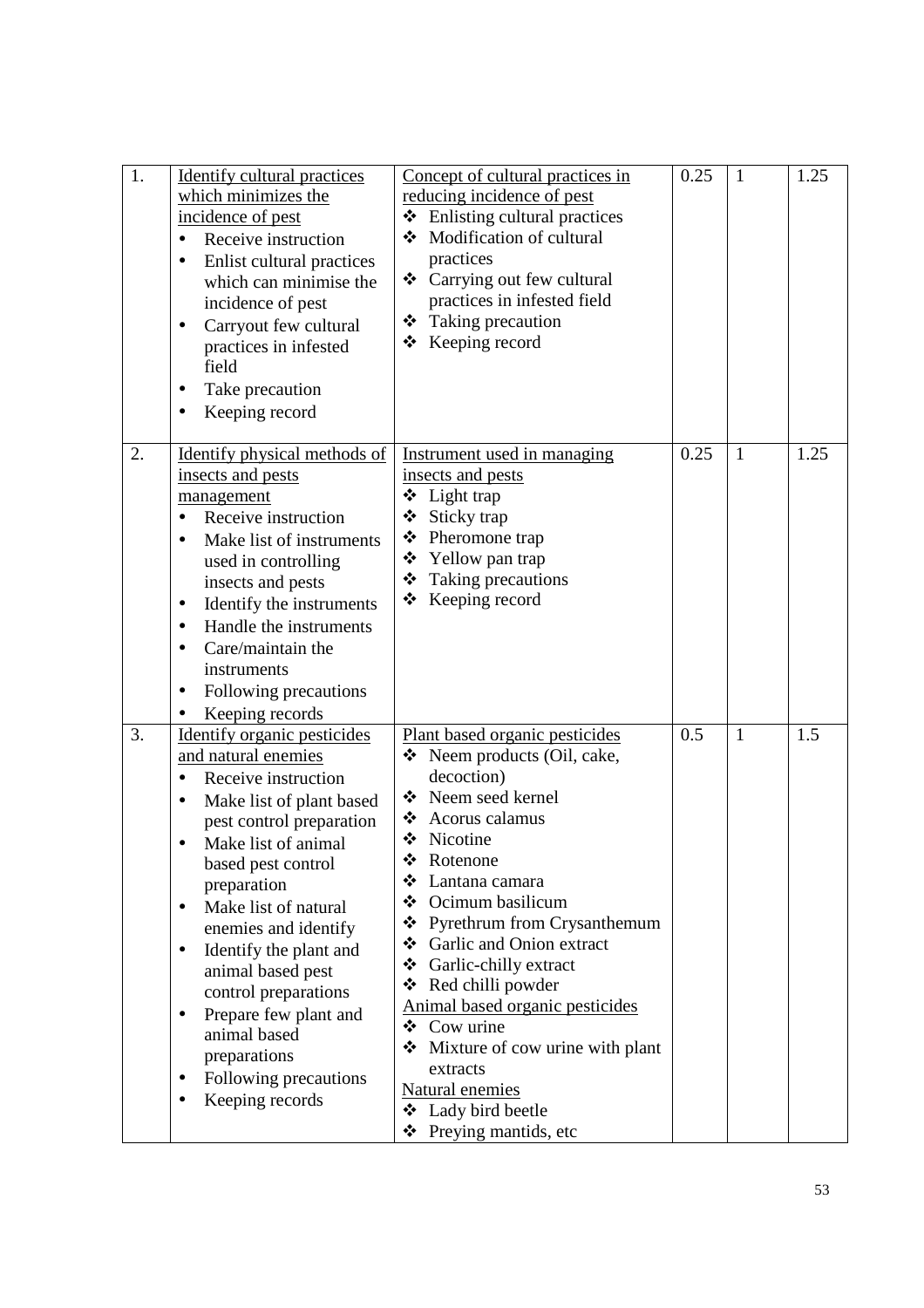| $\overline{4}$ .                                                                                                                                                                                                                                                                                                                                                                                                                                                                                                                                                                                                                                                                                                                              | Prepare / apply plant and<br>animal based organic<br>pesticides<br>Receive instruction<br>Be familiar with does<br>and application<br>Be familiar with<br>$\bullet$<br>application method<br>Carryout application<br>$\bullet$<br>Follow precautions<br>$\bullet$<br>Keeping records | Preparing and Applying plant and<br>animal based organic pesticides<br>$\triangleleft$ Does of organic pesticides<br>❖ Application method of organic<br>pesticides<br>Time of application<br>$\div$ Following precaution<br>❖ Keeping records                                        | 0.5            | $\overline{2}$ | 2.5  |  |
|-----------------------------------------------------------------------------------------------------------------------------------------------------------------------------------------------------------------------------------------------------------------------------------------------------------------------------------------------------------------------------------------------------------------------------------------------------------------------------------------------------------------------------------------------------------------------------------------------------------------------------------------------------------------------------------------------------------------------------------------------|--------------------------------------------------------------------------------------------------------------------------------------------------------------------------------------------------------------------------------------------------------------------------------------|--------------------------------------------------------------------------------------------------------------------------------------------------------------------------------------------------------------------------------------------------------------------------------------|----------------|----------------|------|--|
| 5.                                                                                                                                                                                                                                                                                                                                                                                                                                                                                                                                                                                                                                                                                                                                            | <b>State concept of Integrated</b><br>Pest Management(IPM)<br>Receive instruction<br>Obtain related reading<br>$\bullet$<br>materials<br>Analyse the related<br>$\bullet$<br>reading materials<br>Be familiar with<br>Farmer's school<br>Follow precautions<br>Keeping records       | Concept of IPM<br>❖ Related reading materials<br>Studying the related reading<br>❖<br>materials<br>❖ Analysing the related reading<br>materials<br>❖ Being familiar with Farmer's<br>school and general practices of<br><b>IPM</b><br>❖ Following precaution<br>Keeping records<br>❖ | 0.5            | 1              | 1.5  |  |
|                                                                                                                                                                                                                                                                                                                                                                                                                                                                                                                                                                                                                                                                                                                                               |                                                                                                                                                                                                                                                                                      | Total                                                                                                                                                                                                                                                                                | $\overline{2}$ | 6              | 8    |  |
| Sub-module:4: Organic method of disease control<br>Description: It deals with the knowledge and skills/tasks related to disease control in<br>organic practices. Each task consists of minimum related technical knowledge necessary<br>to carry out that very task in a competent/ professional manner, and time allocation for the<br>task and its related knowledge.<br>Objective: After its completion the trainees will be able:<br>To be familiar with disease management under organic cultivation<br>To be familiar with preparations acceptable under organic cultivation<br>Tasks: To fulfill the objective the trainees are expected to get proficiency on the<br>following tasks together with their related technical knowledge: |                                                                                                                                                                                                                                                                                      |                                                                                                                                                                                                                                                                                      |                |                |      |  |
|                                                                                                                                                                                                                                                                                                                                                                                                                                                                                                                                                                                                                                                                                                                                               |                                                                                                                                                                                                                                                                                      | $Th.(2hrs) + Pr.(6 hrs) = Tot.(8 hrs)$                                                                                                                                                                                                                                               |                | Time(hrs)      |      |  |
| SN                                                                                                                                                                                                                                                                                                                                                                                                                                                                                                                                                                                                                                                                                                                                            | Tasks/skills                                                                                                                                                                                                                                                                         | Related technical knowledge                                                                                                                                                                                                                                                          | Th.            | Pr.            | Tot. |  |
| 1.                                                                                                                                                                                                                                                                                                                                                                                                                                                                                                                                                                                                                                                                                                                                            | Identify cultural practices                                                                                                                                                                                                                                                          | Concept of cultural practices which                                                                                                                                                                                                                                                  | 0.25           | $\mathbf{1}$   | 1.25 |  |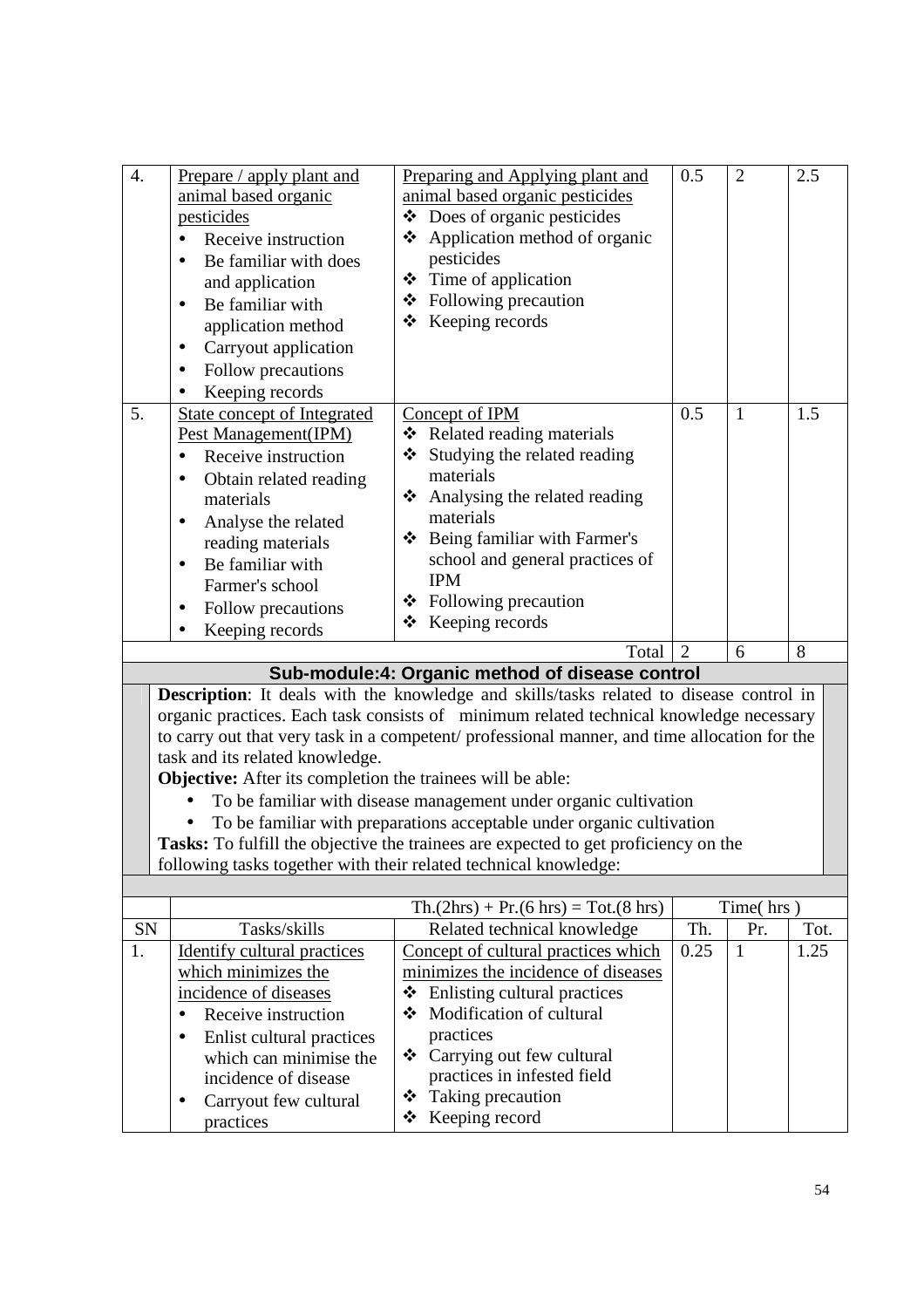|    | Take precaution<br>$\bullet$                                                                                                                                                                                                                                                                                                                                                                                                                                                                                      |                                                                                                                                                                                                                                                                                                      |      |                |      |
|----|-------------------------------------------------------------------------------------------------------------------------------------------------------------------------------------------------------------------------------------------------------------------------------------------------------------------------------------------------------------------------------------------------------------------------------------------------------------------------------------------------------------------|------------------------------------------------------------------------------------------------------------------------------------------------------------------------------------------------------------------------------------------------------------------------------------------------------|------|----------------|------|
| 2. | Keeping record<br><b>Identify crop protectants</b><br>and preparations acceptable<br>under organic cultivations<br>Receive instruction<br>$\bullet$<br>Make list of crop<br>$\bullet$<br>protectants and<br>preparations acceptable<br>under organic<br>cultivation<br>Identify crop protectants<br>and preparations<br>acceptable under organic<br>cultivation<br>Applying crop<br>protectants and<br>preparations acceptable<br>under organic<br>cultivation<br>Follow precautions<br>$\bullet$<br>Keep records | Crop protectants acceptable under<br>organic cultivation<br>Algal preparation<br>Animal preparations and oils<br>❖<br>❖ Bacterial preparation<br>❖ Fungal preparation<br>Lime sulphur<br>❖<br>❖<br>Copper salts<br>Bordeaux mixture<br>❖                                                             | 0.25 | $\mathbf{1}$   | 1.25 |
| 3. | Carry out management of<br>root diseases<br>Receive instruction<br>$\bullet$<br>Identify root disease<br>Enlist the probable<br>$\bullet$<br>control measures<br>Carry out the control<br>measures<br>Follow precautions<br>Keep records                                                                                                                                                                                                                                                                          | Carrying out management of root<br>diseases<br>$\triangleleft$ Techniques of preparation of<br>Trichoderma viridae<br>Isolating of infected area<br>❖<br>$\bullet$ Using the preparation<br>❖ Uprooting technique and<br>burning infected bushes<br>Rehabilitating soil with<br>❖<br>Guatemala grass | 0.5  | $\mathbf{1}$   | 1.5  |
| 4. | Carry out management of<br>stem diseases<br>Receive instruction<br>$\bullet$<br>Identify stem disease<br>Enlist the probable<br>control measures<br>Carry out the control<br>measures<br>Follow precautions<br>Keep records                                                                                                                                                                                                                                                                                       | Carrying out management of stem<br>diseases<br>❖ Identifying stem disease<br>Enlisting the probable control<br>❖<br>measures<br>Carrying out the control<br>❖<br>measures<br>$\div$ Following precautions<br>$\triangleleft$ Keeping records                                                         | 0.5  | $\mathbf{1}$   | 1.5  |
| 5. | Carry out management of                                                                                                                                                                                                                                                                                                                                                                                                                                                                                           | Carrying out management of leaf                                                                                                                                                                                                                                                                      | 0.5  | $\overline{2}$ | 2.5  |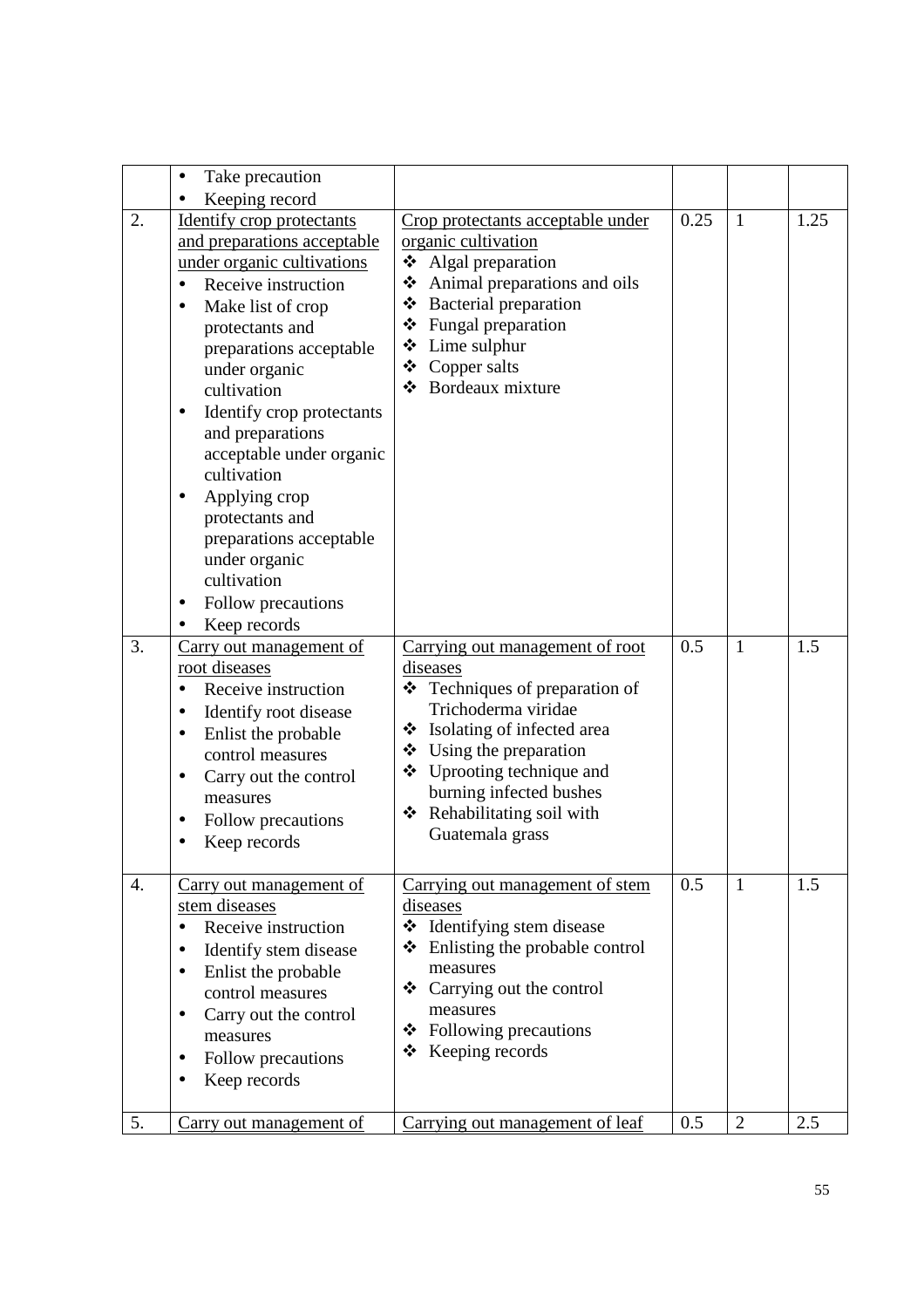| leaf diseases<br>Receive instruction<br>Identify leaf disease<br>Enlist the probable<br>control measures<br>Carry out the control<br>measures<br>Follow precautions<br>Keep records | diseases<br>❖ Identifying leaf disease<br>$\div$ Enlisting the probable control<br>measures<br>❖ Carrying out the control<br>measures<br>$\bullet$ Following precautions<br>$\div$ Keeping records |   |  |
|-------------------------------------------------------------------------------------------------------------------------------------------------------------------------------------|----------------------------------------------------------------------------------------------------------------------------------------------------------------------------------------------------|---|--|
|                                                                                                                                                                                     | Total                                                                                                                                                                                              | h |  |

#### **Sub-module:5: Organic Certification**

**Description**: It deals with the knowledge and skills/tasks related to Organic Certification. Each task consists of minimum related technical knowledge necessary to carry out that very task in a competent/ professional manner, and time allocation for the task and its related knowledge.

**Objective:** After its completion the trainees will be able:

- To be familiar with various organic certifications
- To be familiar with the process of some organic certifications

|    |                                                                                                                                                                                                                                                 | $\text{Th.}(1\text{hrs}) + \text{Pr.}(1\text{ hrs}) = \text{Tot.}(2\text{ hrs})$                                                                                                                                                                      |      | Time(hrs) |      |  |
|----|-------------------------------------------------------------------------------------------------------------------------------------------------------------------------------------------------------------------------------------------------|-------------------------------------------------------------------------------------------------------------------------------------------------------------------------------------------------------------------------------------------------------|------|-----------|------|--|
| SN | Tasks/skills                                                                                                                                                                                                                                    | Related technical knowledge                                                                                                                                                                                                                           | Th.  | Pr.       | Tot. |  |
| 1. | State concept and need of<br><b>Organic Certification</b><br>Receive instruction<br>Introduction to organic<br>٠<br>certification<br>Understand the need of<br>$\bullet$<br>certification<br>Take precautions<br>٠<br>Keep records<br>$\bullet$ | <b>Concept of Organic Certification</b><br>Introduction<br>❖<br>Need of certification<br>Taking precautions<br>❖<br>Keeping record<br>❖                                                                                                               | 0.25 | 0.25      | 0.5  |  |
| 2. | Identify popular organic<br>certifying agencies<br>Receive instruction<br>Enlist popular organic<br>$\bullet$<br>certifications and the<br>certifying agency<br>Take precautions<br>٠<br>Keep records                                           | Identifying popular organic<br>certifications<br>$\div$ Enlisting popular organic<br>certifications and the certifying<br>agency<br>❖<br>Being familiar with the logo of<br>each organic certificates<br>Taking precautions<br>❖<br>Keep records<br>❖ | 0.25 | 0.25      | 0.5  |  |
| 3. | State the concept of                                                                                                                                                                                                                            | Concept of certification process                                                                                                                                                                                                                      | 0.5  | 0.5       |      |  |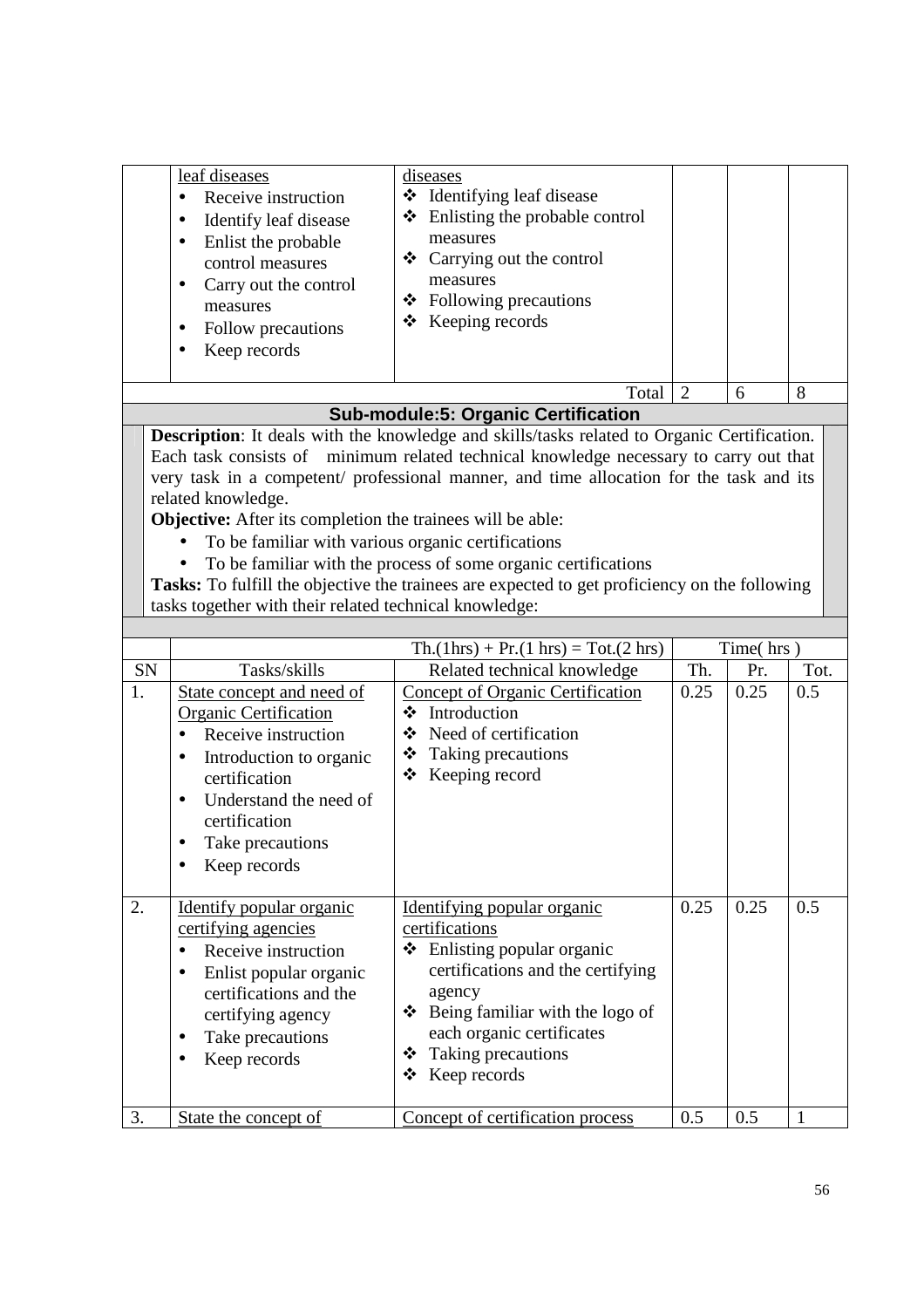| certification process<br>Receive instruction<br>Be familiar with the<br>certification process<br>Be familiar with the<br>types of records to be<br>maintained before and<br>during certification<br>Take precautions<br>Keep records | $\div$ Being familiar with the<br>certification process<br>$\triangle$ Being familiar with the types of<br>records to be maintained before<br>and during certification<br>❖ Taking precautions<br>$\triangleleft$ Keeping records |  |  |
|--------------------------------------------------------------------------------------------------------------------------------------------------------------------------------------------------------------------------------------|-----------------------------------------------------------------------------------------------------------------------------------------------------------------------------------------------------------------------------------|--|--|
|                                                                                                                                                                                                                                      | Tota                                                                                                                                                                                                                              |  |  |

| List of tools, materials and equipment |                                                                   |  |  |  |  |  |
|----------------------------------------|-------------------------------------------------------------------|--|--|--|--|--|
| $\bullet$ Kuto                         | <b>Balance set</b><br>$\bullet$                                   |  |  |  |  |  |
| • Kodalo/ Spade                        | • Seeds and cuttings                                              |  |  |  |  |  |
| • Chuche/pate kuto                     | Pegs<br>$\bullet$                                                 |  |  |  |  |  |
| Clod breaker                           | Power tiller/tractor                                              |  |  |  |  |  |
| $\bullet$ Rake                         | Ropes<br>٠                                                        |  |  |  |  |  |
| Khurpi<br>$\bullet$                    | Thatching materials                                               |  |  |  |  |  |
| • Sickle                               | Bamboo<br>$\bullet$                                               |  |  |  |  |  |
| • Watering can                         | Motor blow spraying equipment                                     |  |  |  |  |  |
| • Pipes, hand pump/ motor              | Back pack sprayer with all nozzles types used in tea<br>$\bullet$ |  |  |  |  |  |
| • Shovel                               | Duster                                                            |  |  |  |  |  |
| • Insect catching net                  | First aid kit                                                     |  |  |  |  |  |
| • Insect collecting box                | Pruning knives $6,8,10,12$ inches blade size                      |  |  |  |  |  |
| • Light trap                           | Cheel hoe<br>$\bullet$                                            |  |  |  |  |  |
| • Sticky trap                          | <b>Planting Hoe</b>                                               |  |  |  |  |  |
| Pheromone trap                         | Planting chain<br>٠                                               |  |  |  |  |  |
| • Leveller                             | Bamboo sticks 1.5 feet size                                       |  |  |  |  |  |
| Insecticides                           | Polythene sleeves                                                 |  |  |  |  |  |
| • Fungicides                           | Sand, silt, clay types of soil                                    |  |  |  |  |  |
| <b>Basket</b>                          | Shaving blades for cuttings                                       |  |  |  |  |  |
| Manure/compost                         | Protective clothing for spraying person                           |  |  |  |  |  |
| Basila                                 | Masks goggles, gloves<br>$\bullet$                                |  |  |  |  |  |
| Sacks/Dokos                            | Auger for soil sample drawing                                     |  |  |  |  |  |
| • Bullock cart/ porter                 | Local plough set/ oxen                                            |  |  |  |  |  |
| • Other means of transport             | • Measuring cylinder                                              |  |  |  |  |  |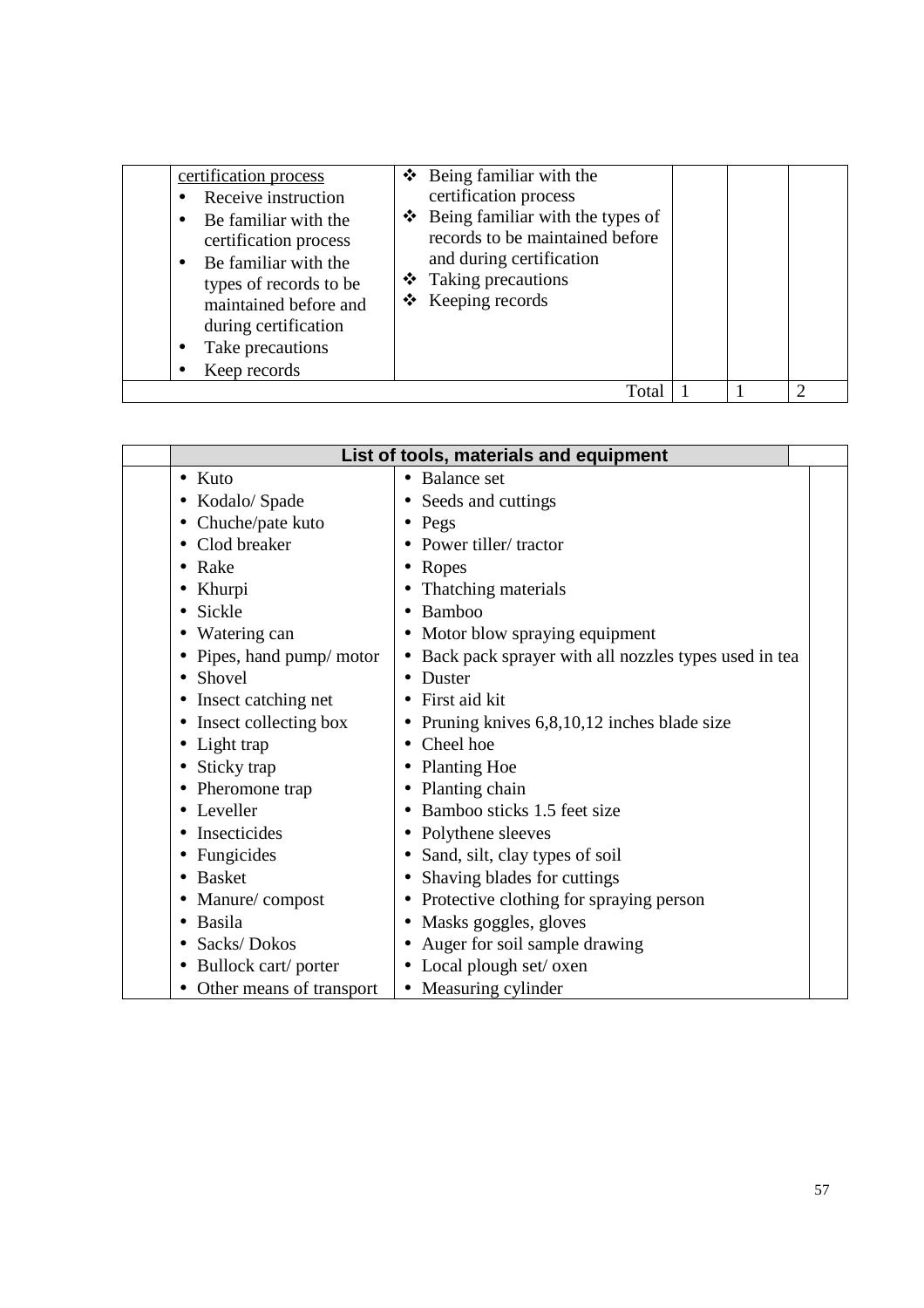|                   |                                                                                                                                                                                                | <b>Reading materials</b>                                                                                                                                                                                                                                                                                                 |  |  |
|-------------------|------------------------------------------------------------------------------------------------------------------------------------------------------------------------------------------------|--------------------------------------------------------------------------------------------------------------------------------------------------------------------------------------------------------------------------------------------------------------------------------------------------------------------------|--|--|
|                   | Handbook of agriculture<br>$\bullet$<br>By: Indian Council of<br>Agricultural<br>Research(ICAR)<br>Modern techniques of<br>raising field crops<br>By: Dr. Chnida Singh                         | Instructor selected textbooks/reference books/<br>$\bullet$<br>manuals/journals and articles available in the<br>marker<br>Instructor prepared books, handouts, notes and<br>٠<br>manuals<br>Tea Policy $-2057$<br>$\bullet$<br>www.teacoffee.gov.np<br>$\bullet$                                                        |  |  |
| <b>Facilities</b> |                                                                                                                                                                                                |                                                                                                                                                                                                                                                                                                                          |  |  |
|                   | Well equipped enough<br>$\bullet$<br>class/ office rooms<br>$A / V$ room<br>$\bullet$<br>Demonstration farms for<br>$\bullet$<br>various crop species<br>Transportation facilities/<br>Vehicle | Laboratory / library<br>$\bullet$<br>OHP/computers with CD ROM attachment /<br>$\bullet$<br>pictures/<br>Multimedia presentation set /Slide presenter<br>$\bullet$<br>Hostel/canteen/drinking water<br>$\bullet$<br>Electricity<br>$\bullet$<br>Field/Land for cultivation practices [2 hectors]<br>$\bullet$<br>(min.)] |  |  |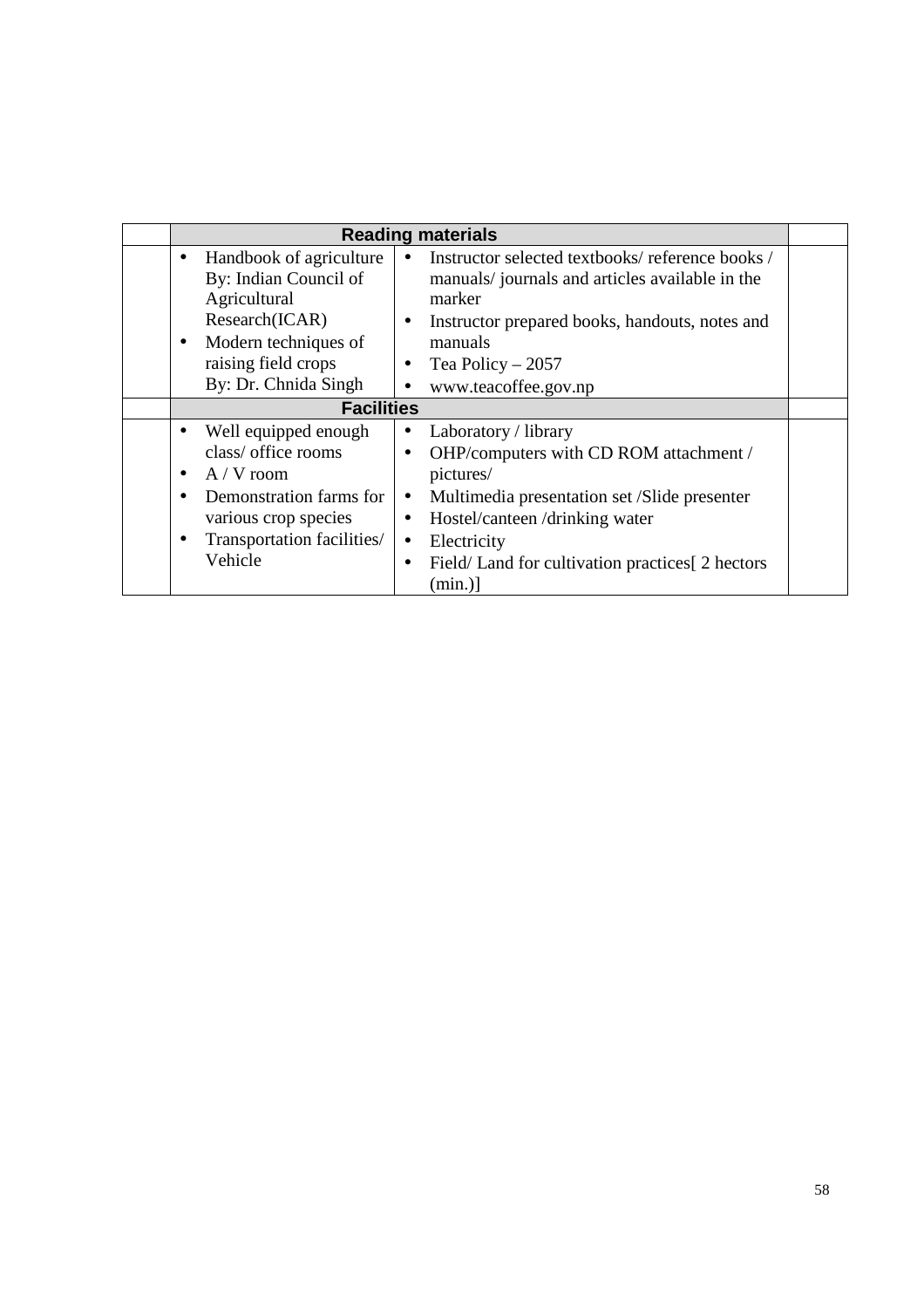## मोड्युल ६: उद्यमशीलता विकास (Entrepreneurship Development)

**Total: 40 hrs Theory: 18 hrs Practical: 22 hrs** 

#### **Course description**

This course is designed to impart the knowledge and skills necessary for micro enterprise or a business unit of self-employment startup. The entire course intends to introduce enterprise, finding suitable business ideas and developing business idea to formulation of business plan.

#### **Course objectives**

After completion of this course, students will be able to:

- 1. Understand concept of enterprise and self-employment
- 2. Explore suitable business idea matching to self
- 3. Learn to prepare business plan
- 4. Learn to keep preliminary business record

| S.N. | Task statements                              |                                                                                                                                                                                                                                               | Time (hrs) |   |                |
|------|----------------------------------------------|-----------------------------------------------------------------------------------------------------------------------------------------------------------------------------------------------------------------------------------------------|------------|---|----------------|
|      |                                              | Related technical knowledge                                                                                                                                                                                                                   | T          | P | Tot.           |
| 1.   | State the concept of<br>business/enterprises | Introduction to<br>$\bullet$<br>business/enterprise<br>Classification of<br>business/enterprises<br>Overview of MSMEs(Micro,<br>$\bullet$<br>Small and Medium Enterprises)<br>in Nepal<br>Cost & Benefits of self-<br>employment/salaried job | 4          |   | $\overline{4}$ |
| 2.   | Grow entrepreneurial<br>attitudes            | Wheel of success<br>Risk taking attitude                                                                                                                                                                                                      | 3          |   | 3              |
| 3.   | Generate viable<br>business ideas            | Business idea generation<br>Evaluation of business ideas                                                                                                                                                                                      |            | 2 | $\mathcal{E}$  |